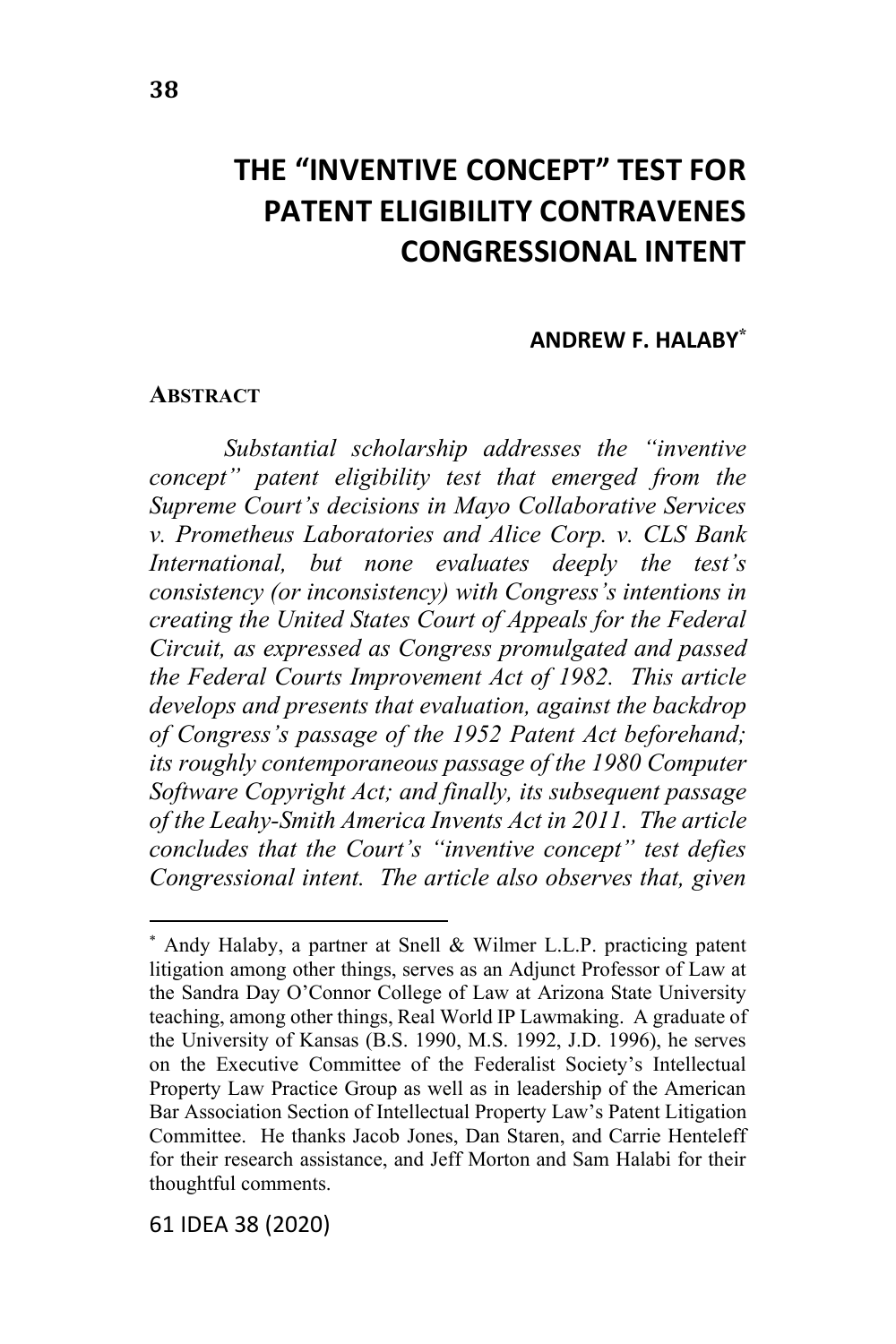*the current force of the same public policy concerns that animated Congress in creating the Federal Circuit namely, spurring innovation as a means to furthering domestic industrial strength and, correspondingly, national economic competitiveness — 40 years ago, the test's deviation from Congress's intentions deserves renewed focus by policymakers and even the Court.*

| I.                                                                                                                                                                        |
|---------------------------------------------------------------------------------------------------------------------------------------------------------------------------|
| Attempting to Reduce Doctrinal Uncertainty, Advance<br>П.<br>Protections for Technological Innovation, and Thereby<br>Promote National Economic Competitiveness, Congress |
| Overview: Judicial Imposition of an Amorphous<br>$A_{1}$<br>"Invention" Requirement for Patentability, and<br>Congress's Initial Attempt to Eliminate It 47               |
| Early Patent Statutes and Judicial Skepticism of<br>1.                                                                                                                    |
| 2.                                                                                                                                                                        |
| Supreme Court Recalcitrance: Graham (1966),<br>В.<br>Adams (1966), Anderson's-Black Rock (1969).  51                                                                      |
| Early 1970s Congressional Efforts at Appellate<br>C.                                                                                                                      |
| 1.                                                                                                                                                                        |
| 2.                                                                                                                                                                        |
| D. Carter-Era Legislative Efforts Intensify Focus on<br>Certainty as a Driver of Innovation, Industrial Strength,                                                         |
| The 1982 Federal Courts Improvement Act 69<br>Е.                                                                                                                          |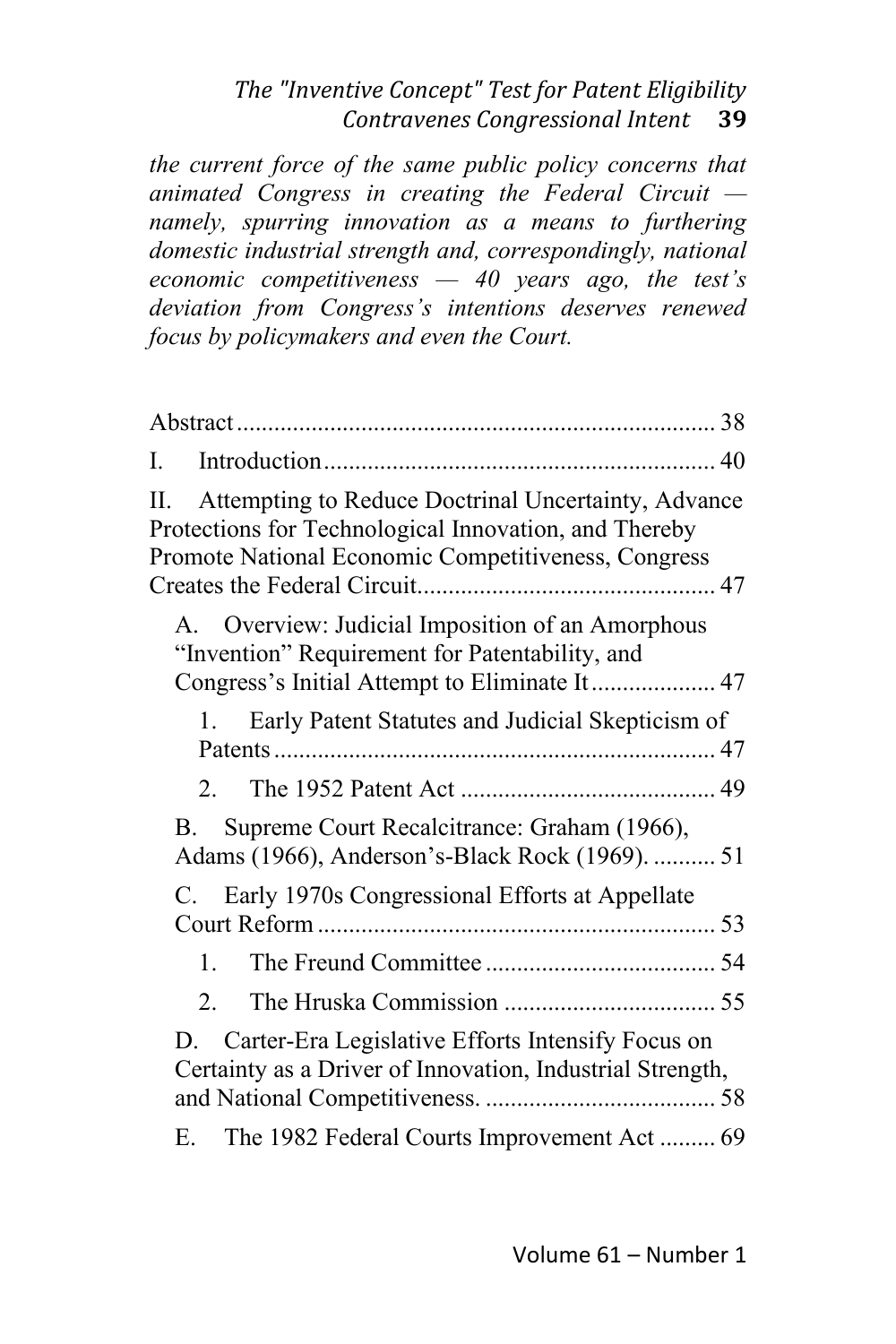| III. The State of the Law on "Something More" as of the                                                       |
|---------------------------------------------------------------------------------------------------------------|
| A. Congressional Expectations: "Invention" Dead,<br>Uncertainty to Be Avoided, Supreme Court Intervention     |
| B. Potential Sources of Future Judicial Deviation 79                                                          |
|                                                                                                               |
| 2.                                                                                                            |
| The (Roughly Contemporaneous) Computer<br>3.                                                                  |
| IV. The Supreme Court Resuscitates "Something More"                                                           |
| A. The Federal Circuit Waves Away Extant Versions                                                             |
| The Supreme Court's Recent Section 101<br>B.                                                                  |
| C. The Supreme Court Rebuffs Invitations to Revisit                                                           |
| V. Analysis: The Latest Iteration of "Something More"<br>Judicially Imposed by the Court Is Inconsistent with |
|                                                                                                               |

# **I. INTRODUCTION**

In its 2012 decision in *Mayo Collaborative Services v. Prometheus Laboratories*, 1 the United States Supreme Court announced, through its "inventive concept" test for

<sup>&</sup>lt;sup>1</sup> Mayo Collaborative Serv. v. Prometheus Lab'ys., Inc., 566 U.S. 66 (2012).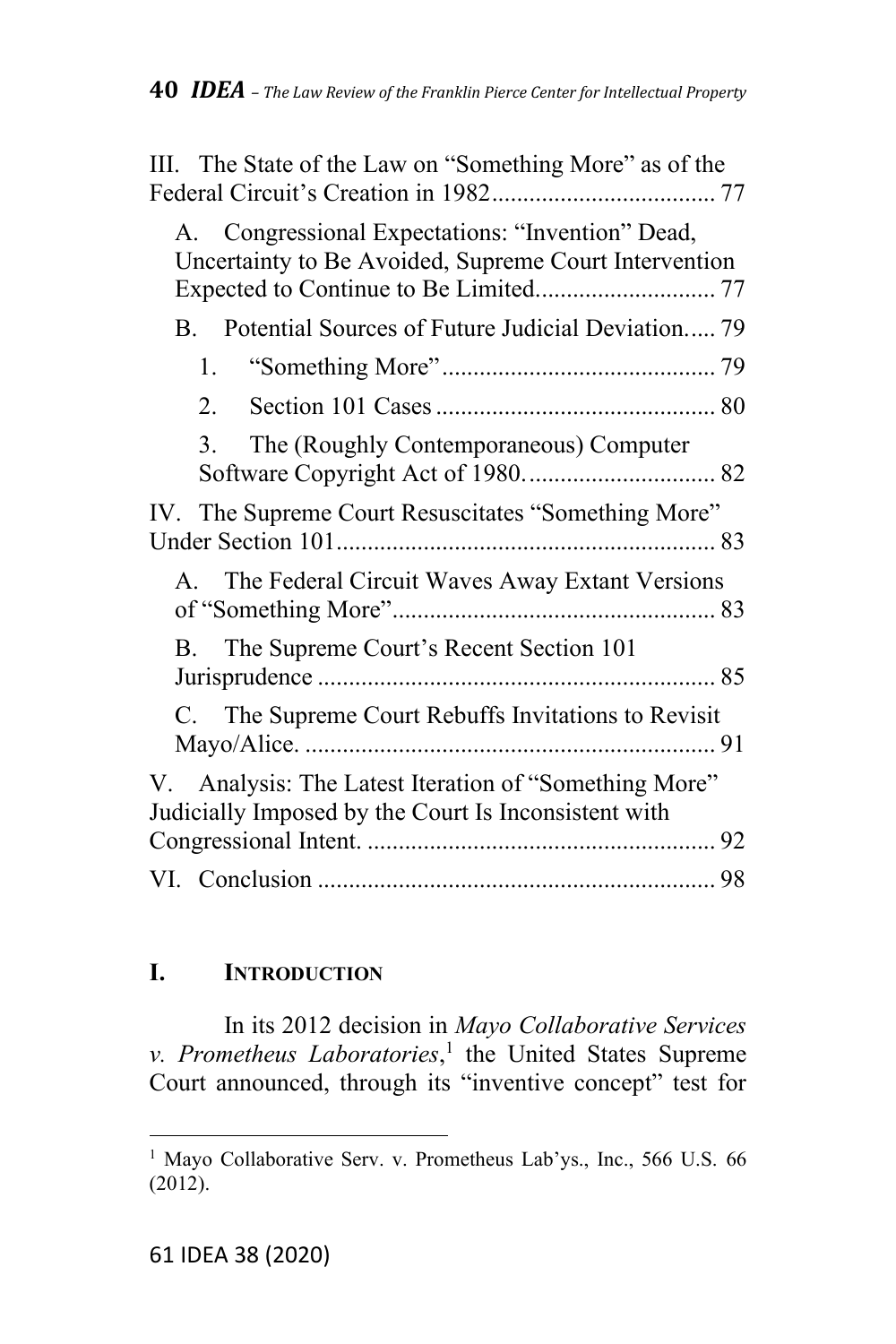patent subject matter eligibility under 35 U.S.C. § 101, the latest iteration of its assertions over the years that "something more" is required for patent eligibility than what the statutes say.<sup>2</sup> Reading *Mayo* together with the Court's opinion two years later in *Alice Corp. v. CLS Bank*, the "inventive concept" test purports to apply as the second of two steps in a § 101 subject matter eligibility analysis, with the first step purporting to test whether the patent claims at issue are "directed to" a "patent-ineligible concept"; i.e., the judge-made exceptions to patent eligibility of "laws of nature, natural phenomena, or abstract ideas.<sup>3</sup> But since all patent claims — and indeed, all inventions — rest on such things, the "inventive concept" test is, arguably, the more significant of the two *Alice/Mayo* prongs. That test is this article's focus.

Belief is widespread that the Supreme Court's subject matter eligibility analysis, as embodied in *Alice/Mayo*, is deeply flawed.<sup>4</sup> Beyond further limiting the

<sup>4</sup> David O. Taylor, *Patent Eligibility & Investment*, 42 CARDOZO L. REV. (forthcoming 2020) [hereinafter *Investment*] ("Numerous inventors, scientists, lawyers, lawyer groups, companies, industry groups, professors, and judges have decried this sea change in patent law."); Burman Y. Mathis III, *The Search for the 'Inventive Concept' and Other Snipe Hunts*, IPWATCHDOG (Nov. 7, 2019), https://www.ipwatchdog.com/2019/11/07/search-inventive-conceptsnipe-hunts/id=115653/ [https://perma.cc/9EBW-5M77] ("The public has for far too long been subjected to one mindless decision after another that claims are 'abstract' because they lack an 'inventive concept.' However, every court decision that invalidates a patent based on the 'inventive concept' standard is garbage, and the judges and justices that believe they are constitutionally enabled to use such a standard (post 1952) are peddlers of snake oil."); Jacob C. Jones et al., *Section 101 in 2019* 1 (Apr. 11, 2019), https://www.swlaw.com/assets/pdf/publications

<sup>2</sup> *See* Giles S. Rich, *Laying the Ghost of the "Invention" Requirement*, 1 APLA Q. J. 26, 29–31 (1972) [hereinafter *Ghost*].

<sup>3</sup> Alice Corp. v. CLS Bank Int'l, 573 U.S. 208, 217–18 (2014) (citing *Mayo*, 566 U.S. at 71–78).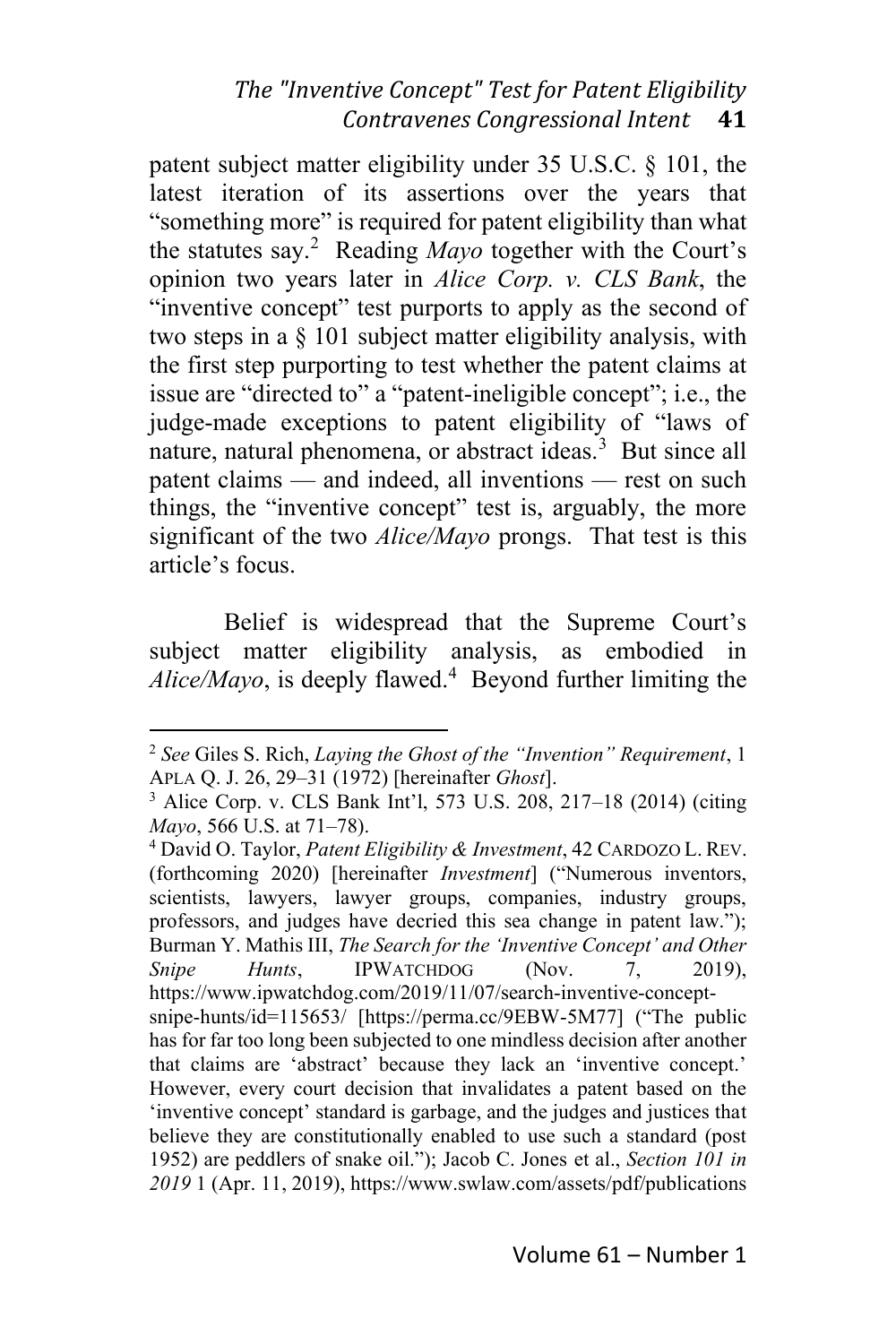ambit of patentable subject matter, it has seriously eroded the predictability of return on investment in innovation that could otherwise be protected by patent rights.<sup>5</sup>

Former Solicitor General Noel Francisco did a creditable job in late 2019 advancing the argument in connection with cert petitions in *Hikma Pharmaceuticals*

<sup>/2019/09/10/</sup>Section101in2019.pdf [https://perma.cc/8JQB-QEQ2] (noting recent complaints regarding "current judicial formulation of Section 101"); Timothy J. Busse, *The Relativity of an Abstract Idea: A Practicable Approach to Alice's Inventive Concept*, 16 HOUS. BUS. & TAX L.J. 252, 254 (2016) ("[T]his inventive concept standard is shrouded in ambiguity."); *see, e.g.*, David O. Taylor, *Confusing Patent Eligibility*, 84 TENN. L. REV. 157, 158 (2016) [hereinafter *Confusing*] ("Patent law—and in particular the law governing patent eligibility—is in a state of crisis. What started as a crisis of confidence in the patent system has now transformed into a crisis of confusion in the patent system."); *see also id.* at 161 ("[T]he Supreme Court's test for eligibility provides no objective guidelines. There are no objective guidelines, in particular, to help a patent examiner or judge determine what constitutes an abstract idea or an inventive concept."); *id.* at 227 ("Beyond confusing relevant policies and doctrines, the current approach to determining patent eligibility lacks administrability. It is exceedingly difficult to understand whether a patent examiner or a court should find subject matter eligible for patenting given the overarching test for eligibility articulated by the Supreme Court. That test includes no objective guidance but leaves the determination of eligibility to the unconstrained, subjective opinion of a patent examiner or judge."); Christopher M. Holman, *Patent Eligibility Post-Myriad: A Reinvigorated Judicial Wildcard of Uncertain Effect*, 82 GEO. WASH. L. REV. 1796, 1822 (2014).

<sup>5</sup> *See, e.g.*, *Investment*, *supra* note 4, at 1 (citing survey results "reveal[ing] investors' overwhelming belief that patent eligibility is an important consideration in investment decisionmaking, and that reduced patent eligibility makes it less likely their firms will invest in companies developing technology").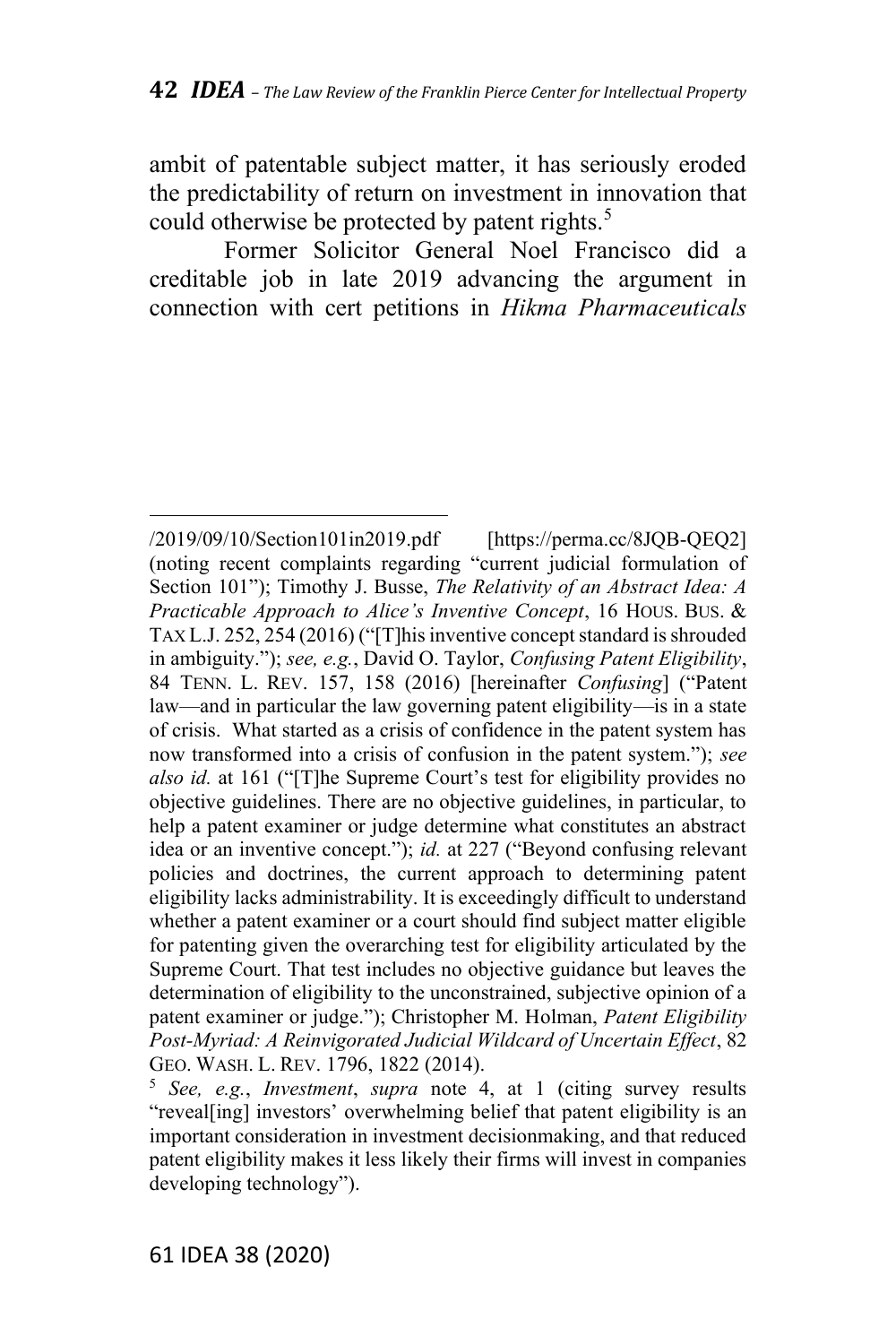*USA v. Vanda Pharmaceuticals*, <sup>6</sup> *HP v. Berkheimer*, 7 and *Athena Diagnostics v. Mayo Collaborative Services*, 8 that the Supreme Court's judge-made patentable subject matter exceptions of laws of nature, natural phenomena, and abstract ideas actually are grounded in the statutory text and legislative history of section 101. To no avail. The Court denied cert in all these cases and has in every instance since, where a cert petitioner sought clarification or revision of "Supreme Court 101 law."<sup>9</sup> The Solicitor General did not argue that the judge-made exceptions themselves reflect or embody an unlawful usurpation of Congress's authority to define what is and what is not patent-eligible subject matter.<sup>10</sup> To do so would have been inconsistent with the theory advanced by the Solicitor General why the Supreme Court should revisit *Alice/Mayo*.<sup>11</sup> The Court, having treated the exceptions as legitimate statements of patent law for a century-and-a-half, not to mention four times within the past decade, was unlikely to have entertained such an argument

<sup>6</sup> *See* Brief for the United States as Amicus Curiae at 21, Hikma Pharm. USA Inc. v. Vanda Pharm., 887 F.3d 1117 (2019) (No. 18-817) [hereinafter *Hikma Amicus Brief*], supremecourt.gov/DocketPDF/18/18- 817/124768/20191206151701002\_18-817%20-%20Hikma%20-

<sup>%20</sup>CVSG%20-%20v28.pdf [https://perma.cc/7SER-P6A3].

<sup>7</sup> *See* Brief for the United States as Amicus Curiae at 17, HP Inc. v. Berkheimer, 890 F.3d 1369 (2019) (No. 18-415) [hereinafter *Berkheimer Amicus Brief*], supremecourt.gov/DocketPDF/18/18-415/124825/ 20191206211755583\_18-415%20-%20HP%20v.%20Berkheimer.pdf [https://perma.cc/RQX6-QBMK].

<sup>8</sup> *See, e.g., Hikma Amicus Brief, supra* note 6, at 22; *see also, Berkheimer Amicus Brief, supra* note 7, at 13.

<sup>9</sup> *E.g.*, *Trading Techs. Int'l v. IGB LLC,* cert. denied, 589 U.S. \_\_\_\_; *ChargePoint, Inc. v. Semaconnect, Inc.*, cert. denied, 589 U.S. \_\_\_\_; *Chamberlain Group v. Techtronic Indus.,* cert. denied, 592 U.S. \_\_\_\_; *Morsa v. Iancu,* cert. denied, 592 U.S. \_\_\_\_; *Thomas v. Iancu,* cert. denied, 592 U.S. \_\_\_\_; *Primbas v. Iancu,* cert, denied, 592 U.S. \_\_\_\_.

<sup>10</sup> *See Hikma Amicus Brief, supra* note 6; *Berkheimer Amicus Brief, supra* note 7.

<sup>11</sup> *See Hikma Amicus Brief, supra* note 6; *Berkheimer Amicus Brief, supra* note 7.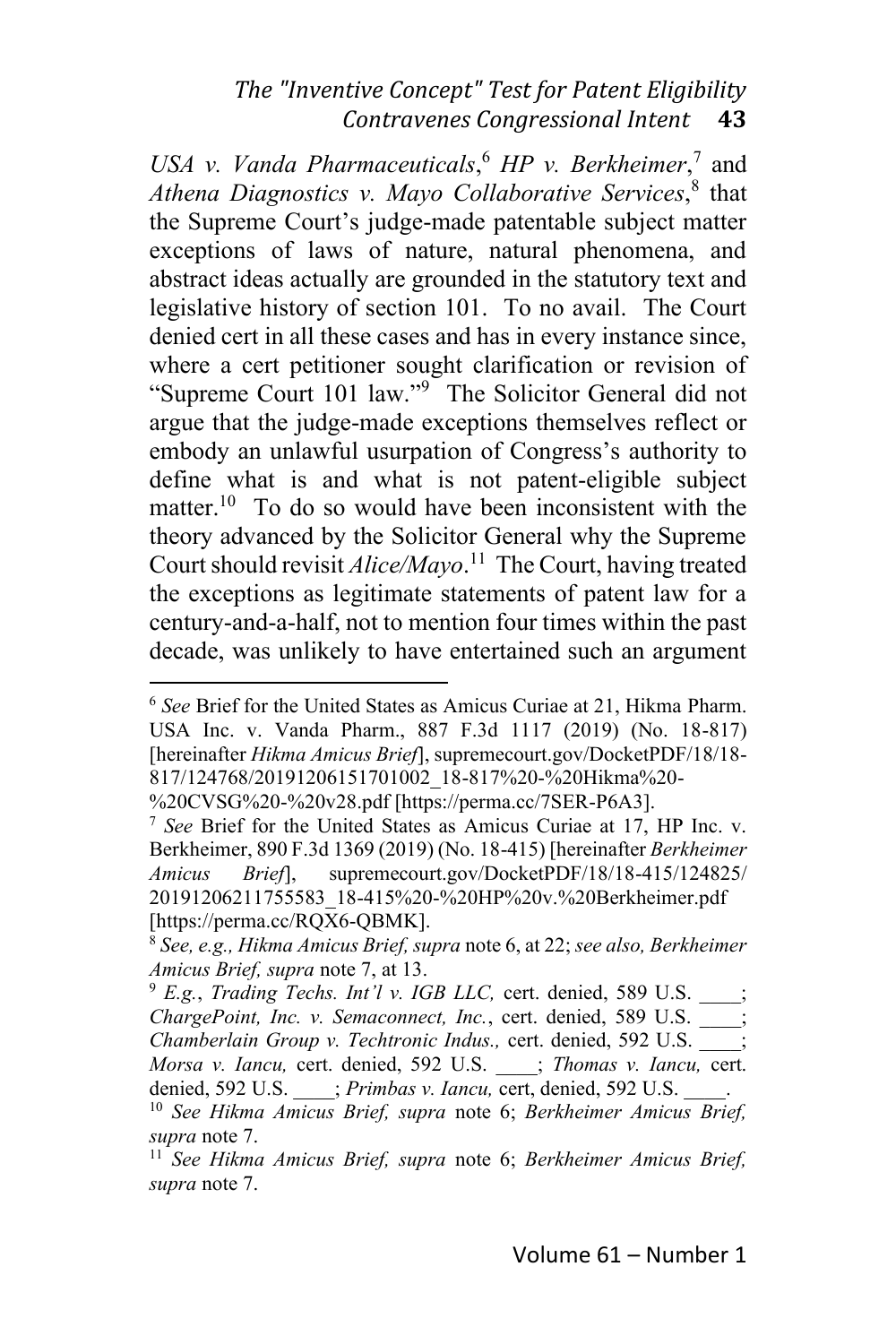even had the Solicitor General advanced it.<sup>12</sup> Nor is that argument advanced here — though it could be.<sup>13</sup>

Rather, this article tackles a different but closely related question: whether, setting aside the judge-made exceptions forming the first part of the *Alice/Mayo* test, the "something more" imposed by the Court as the second part is, itself, as stark a divergence from Congressional design as it appears to be. The article considers the problem from the perspective of Congressional action and, insofar as it can be discerned, Congressional intent. It travels from Congress's passage of the 1952 Patent Act,<sup>14</sup> through a deep dive into Congress's consideration of federal appellate reforms in the 1970s — in connection with each of which the idea of a patent-focused court was advanced, then rejected — through the creation of just that, with the Federal Circuit in 1982.

That journey reveals substantial evidence that Congress created the Federal Circuit not only because it viewed patents generally, and uniformity and predictability in patent law's application in particular, as important to the national interest, but also to overcome particular patent law eligibility aberration wrought by the courts before the Federal Circuit's creation: the "something more" once

<sup>12</sup> *Cf.* Giles S. Rich, *Escaping the Tyranny of Words—Is Evolution in Legal Thinking Impossible*, 60 J. PAT. OFF. SOC'Y 271, 273 (1978) [hereinafter *Tyranny*] (expressing agreement that, "[i]t can hardly be denied that recent decisions of the Supreme Court in patent validity cases are illogical, contrary to the patent statute, and self-contradictory. However, it will get litigants nowhere to tell the lower federal courts that the Supreme Court has lost its marbles!").

<sup>13</sup> That the Court in Bilski v. Kappos, 561 U.S. 593, 602–03 (2010), paid such homage to the principle that "courts 'should not read into the patent laws limitations and conditions which the legislature has not expressed,'" 561 U.S. 593, 602–03 (2010) (quoting *Diamond v. Diehr*, 450 U.S. 175, 182 (1981)), while holding the claimed process invalid as an "abstract idea" barred not by any statutory text, but by judge-made precedent, *see infra* notes 183–186 and accompanying text, speaks for itself.

<sup>&</sup>lt;sup>14</sup> Patent Act of 1952, ch. 950, 66 Stat. 792.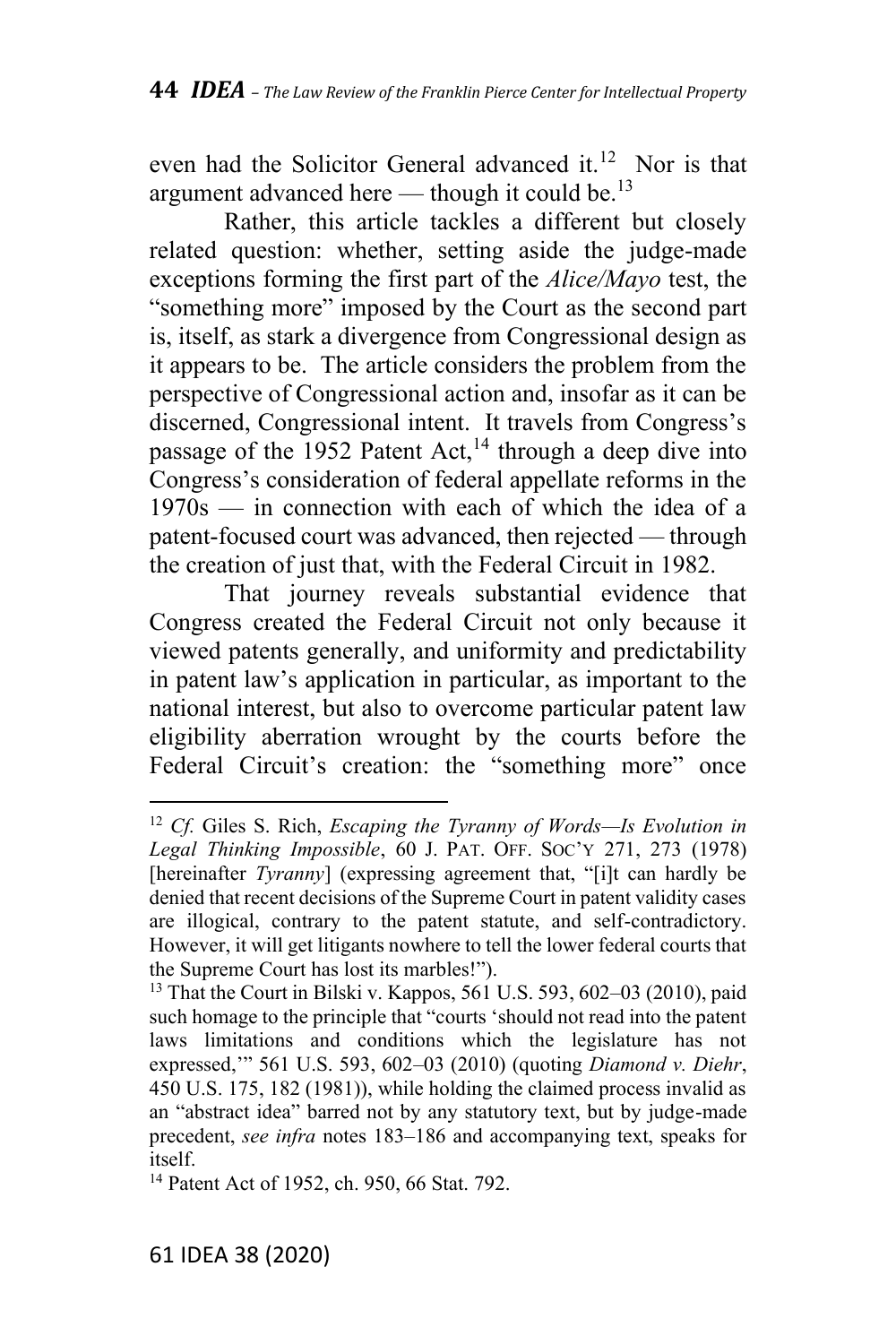referred to as "invention," and then more recently manifesting itself as "synergism." (As related below, the Federal Circuit promptly relegated synergism to the dustbin of patent law.)

Congress's killing of the "invention" and "synergism" species of the genus "something more" made reasonably clear that Congress intended the genus itself to die. As its adoption of the Patent Act of 1952 reflects, Congress viewed the judicial process as ill-equipped to determine on an ad hoc basis when a purported invention adds "enough" of "something more" to the store of useful knowledge to justify patenting, and instead limited the conditions for patenting to those set forth in sections 101, 102, 103, and 112. <sup>15</sup> When the Supreme Court's articulation of the law of patentability strayed too far from the 1952 Act's conception, Congress passed the Federal Courts Improvement Act of 1982 ("FCIA")<sup>16</sup> to again wield its authority to bring the law back in line. Nothing Congress has done since, including enactment of the Leahy-Smith America Invents Act of 2011, indicates contrary intent.<sup>17</sup>

In view of that history, the article posits that Congress cannot have meant the Supreme Court to resuscitate a test requiring "something more" for patentability — in today's Court cant, "inventive concept" — that effectively revives judicial constructs Congress attempted, on multiple occasions, to put to rest. It follows that, whatever else one can say about the Court's "inventive concept" test, one certainly can say it runs afoul of Congressional intent.

Straightforward as this conclusion is, others that might follow from it are not. First, and obviously, congressional intent is one thing; congressional expression

<sup>15</sup> *See Ghost*, *supra* note 2, at 35–36.

<sup>&</sup>lt;sup>16</sup> Federal Courts Improvement Act of 1982, Pub. L. No. 97-164, 96 Stat. 25 (1982).

<sup>&</sup>lt;sup>17</sup> *See infra* note 179 and accompanying text.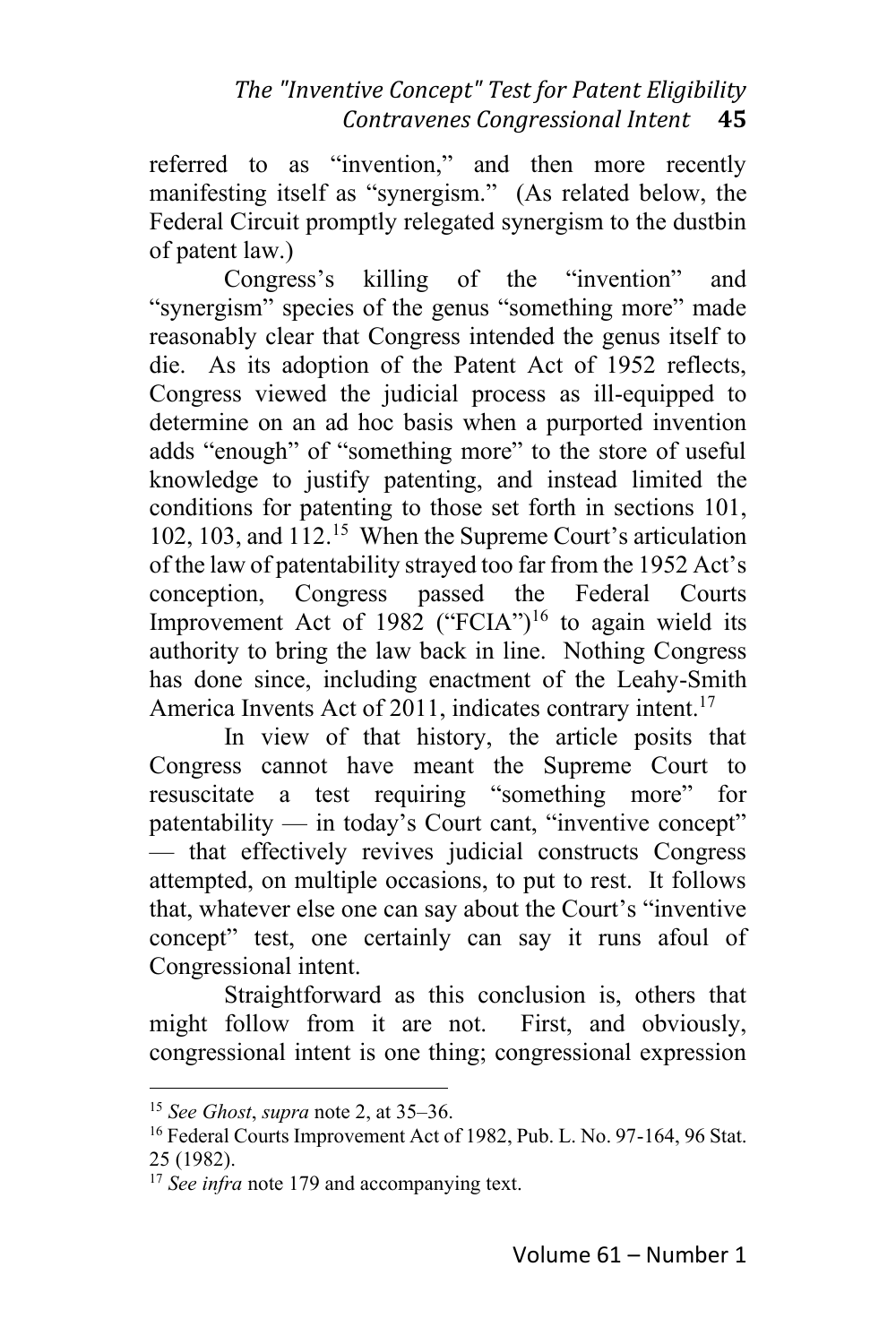is another. Nothing in the FCIA explicitly barred the Court from exercising the full range of appellate review powers over decisions of the Federal Circuit.<sup>18</sup> Indeed, nothing in the FCIA explicitly bars adoption of an "inventive concept" test.<sup>19</sup> That said, one would think the Court would, in the absence of a well-developed reason *under the Constitution* not to,<sup>20</sup> defer to Congress in establishing patent policy especially where Congress spoke already, in replacing "invention" with section 103.  $2^{1}$ 

In any event, it appears clear that the Court's latest iteration of "something more" — the "inventive concept" test — flies in the face of what Congress wanted, as expressed in the 1952 Patent Act, the 1982 FCIA, or otherwise.

<sup>18</sup> *See* 96 Stat. 25.

<sup>19</sup> *Id.*

 $20$  This article focuses on whether the Supreme Court's recent subject matter eligibility decisions, in fact, contravene Congressional intent, not whether the Supreme Court constitutionally has the power to do so. For treatment of the latter question, see, e.g., Max S. Oppenheimer, *Patents 101: Patentable Subject Matter and Separation of Powers*, 15 VAND. J. ENT. & TECH. L. 1, 44 (2012); David J. Kappos, John R. Thomas & Randall J. Bluestone, *A Technological Contribution Requirement for Patentable Subject Matter: Supreme Court Precedent & Policy*, 6 NW. J. TECH. & INTELL. PROP. 152, 155–56 (2008); Thomas B. Nachbar, *Intellectual Property & Constitutional Norms*, 104 COLUM. L. REV. 272, 325–28 (2004); Edward C. Walterscheid, *"Within the Limits of the Constitutional Grant": Constitutional Limitations on the Patent Power*, 9 J. INTELL. PROP. L. 291, 319–21 (2002); M.R. Spielman, *Some Constitutional Aspects of the Patent Statutes*, 36 J. PAT. OFF. SOC'Y 237, 238 (1954).

<sup>21</sup> *See infra* Part II.A.2.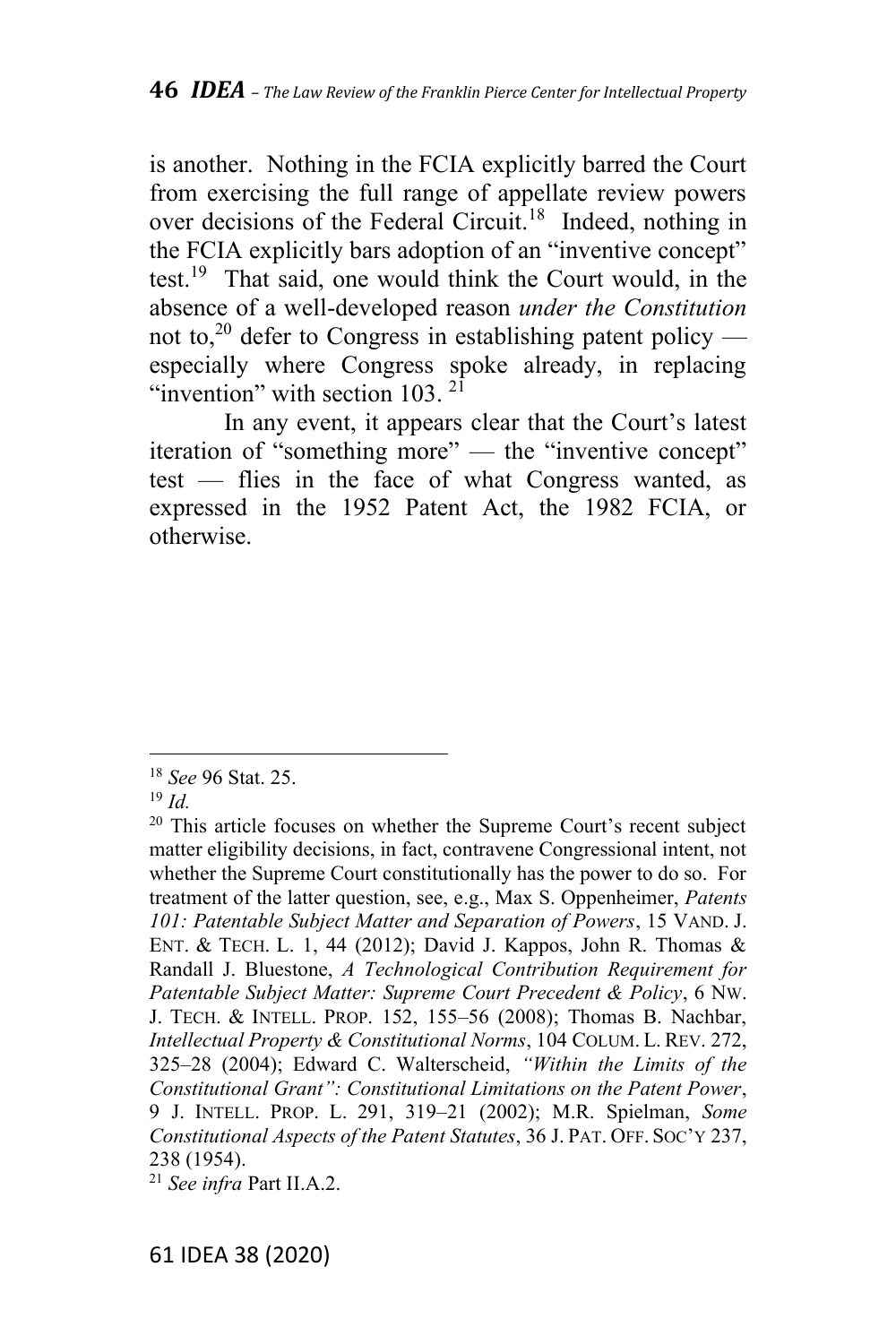- **II. ATTEMPTING TO REDUCE DOCTRINAL UNCERTAINTY, ADVANCE PROTECTIONS FOR TECHNOLOGICAL INNOVATION, AND THEREBY PROMOTE NATIONAL ECONOMIC COMPETITIVENESS, CONGRESS CREATES THE FEDERAL CIRCUIT.**
	- *A. Overview: Judicial Imposition of an Amorphous "Invention" Requirement for Patentability, and Congress's Initial Attempt to Eliminate It*

### **1. Early Patent Statutes and Judicial Skepticism of Patents**

Congress's right to create patent laws is enshrined in the Constitution, in Article I, Section 8, Clause 8. Congress created the first patent laws as early as  $1790.<sup>22</sup>$  Thomas Jefferson was centrally involved in both the promulgation of the Patent Clause, early patent statute drafting, and implementation of that statute as a member of the initial Committee on patents.<sup>23</sup>

Critically, from the earliest, patents were viewed with suspicion in some quarters — including, initially, by Jefferson himself.<sup>24</sup> To some, patents were unattractively reminiscent of those granted by the English Crown though those "patents" granted exclusive rights as a matter of royal prerogative, and for matters other than to induce innovation<sup>25</sup> as was the explicit purpose of the United States constitutional provision.<sup>26</sup> For others, the exclusivity conferred by the patent right emitted an anticompetitive

<sup>22</sup> *See* Graham v. John Deere Co. of Kansas City, 383 U.S. 1, 6 (1966).

<sup>23</sup> *See id.* at 6–7; *see also* H.R. REP. NO. 82-1923, at 4 (1952) [hereinafter 1952 Act Report].

<sup>24</sup> *See Graham*, 383 U.S. at 7–9.

<sup>25</sup> *See id.* at 7–8.

<sup>26</sup> U.S. CONST. art. I, § 8, cl. 8.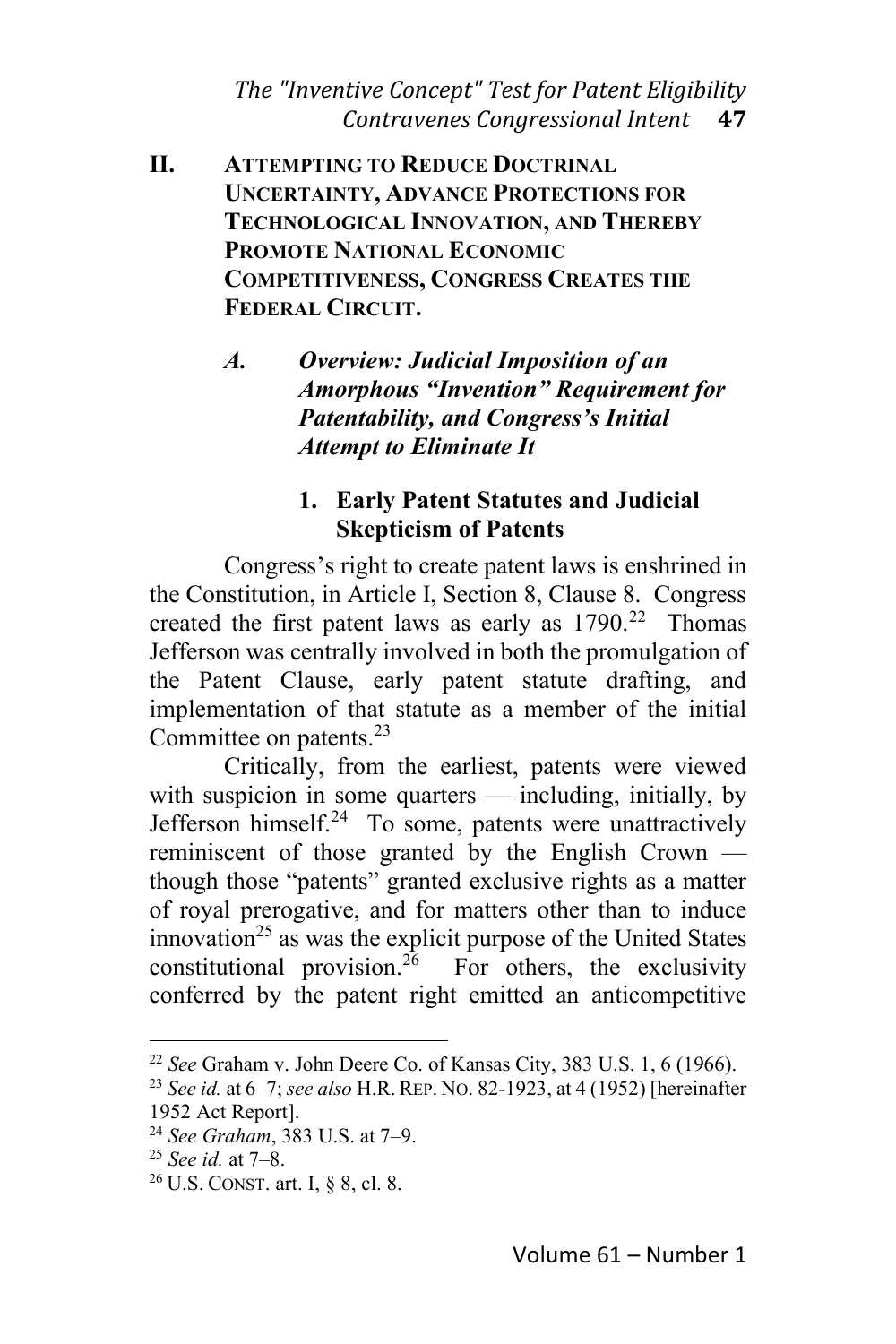reek.<sup>27</sup> As we will see, this distrust found voice in Court decisions over the ensuing decades.<sup>28</sup>

In particular, two strains of judicial limitations to the patent statutes emerged.

One, notwithstanding their absence from 35 U.S.C. § 101 or any predecessor statute, the Court asserted the existence of three categories of exceptions to patentable subject matter: "laws of nature, physical phenomena, and abstract ideas."<sup>29</sup>

Two, the Court developed the concept of "invention" — one found nowhere in the patent  $laws^{30}$  — as a requirement for patentability, to differentiate deserving patent claims from those too close to, or based too much on, what is already known.<sup>31</sup> More specifically, the judiciary "sought to supplement the novelty and utility requirements . . . through the use of a variety of vague and often inconsistent concepts asserted . . . commonly[] as a judicial construction of 'invention.'"<sup>32</sup> "The emerging doctrines required that a device contain a 'new principle' or exhibit a 'new result or new function' in order to be patented."33 "Though most . . . were couched in terms of an 'invention'

<sup>27</sup> *See, e.g.*, Edmund W. Kitch, Graham v. John Deere Co.: *New Standards for Patents*, 49 J. PAT. OFF. SOC'Y 237, 249–50 (1967) (citing Thompson v. Haight, 23 Fed. Cas. 1040, 1041 (C.C.S.D.N.Y. 1826)). <sup>28</sup> *See infra* Parts II.A.1 and II.B.

<sup>29</sup> *See, e.g.*, Diamond v. Chakrabarty, 447 U.S. 303, 309 (1980); Bilski v. Kappos, 561 U.S. 593, 601 (2010) (asserting that "the exceptions have defined the statute's reach as a matter of statutory *stare decisis* going back 150 years"); Holman, *supra* note 4, at 1817–18 (noting the same and noting that articulation of the three exceptions has varied over time and often arose as dicta).

<sup>30</sup> *Confusing*, *supra* note 4, at 177.

<sup>31</sup> *See generally* Kitch, *supra* note 27, at 248–51.

<sup>32</sup> Timothy J. O'Hearn, *Patent Law Reform via the Federal Courts Improvement Act of 1982: The Transformation of Patentability Jurisprudence*, 17 AKRON L. REV. 453, 458 (1984) (citing Kitch, *supra* note 27, at 237).

<sup>33</sup> *Id.* (citing Kitch, *supra* note 27, at 262, 273).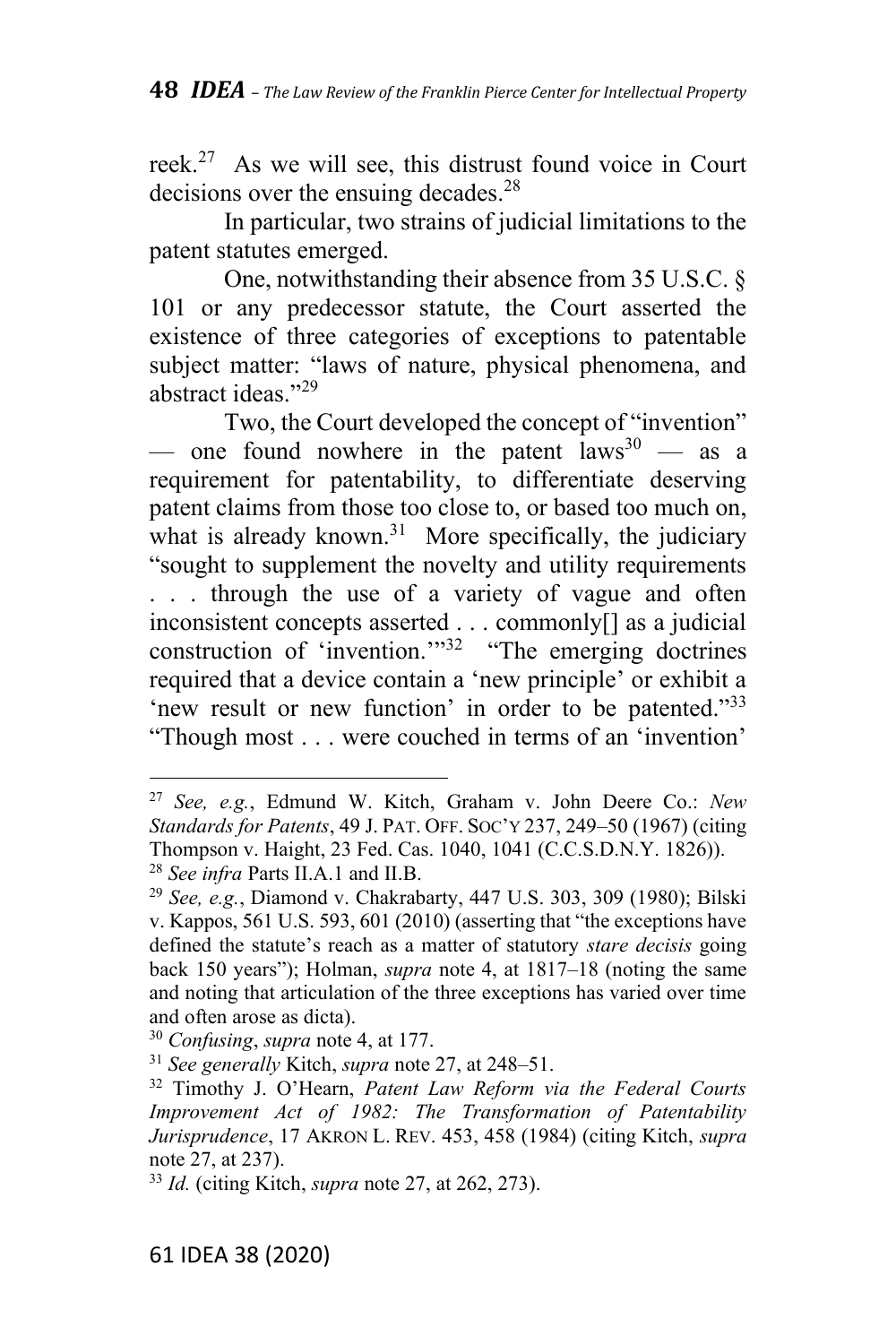requirement during the[] entire 159 year period" between the Patent Acts of 1793 and 1952, "no one seemed to know for sure what the 'invention' standard meant."<sup>34</sup> As Judge sure what the 'invention' standard meant."<sup>34</sup> Learned Hand put it, the "invention" requirement was "as fugitive, impalpable, wayward, and vague a phantom as exists in the whole paraphernalia of legal concepts."<sup>35</sup> As Judge Giles Rich put it:

> The requirement for "invention" was at one and the same time a hard reality and a great mystery. Really, it was an absurdity. . . . If one asked for an explanation, the answer was, as the Supreme Court had pontifically announced in *McClain v. Ortmayer*, 141 U.S. 419, 427, in 1891, . . . [that] "[invention] cannot be defined."<sup>36</sup>

Both these judge-made concepts created great uncertainty and unpredictability as to the ability to secure patents on the fruits of research and innovation. And both undermined the certainty and predictability that such patents would, if asserted in litigation, be enforced.

### **2. The 1952 Patent Act**

The 1952 Patent Act marked the first comprehensive effort since 1897 to overhaul the patent laws.<sup>37</sup> For present purposes, two brief points are salient.

<sup>34</sup> *Id.*

<sup>35</sup> Harris v. Air King Prods., 183 F.2d 158, 162 (2d Cir. 1950).

<sup>36</sup> *Ghost*, *supra* note 2, at 30; Giles S. Rich, *Principles of Patentability*, 28 GEO. WASH. L. REV. 393, 403 (1960) [hereinafter *Principles*] (noting circularity of "invention" requirement); Mathis III, *supra* note 4 ("I invite any and all judges and justices to explain what an 'inventive concept' is. Man-up already. A string of 169 years of total failure is enough, isn't it?"); *see also* David O. Taylor, *Patent Reform, Then & Now*, 2019 MICH. ST. L. REV. 431, 438–39 (2017) [hereinafter *Then & Now*] (recounting frustration with "invention" requirement's vagueness). <sup>37</sup> *See generally Confusing*, *supra* note 4, at 164–70 (summarizing patent statute history).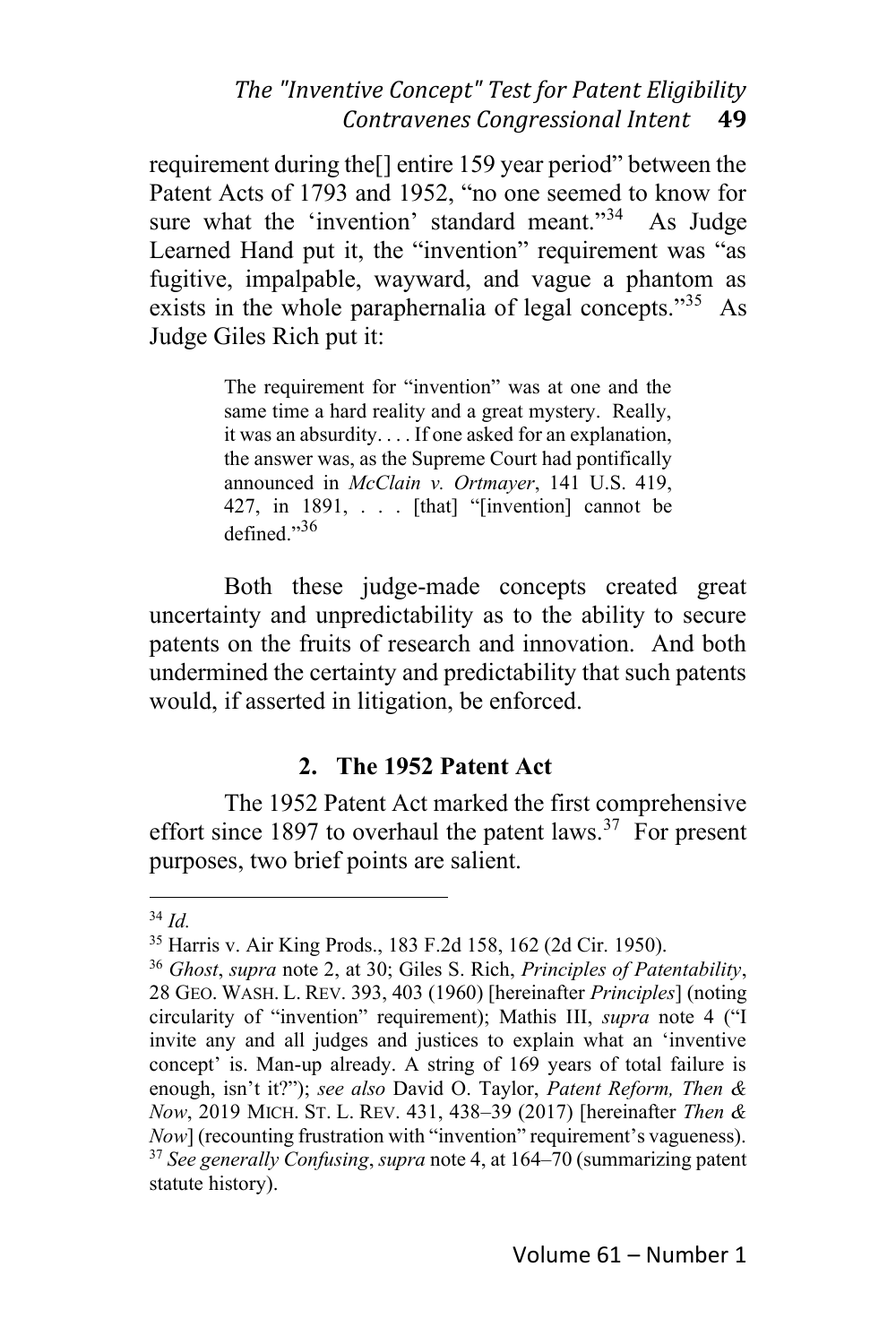First, the 1952 Patent Act's adoption did not substantially change the statutory law regarding patenteligible subject matter. $38$  The word "process" replaced the word "art" to avoid confusion with the latter term's use elsewhere.<sup>39</sup> The legislative history made clear Congress's view that, as a matter of section 101 subject matter eligibility, "anything under the sun that is made by man" could be patented.<sup>40</sup>

Second, the 1952 Act sought to clarify — and codify — how much of "something more," beyond the prior art, is required for patentability. The judge-made version of this concept, referred to as "invention" as noted above, <sup>41</sup> had been "expressed in a large variety of ways in decisions of the courts and in writings." $42$  In the hope that doing so would "have a stabilizing effect and minimize great departures which have appeared in some cases," $43$  the 1952 Act replaced that judicial construct with a new section 103, "Conditions for patentability; non-obviousness subject

<sup>38</sup> *See* 1952 Act Report, *supra* note 23, at 6.

<sup>39</sup> *See id.*

<sup>40</sup> *See id.*; *see also Patent Law Codification and Revision: Hearings Before Subcomm. No. 3 of the Comm. on the Judiciary,* 82d Cong. 37 (1951) (statement of P.J. Federico) [hereinafter 1952 Act Hearings].

<sup>41</sup> *See supra* notes 31–36 and accompanying text; 1952 Act Report, *supra* note 23, at 5 ("[T]here are a number of changes in substantive statutory law. . . . The major changes or innovations in the title consist of incorporating a requirement for invention in § 103 . . ."); *id.* at 7; *Principles*, *supra* note 36, at 405; *Confusing*, *supra* note 4, at 171; O'Hearn, *supra* note 32, at 459 (citing 1952 Act Report); *see also Tyranny*, *supra* note 12, at 287; Robert Desmond, Comment, *Nothing Seems Obvious to the Court of Appeals for the Federal Circuit: The Federal Circuit, Unchecked by the Supreme Court, Transforms the Standard of Obviousness Under the Patent Law*, 26 LOY. L.A. L. REV. 455, 469–70 (1993) ("Congress sharply curtailed the increasingly subjective, anti-patent sympathies of the Supreme Court with the Patent Act of 1952.").

<sup>42</sup> 1952 Act Report, *supra* note 23, at 7.

<sup>43</sup> *Id.*; *see also* 1952 Act Hearings, *supra* note 40, at 38 (statement of P.J. Federico); Holman, *supra* note 4, at 1806–07.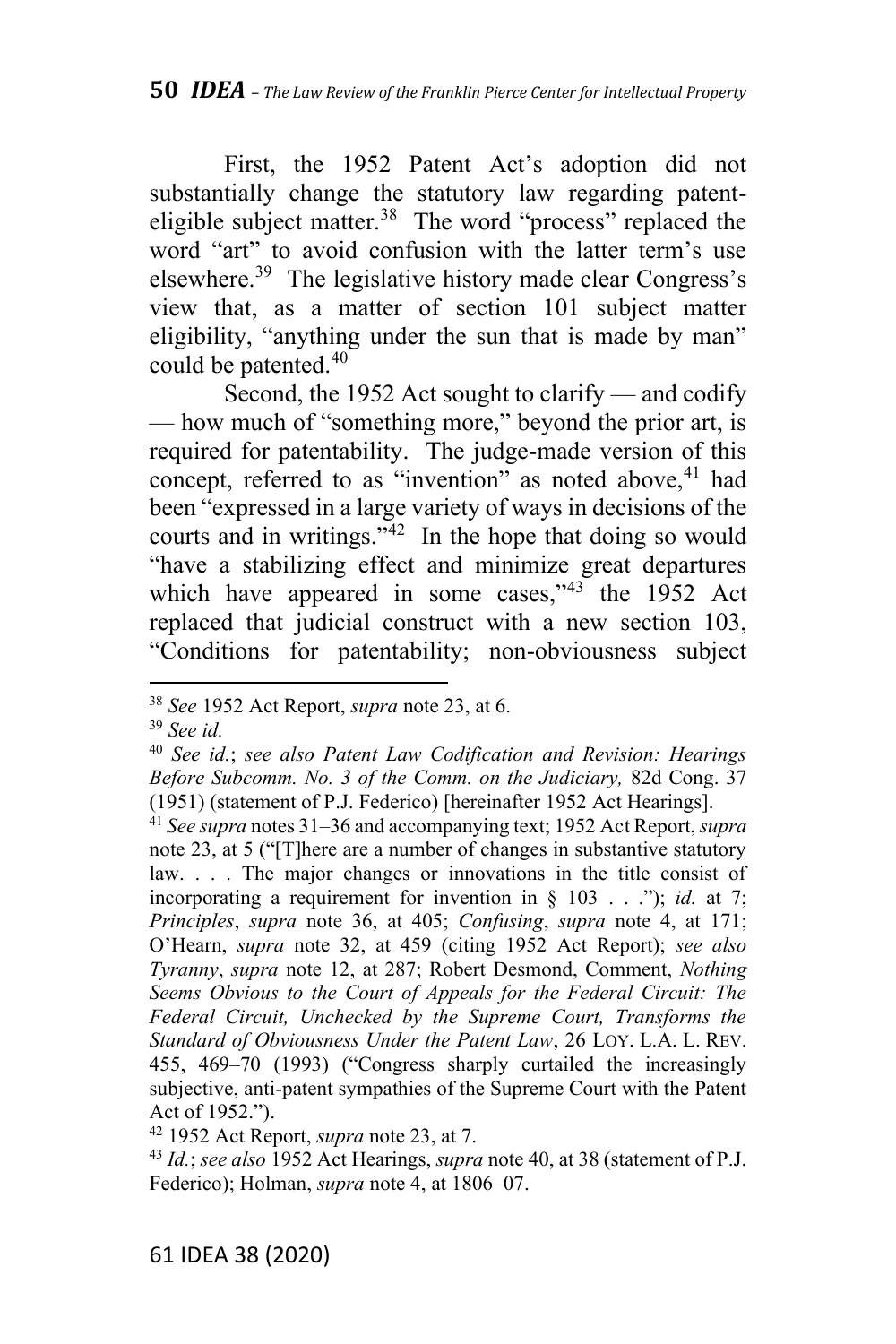matter," with the question becoming whether the differences between the claimed invention and the prior art are such that the claimed invention as a whole would be obvious to a person having ordinary skill in the pertinent art.<sup>44</sup> If yes, then even were the claimed invention new, it did not add "enough" of "something more" to permit patenting. If no, then assuming the other statutory conditions for patenting had been met, the patent would be granted.<sup>45</sup>

# *B. Supreme Court Recalcitrance: Graham (1966), Adams (1966), Anderson's-Black Rock (1969).*

Yet, notwithstanding passage of the 1952 Act, the Court continued to add its own requirements for patentability to those crafted by Congress.

The most famous case in this line, and the first to interpret new section 103, was the Court's 1966 decision in *Graham v. John Deere Co.* There, the Court acknowledged that "the statutory emphasis on 'nonobviousness' rather than 'invention' was intended to correct the wide variance of interpretation of the less definite . . . 'invention' standard."<sup>47</sup> Yet, in holding invalid patent issued on claimed inventions in agricultural plow and insecticide sprayer technology, the Court asserted that the statutory nonobviousness requirement of section 103 was meant to codify the "prior judge-made requirement of 'invention' first

<sup>44</sup> 35 U.S.C. § 103; *see generally* P.J. Federico, *Origins of Section 103*, 5 APLA Q. J. 87 (1977).

<sup>45</sup> *Ghost*, *supra* note 2, at 29; *Then & Now*, *supra* note 36, at 474; *e.g.*, Giles S. Rich*, The Vague Concept of Invention as Replaced by Sec. 103 of the 1952 Patent Act*, 46 J. PAT. OFF. SOC'Y 855, 866 (1964). *But see* George Edwards, *That Clumsy Word "Nonobviousness"!*, 60 J. PAT. OFF. SOC'Y 3, 7–8 (1978) (arguing that  $\S$  103 did not entirely supplant pre-existing "something more" standards established by case law).

<sup>46</sup> Graham v. John Deere Co. of Kansas City, 383 U.S. 1 (1966).

<sup>47</sup> O'Hearn, *supra* note 32, at 461; *Ghost*, *supra* note 2, at 29–30.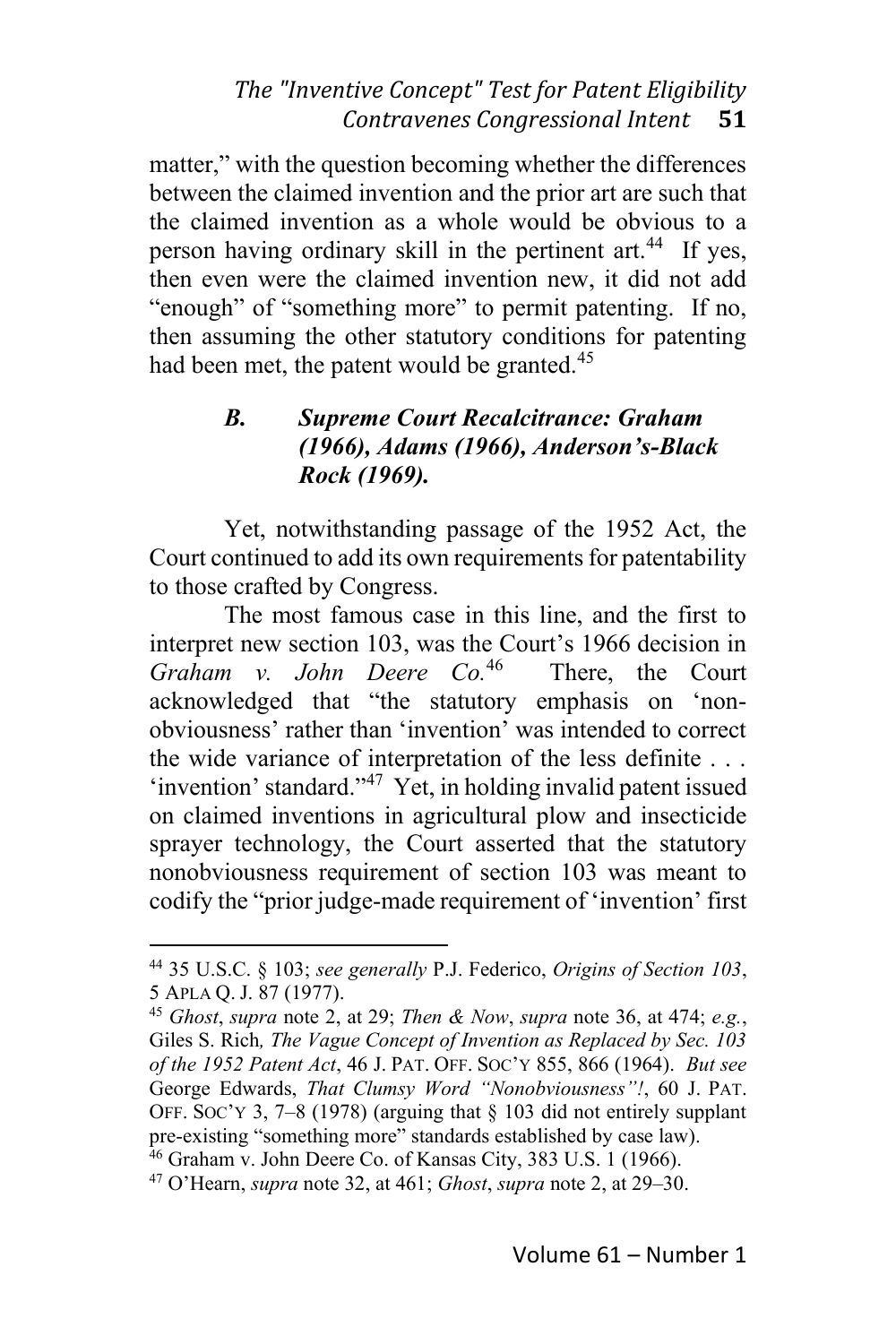developed in *Hotchkiss v. Greenwood*," an 1850 Court decision.<sup>48</sup>

This assertion laid the groundwork for future deviation from congressional intent. That the Court viewed section 103 as consistent with *Hotchkiss* is not problematic, so far as it goes. There was nothing inherently wrong with asserting that Congress and the Court had traveled different paths to arrive at the same place. The problem is that this treatment of section 103 left open the door for the Court to assert in future cases that the determination of whether "enough" of "something more" had been added was determined by *its* path leading up to passage of the 1952 Act, rather than merely the language of the Act itself.<sup>49</sup> And as we shall see,<sup>50</sup> the Court has since walked through that door and well down the same road — notwithstanding that in the companion case to *Graham*, *United States v. Adams*, <sup>51</sup> the Court upheld the validity of a wet battery patent by exclusive reference to section 103's nonobvious requirement, without reference to *Hotchkiss*. 52

The Court somewhat clarified its obstinacy against Congress's new nonobviousness standard in its 1969 opinion in *Anderson's-Black Rock v. Pavement Salvage Co.* <sup>53</sup> There, in an opinion by long-serving Justice William O. Douglas, the Court held invalid as obvious a claimed invention in

<sup>48</sup> O'Hearn, *supra* note 32, at 461 (citing *Hotchkiss v. Greenwood*, 52 U.S. 248 (1850)); *see generally* Kitch, *supra* note 27, at 255 (discussing at length *Hotchkiss* and its historical context).

<sup>49</sup> *Ghost*, *supra* note 2, at 29; *see also* Kitch, *supra* note 27, at 299 ("The myth of *Hotchkiss v. Greenwood* seems to be part of an even larger myth in patent law—the myth that invention decisions differ only on the 'facts' or the 'attitude' of the court, but that they all embody the same law. The courts ought not permit this myth to overtake *Deere*.").

<sup>50</sup> *See infra* Part IV.B.

<sup>51</sup> United States v. Adams, 383 U.S. 39 (1966).

<sup>52</sup> *See id.*

<sup>53</sup> Anderson's Black Rock, Inc. v. Pavement Salvage Co., 396 U.S. 57 (1969).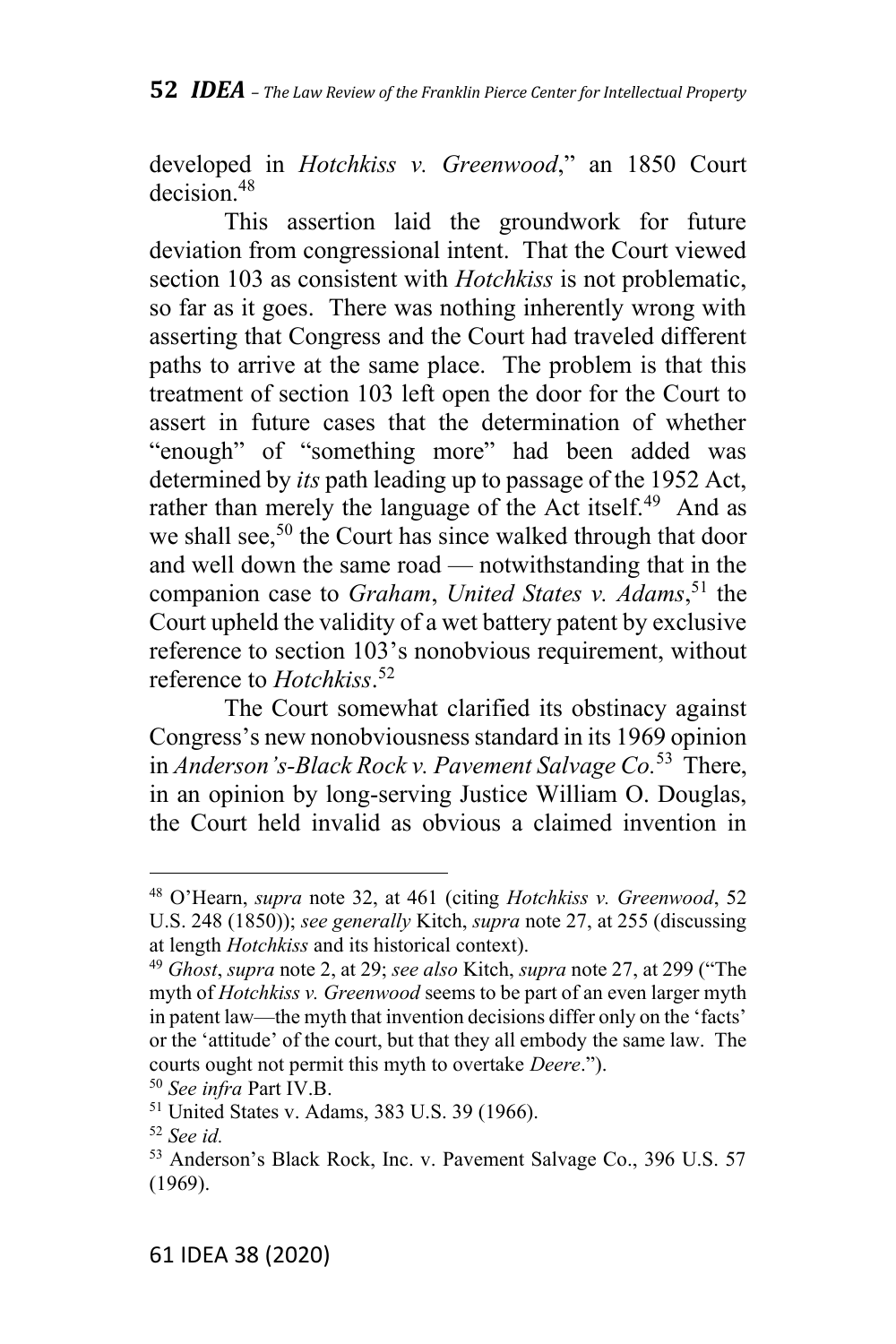asphalt paving machinery technology.<sup>54</sup> While paying lip service to the statutory standard, the Court rested its decision on the pre-1952 Act "invention" standard, citing both *Graham*'s invocation of *Hotchkiss* as establishing the section 103 standard, as well as its own 1950 opinion in *Great Atlantic & Pacific Tea Co. v. Supermarket Equipment Corp.*, <sup>55</sup> in which the Court held invalid for lack of "invention" a patent on a device for efficiently unloading groceries before a cashier. <sup>56</sup> Moreover, Justice Douglas, who had expressed his contempt for patentability of mere "gadgets" as opposed to "invention[s] . . . serv[ing] the ends of science — . . . push[ing] back the frontiers of chemistry, physics, and the like" in a concurring opinion in *Great Atlantic*, <sup>57</sup> planted the seed for a new articulation — "synergy" — of the old, extra-statutory patentability standard as applied to combinations of old elements: "A combination of elements may result in an effect greater than the sum of the several effects taken separately. No such synergistic result is argued here."<sup>58</sup>

# *C. Early 1970s Congressional Efforts at Appellate Court Reform*

Meanwhile, efforts were underway to evaluate the functioning of the federal court system. These efforts led to increasing scrutiny of the administration of patent law as the 1970s unfolded.

<sup>54</sup> *Id.*

<sup>55</sup> Great Atlantic & Pacific Tea Co. v. Supermarket Equipment Corp., 340 U.S. 147 (1950).

<sup>56</sup> *Id.*

<sup>57</sup> *See* Robert P. Merges, *One Hundred Years of Solicitude: Intellectual Property Law, 1900-2000*, 88 CALIF. L. REV. 2187, 2229 (2000) ("[I]t was [Justice Douglas's] wont in patent cases generally to find the patent invalid.").

<sup>58</sup> *Anderson's Black Rock*, 396 U.S. at 60.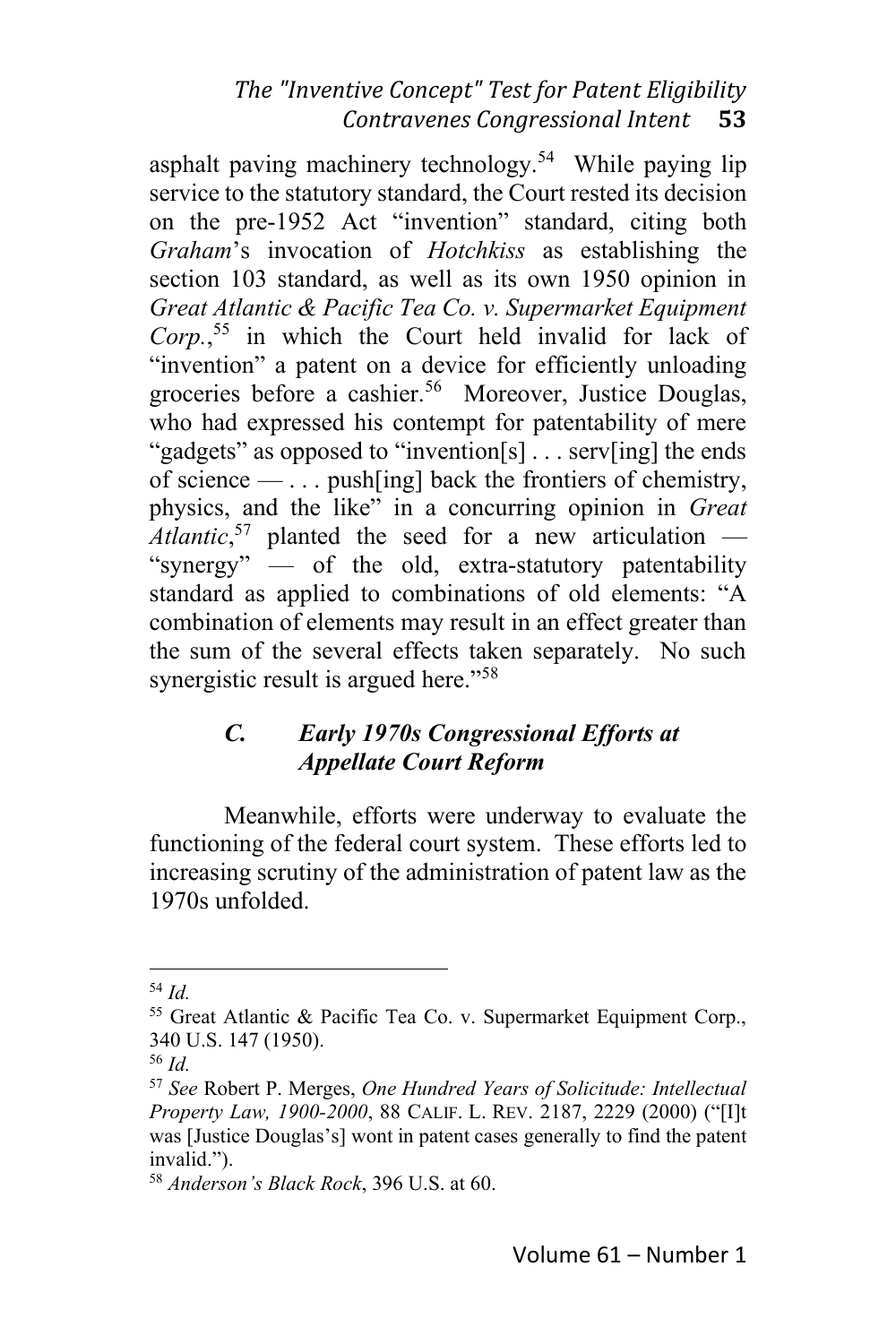# **1. The Freund Committee**

In 1967, Congress created the Federal Judicial Center<sup>59</sup> to "conduct research and study  $\dots$  the operation of the courts of the United States."<sup>60</sup> The Center appointed a committee, headed by Harvard Law Professor Paul Freund, which issued its report in December  $1972<sup>61</sup>$  Focusing on managing the Supreme Court's workload, the committee primarily recommended creation of a national court of appeals lodged between the regional circuit courts and the Supreme Court, as well as changes in Supreme Court case review practices and Court operations.<sup>62</sup>

Significantly, for present purposes, the Freund Committee considered, but rejected, the idea of creating new federal review tribunals devoted to "specialties such as taxation, labor law, or, more broadly, administrative law."<sup>63</sup> As the Committee saw it, "the more specialized the appellate tribunal the greater the risks," because a narrow range of review might narrow judicial perspective, because specialized appellate panels might resolve matters inconsistently, because specialized appellate judges might vote in blocs, and because their appointment might become politicized over a single set of issues.<sup>64</sup>

Although the Committee's report did not address the particular prospect of a patent-focused appellate court, scholars see the Committee's work as launching a legislative

<sup>59</sup> Act of Dec. 20, 1967, Pub. L. No. 90-219, 81 Stat. 665.

<sup>60</sup> *See* Federal Judicial Center, Report of the Study Group on the Caseload of the Supreme Court, 57 F.R.D. 573, 573 (1972) [hereinafter Freund Report]; *see also* O'Hearn, *supra* note 32, at 453 (citing 28 U.S.C. § 620(a) (1976)).

<sup>61</sup> O'Hearn, *supra* note 32, at 453–54 (citing Freund Report at 595).

<sup>62</sup> *See* Freund Report, *supra* note 60, at 590–93.

<sup>63</sup> Freund Report, *supra* note 60, at 585.

<sup>64</sup> *See id.*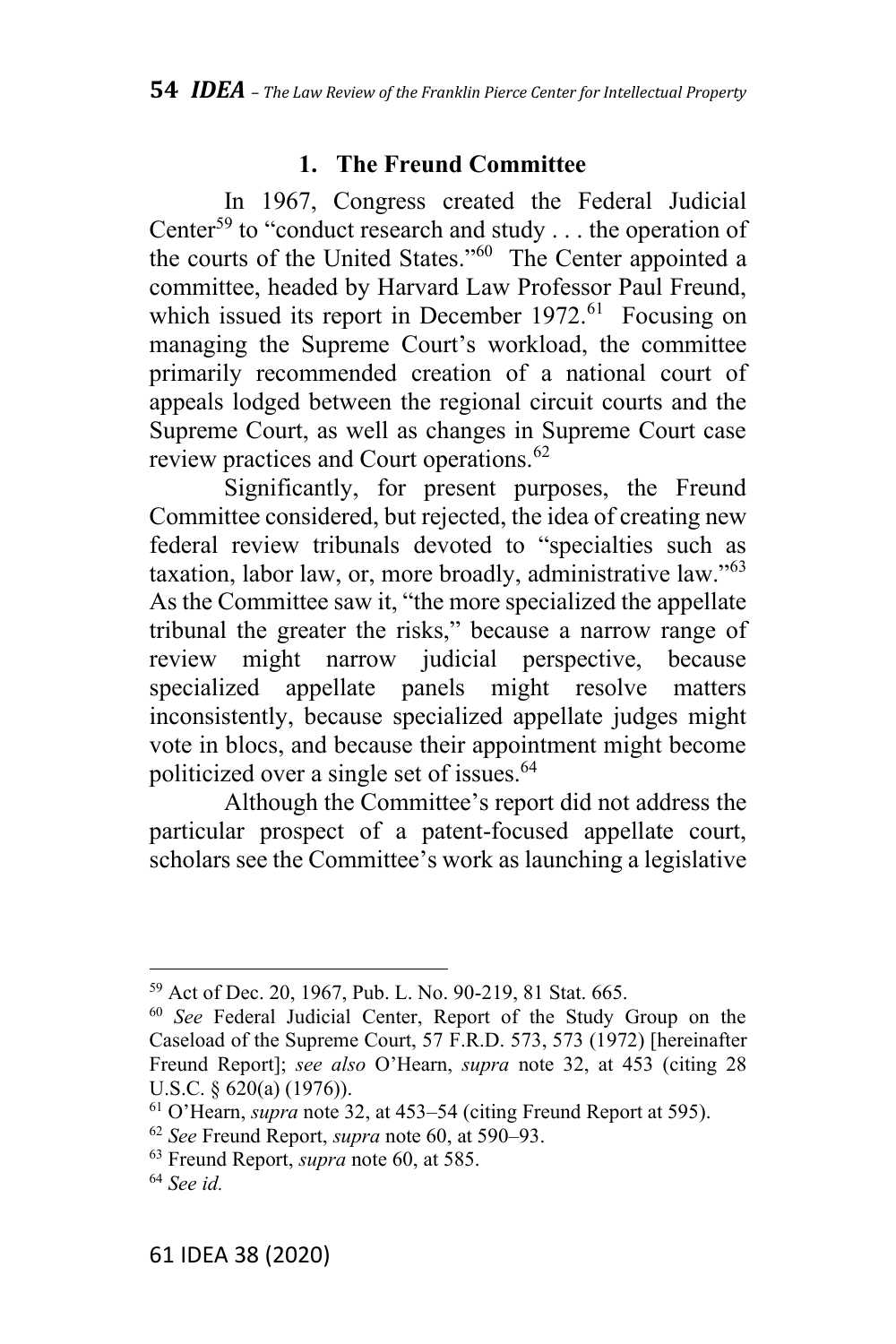evaluative process that culminated in creation of the Federal Circuit ten years later.<sup>65</sup>

# **2. The Hruska Commission**

In late 1972, Congress created the Commission on Revision of the Federal Court Appellate System,<sup>66</sup> which came to be known informally as the "Hruska Commission" after its chair, Senator Roman Hruska of Nebraska. The Commission issued its report in June  $1975.67$  Like the Freund report, the Commission report recommended creation of a new national court of appeals — albeit with differences from that recommended by the Freund Committee — which, again, Congress ultimately did not adopt.<sup>68</sup> Unlike the Freund Committee, which came at its recommendation from the perspective of advancing Supreme Court functionality, the Hruska Commission reached its recommendation by focusing on the federal intermediate appellate courts.<sup>69</sup>

That focus, in turn, generated intense scrutiny of the prospect of creating new, subject matter-focused intermediate appellate courts. Indeed, unlike the Freund Committee, the Hruska Commission "extensively discuss[ed]" the prospect of creating a "specialized" patent appeal court — something the Commission noted had been

<sup>65</sup> S*ee* Harold C. Petrowitz, *Federal Court Reform: The Federal Courts Improvement Act of 1982—and Beyond*, 32 AM. U. L. REV. 543, 544 (1983); *see also* Charles Adams, *The Court of Appeals for the Federal Circuit: More Than a National Patent Court*, 49 MO. L. REV. 43, 56, 56 n.101 (1984); O'Hearn, *supra* note 32, at 454.

<sup>66</sup> O'Hearn, *supra* note 32, at 454.

<sup>&</sup>lt;sup>67</sup> Commission on Revision of the Federal Court Appellate System Structure and Internal Procedures: Recommendations for Change 67 F.R.D. 195, 234 (1975) [hereinafter Hruska Report].

<sup>68</sup> *Compare id.* at 199–200 *with* Freund Report, *supra* note 60, at 590– 93.

<sup>69</sup> Petrowitz, *supra* note 65, at 545–56.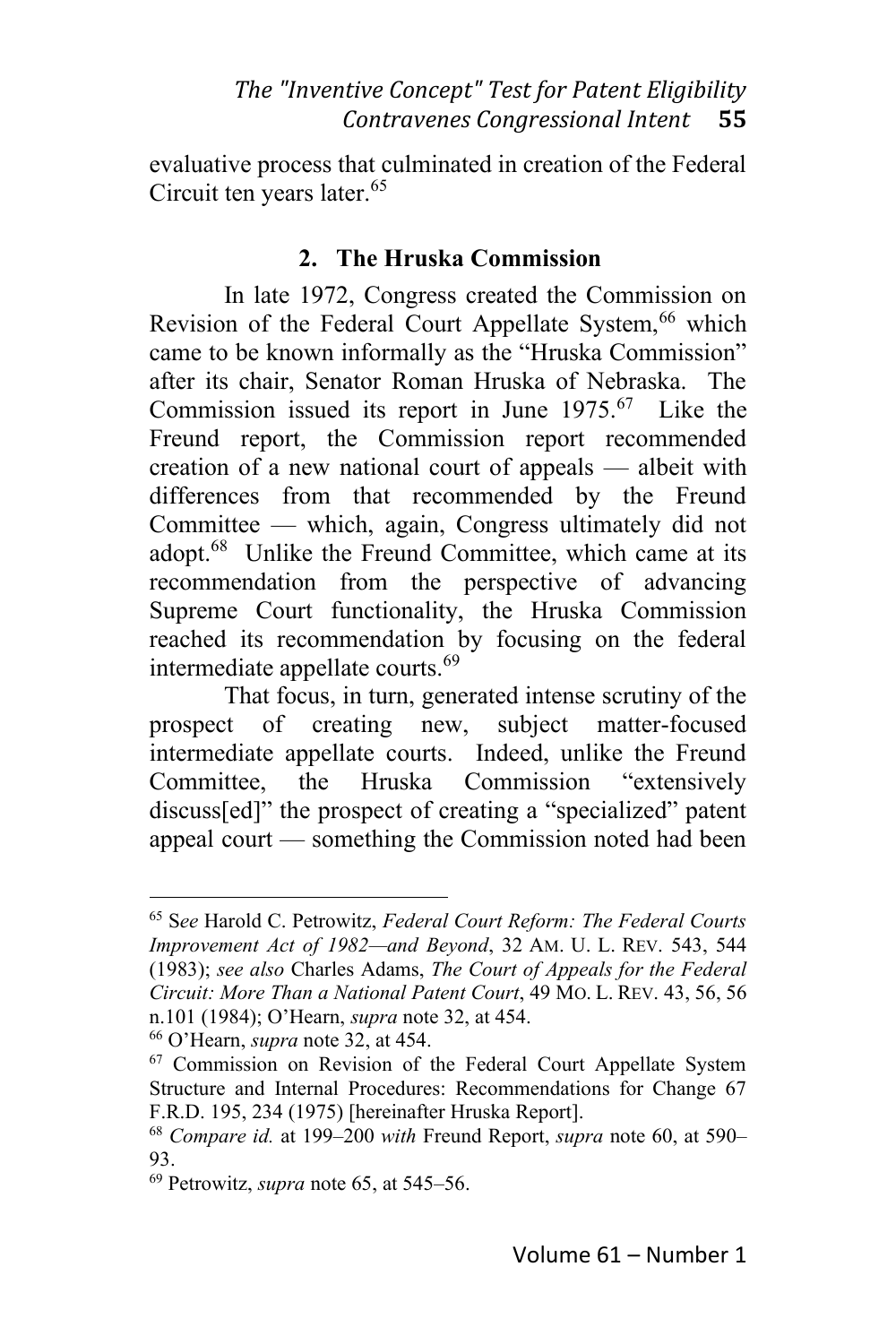proposed periodically over at least the preceding quarter century.<sup>70</sup> The Commission's final report ruled out the prospect, not only as to patent appeals, but also as to tax, administrative, environmental, and criminal appeals.<sup>71</sup>

That the Commission rejected the concept of a patent-focused appellate court does not detract from the weight that patent law — and, in particular, uncertainty in its application — carried in the Commission's deliberations.<sup>72</sup> The Commission had retained patent law consultants James Gambrell and Donald Dunner,  $\bar{7}$  and the Commission's final report noted the consultants' confirmation of the "particularly acute" problem of inconsistent application of the patent law among the regional circuits, particularly as to patent validity,<sup>74</sup> leading to a disparity of results and egregious forum shopping.<sup>75</sup> While asserting that the "Supreme Court has set, and can be expected to continue to set, national policy in the area of patent law as in other areas of federal law," the Commission also noted the "widely acknowledged" "need for more appellate supervision" in an

<sup>70</sup> Hruska Report, *supra* note 67, at 234.

<sup>&</sup>lt;sup>71</sup> *Id.* (The Commission did so based on its perception that such a court might produce judicial "tunnel vision"; corresponding diminution in the influence specialist judges might have on regional circuit court reasoning; loss of regional court influence; undue judicial influence on policy within the "specialized" area; a disincentive to articulate judicial reasoning in those decisions; interest group capture; divergence of opinion within the patent bar; the preferences of the Seventh Circuit which at the time bore the heaviest patent caseload — for retaining appellate jurisdiction in the regional circuit courts; and that the broader problems the Commission sought to address would not be remedied by the creation of "specialized" appellate tribunals); *id.* at 345–46.

<sup>72</sup> *Id.* at 217.

<sup>73</sup> *See* James B. Gambrell & Donald R. Dunner, *Study of the Problems, Consequences and Remedies in the Appellate Review of Decisions Involving Patent-Related Issues*, 216 BNA's Patent, Trademark & Copyright Journal 1 (Feb. 20, 1975).

<sup>74</sup> Hruska Report, *supra* note 67, at 370.

<sup>75</sup> *Id.* at 219–20, 361, 369–71.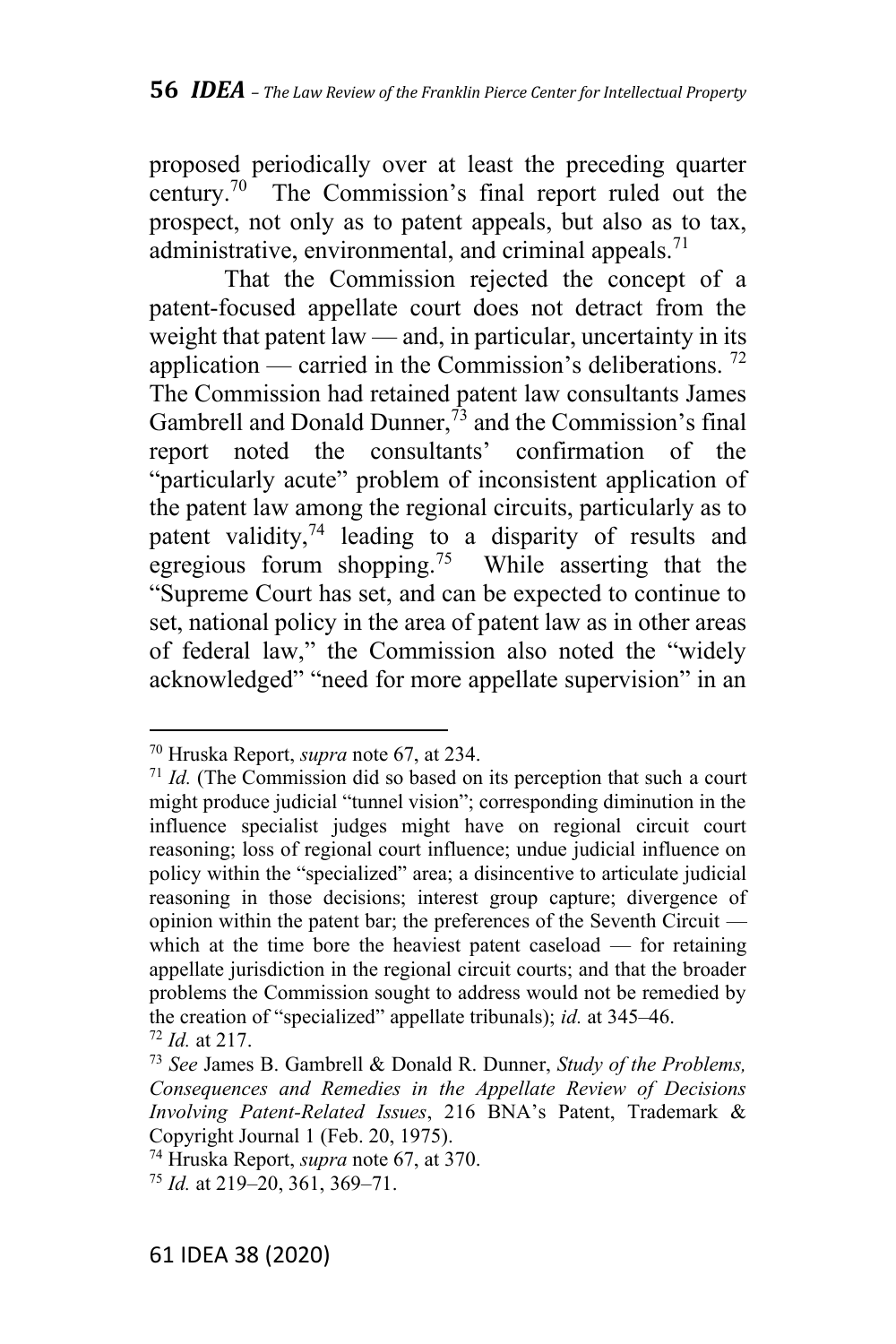area<sup>76</sup> "which do[es] not and probably should not command extensive attention from the Supreme Court."<sup>77</sup> The Commission reported the consultants' views that a new appellate court was needed to help "eliminate or at least minimize the attitudinal aberrations" confronting those attempting to predict patent law's application.<sup>78</sup>

The Commission also reported the consultants' views that the Supreme Court's few decisions in "critical patent law areas, e.g., obviousness," which the Commission considered conceptually the same as "invention,"<sup>79</sup> had "done little to provide the circuit courts with meaningful guidance."<sup>80</sup>

The Commission put forth this summary after hearing testimony from Gambrell and Dunner, the upshot of which was that the consultants probably preferred a patentfocused appellate court to a national appeals court, but, given concerns that had been asserted regarding the former, were amenable to the latter in preference to no change at all.<sup>81</sup> The consultants suggested that enough binding decisions applying *Graham vs. John Deere* likely would ameliorate the anti-patent leanings of some courts. $82$  They

 $76$  The Commission made this same comment with respect to tax law, an area the Commission likened to patent law for purposes of analysis throughout its report.

<sup>77</sup> Hruska Report, *supra* note 67, at 241.

<sup>78</sup> *Id.* at 361; *see also id.* at 370–71.

<sup>79</sup> *Id.* at 228.

<sup>80</sup> *Id.* at 370–71.

<sup>81</sup> *See Hearing on S. 21 and S. 537 Before the Subcomm. on Cts. of the Comm. on the Judiciary, 97th Cong.* 244 (May 18, 1981) [hereinafter *May 1981 Senate Hearings*] (Dunner, testifying about proposed Federal Circuit, stating he would not prefer a national court of appeals instead and, "[a]side from the fact that it is my personal belief that that legislation [to create a national court of appeals] is unlikely from my own reading of the situation to come about, at the time we were consultants to the Hruska Commission, Professor Gambrell and I, we never had before us an imaginative bill such as this").

<sup>82</sup> *See May 1981 Senate Hearings*, *supra* note 81, at 101.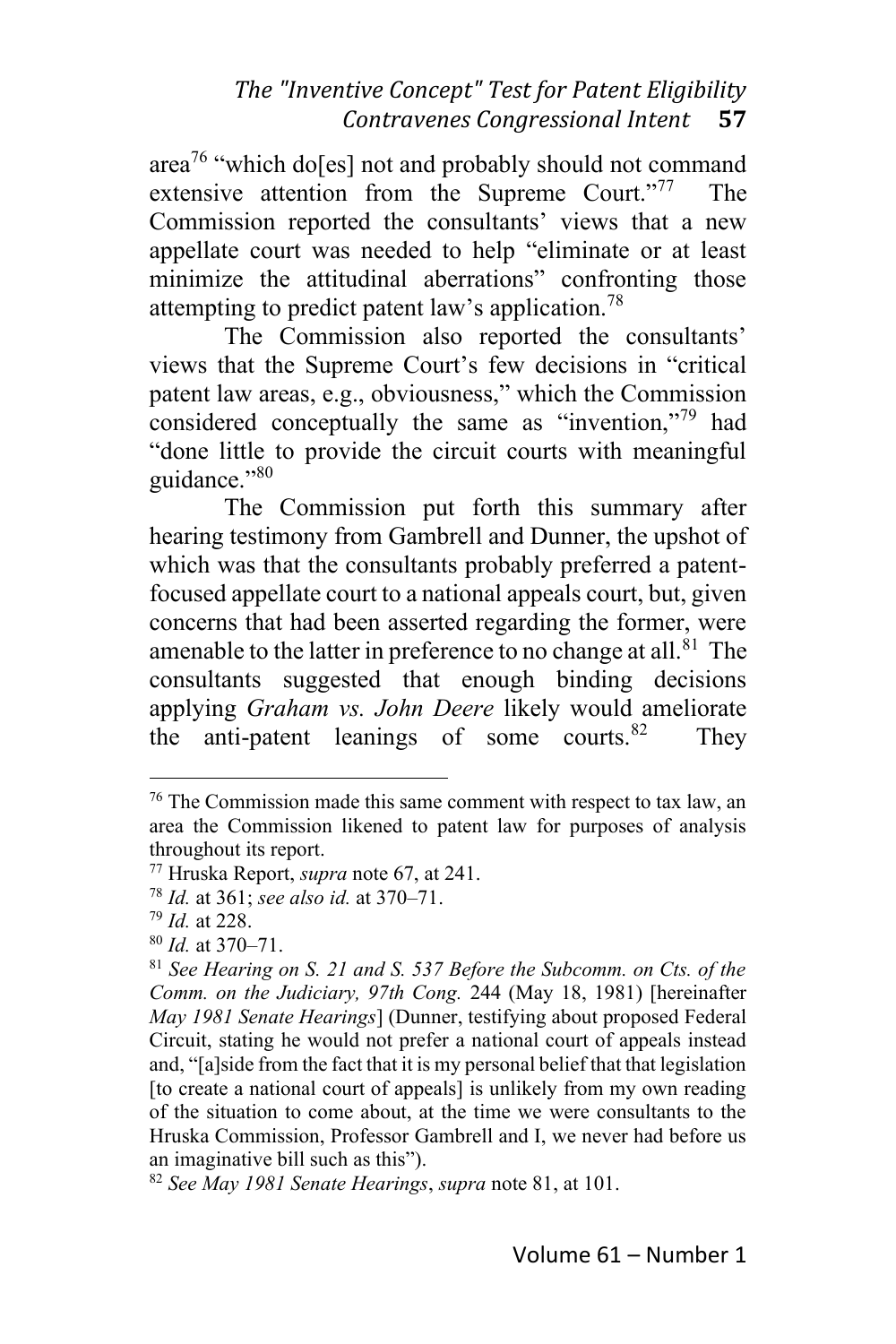characterized *Graham* as a well-crafted opinion but acknowledged that some appellate courts and even the Supreme Court itself sometimes didn't follow it.<sup>83</sup> The implication was that if only enough interpretive opinions could be developed to offer true guidance, the law would be applied not only consistently but correctly.

# *D. Carter-Era Legislative Efforts Intensify Focus on Certainty as a Driver of Innovation, Industrial Strength, and National Competitiveness.*

By the late 1970s, the policy impetus that prompted Congress to commission the Freund Committee's and Hruska Commission's work — appellate reform — joined together with a new policy impetus that neither had considered, seriously or at all: the need to improve the nation's industrial strength and competitiveness, including promoting innovation, as means to combat the then-current national economic malaise.<sup>84</sup>

As a matter of appellate reform, the Hruska Commission's recommendations had fared no better than the Freund Committee's, with Congress unwilling to create a national court of appeals. "Their work," however, "raised awareness among Washington policy makers that a major problem existed with respect to U.S. patent law jurisprudence."<sup>85</sup>

<sup>83</sup> *See id.* at 256, 258.

<sup>84</sup> *See* Daniel J. Meador, *Origin of the Federal Circuit: A Personal Account*, 41 AM. U. L. REV. 581, 615 (1992); *see also May 1981 Senate Hearings*, *supra* note 81, at 244 (Dunner: "[S]ince the Hruska Commission time we have had a crisis in innovation in the United States, one which led to the appointment of a Domestic Policy Review 2 years ago.").

<sup>85</sup> George C. Beighley, Jr., *The Court of Appeals for the Federal Circuit: Has It Fulfilled Congressional Expectations?*, 21 FORDHAM INTELL. PROP. MEDIA & ENT. L.J. 671, 687 (2011).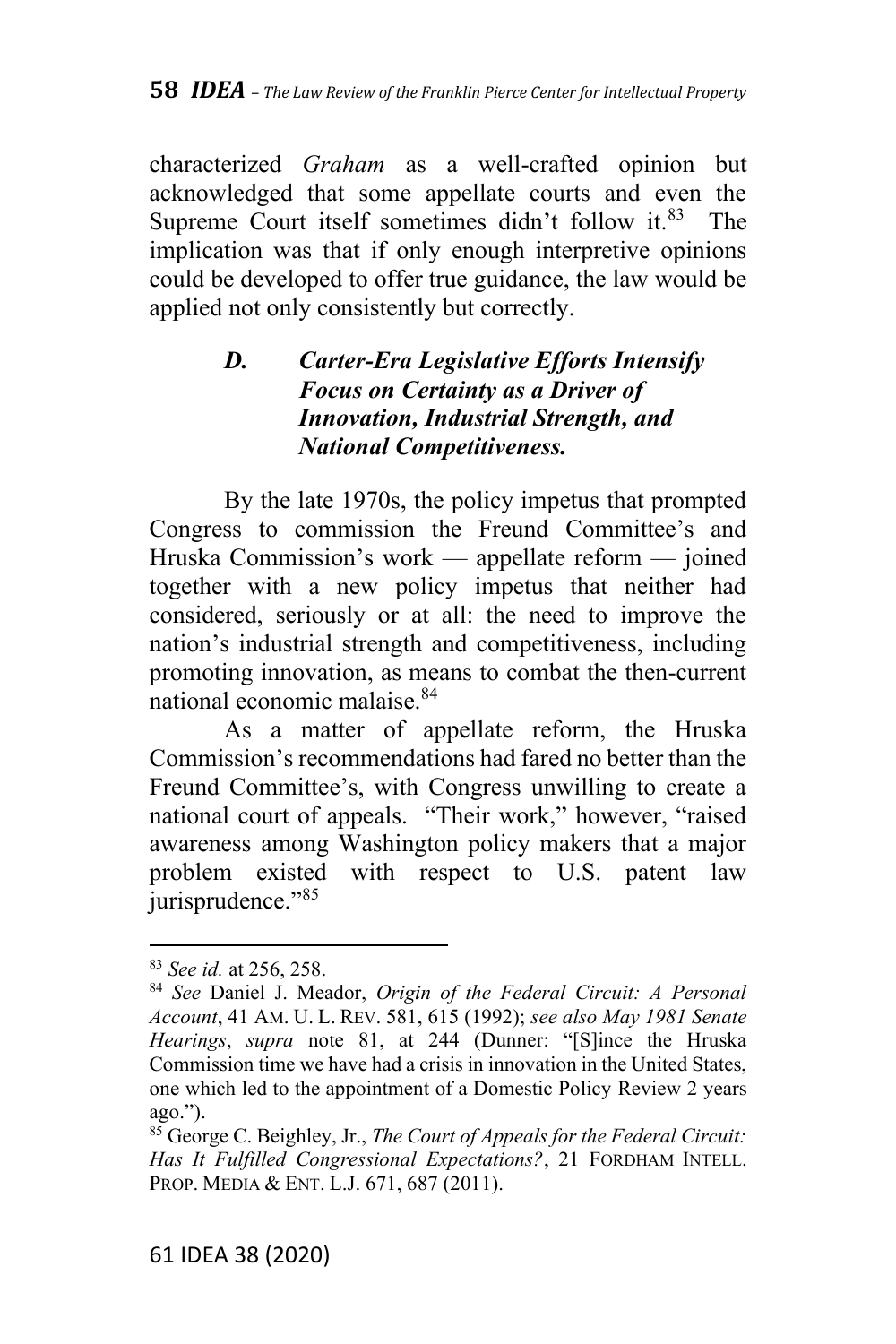By 1979, several intervening developments had prompted Congress to consider vestiges of those earlier proposals as a set of new proposals which morphed into the form ultimately adopted as the FCIA in 1982. These included, centrally, a proposal through the Department of Justice<sup>86</sup> (authored by professor Daniel J. Meador)<sup>87</sup> that a new intermediate appellate court be established on the same level as the regional circuits, to be formed by merging the Court of Claims and the Court of Customs and Patent Appeals (CCPA), and having the appellate jurisdiction of those courts as well as appellate jurisdiction in civil tax, environmental, and patent cases.<sup>88</sup> Additionally, the Carter Administration had convened a domestic policy review on industrial innovation, which concluded that patent reform was necessary to maintain the United States's international competitiveness in technological advances. <sup>89</sup> In February 1979, President Carter transmitted a message to Congress to that same effect.<sup>90</sup>

<sup>86</sup> Daniel J. Meador, U.S. Dept. of Just., Office for Improvements in the Admin. of Just., *A Proposal to Improve the Federal Appellate System* (July 21, 1978) *reprinted in* 389 Pat. Trademark & Copyright J. (BNA) D-1 (August 3, 1978) [hereinafter *Meador Proposal*].

<sup>87</sup> *Federal Courts Improvement Act of 1979: Addendum to Hearings on S. 677 and S. 678 Before the Subcomm. on Improvements in Judicial Machinery of the Comm. on the Judiciary*, 96th Cong. 11 (1979) [hereinafter *1979 Act Hearings*].

<sup>88</sup> Petrowitz, *supra* note 65, at 550; *Meador Proposal*, *supra* note 86, at D-6; *see also* Charles R. Haworth & Daniel J. Meador, *A Proposed New Federal Intermediate Appellate Court*, 12 U. MICH. J.L. REFORM 201 (1979).

<sup>89</sup> Linda Le, *Entrepreneurship and Small Business Policies under the Presidential Administrations of Presidents Carter, Reagan, Bush and Clinton: 1977 to 2001*, *in* PUBLIC POLICY IN AN ENTREPRENEURIAL ECONOMY: CREATING THE CONDITIONS FOR BUSINESS GROWTH 38 (Zoltan J. Acs & Roger R. Stough eds., 2008).

 $90$  Jimmy Carter, Federal Civil Justice System Message to the Congress on Proposed Legislation (February 27, 1979) (transcript available at https://www.presidency.ucsb.edu/documents/federal-civil-justicesystem-message-the-congress-proposed-legislation).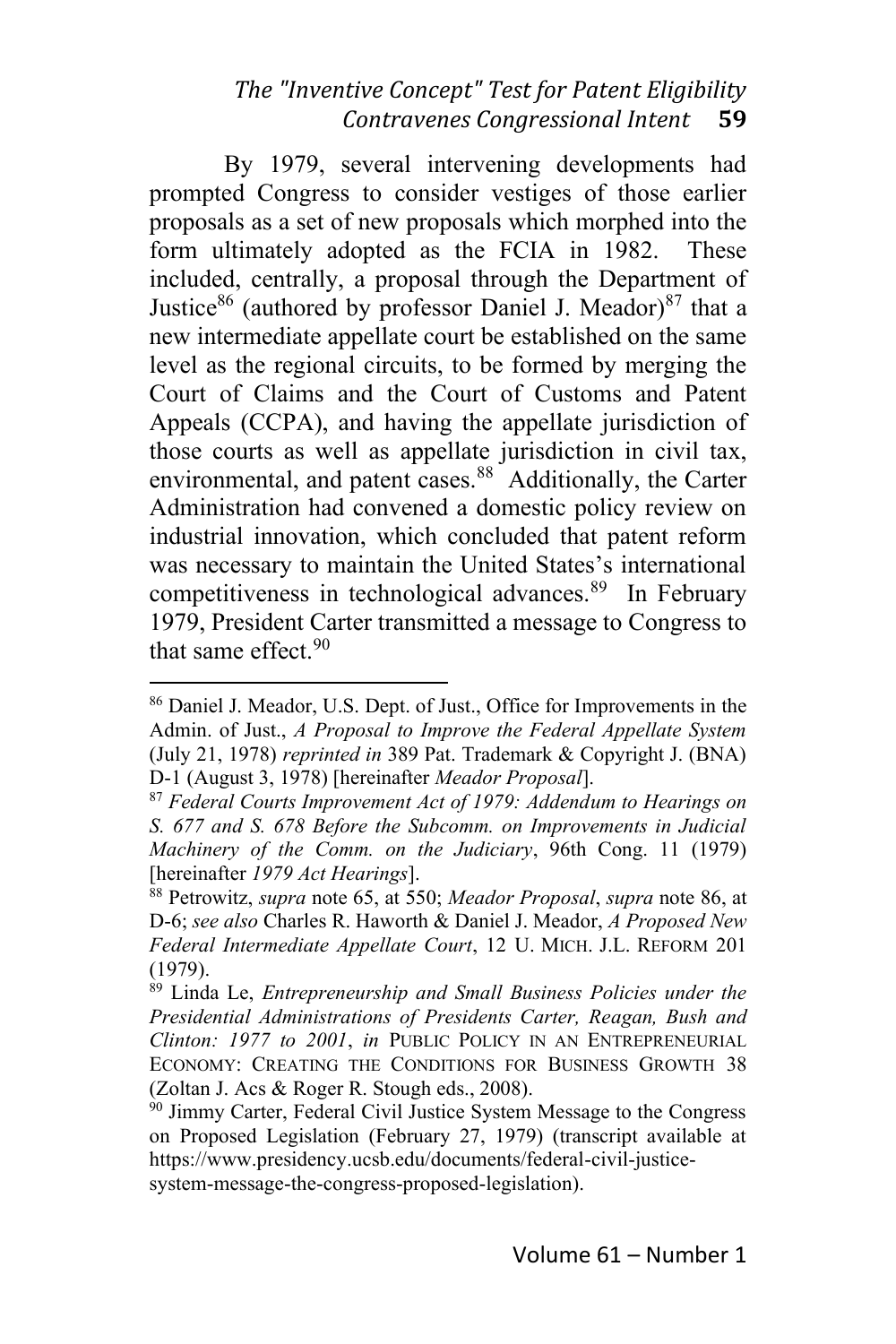Through Senator Edward Kennedy, the Carter Administration on March 15, 1979, introduced S. 677, entitled the Judicial Improvement Act of 1979, which proposed "creat[ion] of a new intermediate appellate court to be known as the U.S. Court of Appeals for the Federal Circuit."<sup>91</sup> Beyond the appellate jurisdiction inherited from the Court of Claims and the CCPA, the Federal Circuit would, under S. 677, have jurisdiction over not only patent, but also trademark and unfair competition appeals.<sup>92</sup> That same day, Senator Kennedy and Senator DeConcini separately introduced S. 678, the Federal Courts Improvement Act of 1979, which made substantially the same proposals with the addition of creating a new U.S. Court of Tax Appeals.<sup>93</sup>

The Judiciary Committee's Subcommittee on Improvements in Judicial Machinery heard testimony on these bills.<sup>94</sup> As in testimony before the Hruska As in testimony before the Hruska Commission, proponents of a new patent-focused appellate court argued the evils of uncertainty in appellate patent law adjudication. Before the Hruska Commission, proponents had focused on the uncertainty wrought by conflicted regional circuit dispositions and attitudes, and argued that this uncertainty created a drag on the patent system by promoting forum-shopping.<sup>95</sup> Before the Subcommittee, proponents made these same arguments, but added the argument that this uncertainty disincentivized research and innovation, and thereby operated to the detriment of American industry generally.<sup>96</sup>

<sup>91</sup> *1979 Act Hearings*, *supra* note 87, at 28 (statement of Daniel J. Meador).

<sup>92</sup> S. 677, 96th Cong. (1979).

<sup>93</sup> *Id.*

<sup>94</sup> *1979 Act Hearings*, *supra* note 87.

<sup>95</sup> *See supra* notes 72–83 and accompanying text.

<sup>96</sup> *E.g.*, *id.* at 45 (statement of Daniel J. Meador).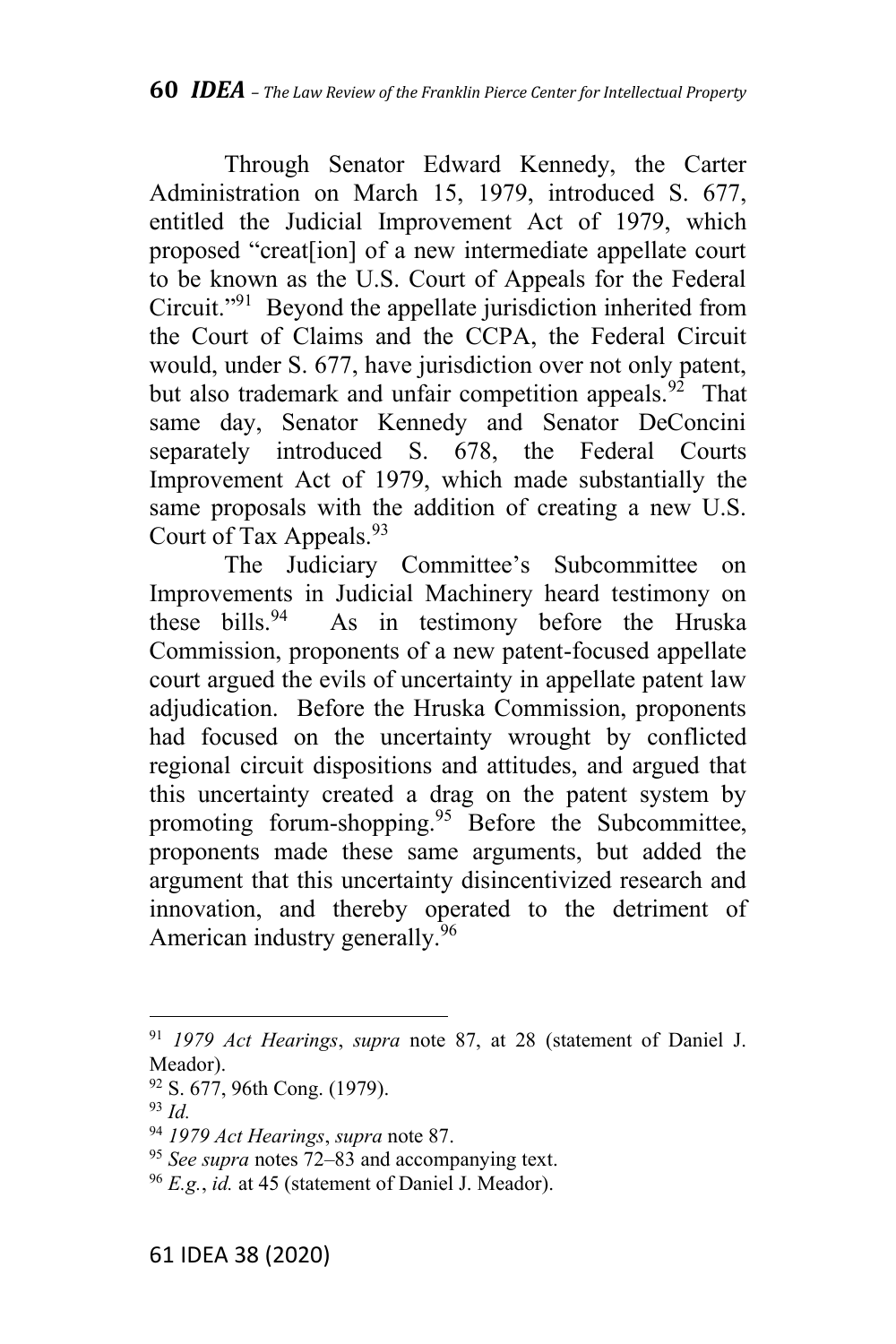#### Dunner testified:

[I]t it is the informed judgment of many that numerous companies have cut back their patent programs as too expensive. Many have cut back their R&D as not providing any return on investment.

During the recent deliberations of the Subcommittee on Patent Policy of the Advisory Committee on Industrial Innovation of President Carter's Domestic Policy Review, members of the subcommittee related the pessimism that infects the decisionmaking process in the U.S. industrial environment: No right to exclude competitors can be obtained in much less than about 4 years or for less than z hundred thousand dollars, and the odds of success are no better than 50 percent. Given these conditions, much thought is given to spending money on business investments other than patent litigation as providing a better return on investment. The mood is one which permeates not only the decision on a particular plagiarism, but the boardroom when the R&D department budget comes up and the anticipated return from prior research is seen to be at best a possible dream.

While it is difficult to quantify the extent to which frustration over the short-comings of the patent system has deterred investment in R&D, it is clear that R&D is per se a high-risk investment, with cost overruns more the rule than the exception. Our society is becoming more security conscious at all levels, including the board or budget committee room. When decisions are being made, the gambler's spirit is low and any minor cold water on a request for researchwith its cost and ROI uncertain-is apt to militate against a favorable research decision. And this is particularly so given the fact that any ROI realized is apt to come well after the present budget committee members have hopefully moved on to other positions. Such decisionmakers need a more immediate and certain return on their dollar expenditure than is frequently provided by the R&D dollar.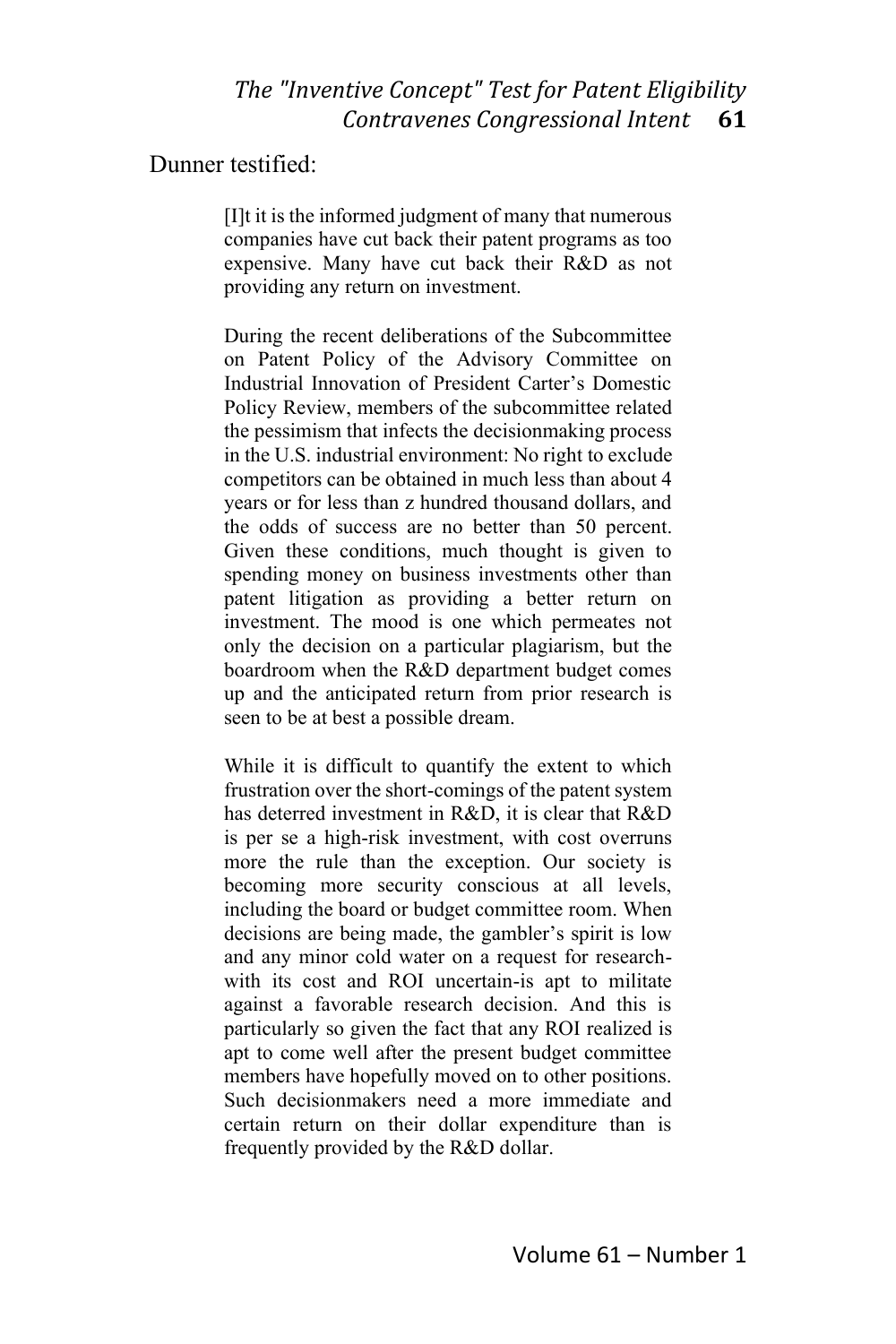R&D and innovation are not popularly placed to spend money when a safe savings and loan is paying over 8 percent. What does it take to attract money from safe, high-yield investments into R&D? In my view and that of the DPR Patent Policy Subcommittee, it takes at least a modicum of competitive safety and high yield. Moreover, it is my view, again shared by the DPR Patent Policy Subcommittee, that **the uniformity and reliability made possible by a centralized patent court would contribute meaningfully to the achievement of those conditions, their perception by industrial decisionmakers and the inevitable improvement in the presently unfavorable climate pervading industrial innovation in the United States.** That same uniformity and reliability will inevitably result in a reduction of forum shopping and, perhaps more significantly, the increased predictability of outcome would inevitably reduce the amount and expense of litigation in the patent field.<sup>97</sup>

#### Harry Manbeck of General Electric testified:

Significant economic decisions are made from time to time based upon the existence or the lack of patent coverage or on the law as it may apply to the administration of patents. The businessman wants to know if a patent is likely to be sustained or overturned and not that his chances are at one percentage level if the trial occurs in one circuit and at another percentage level if it occurs in another circuit. **Patents, in my judgement [sic], are a stimulus to the innovative process, which includes not only investment in research and development but also a far greater investment in facilities for producing and distributing the goods. Certainly, it is important to those who must make these investment decisions that we decrease unnecessary uncertainties in the patent system.** 98

<sup>97</sup> *Id.* at 56–57 (emphasis added); *see also id.* at 61.

<sup>&</sup>lt;sup>98</sup> *Id.* at 67–68 (emphasis added).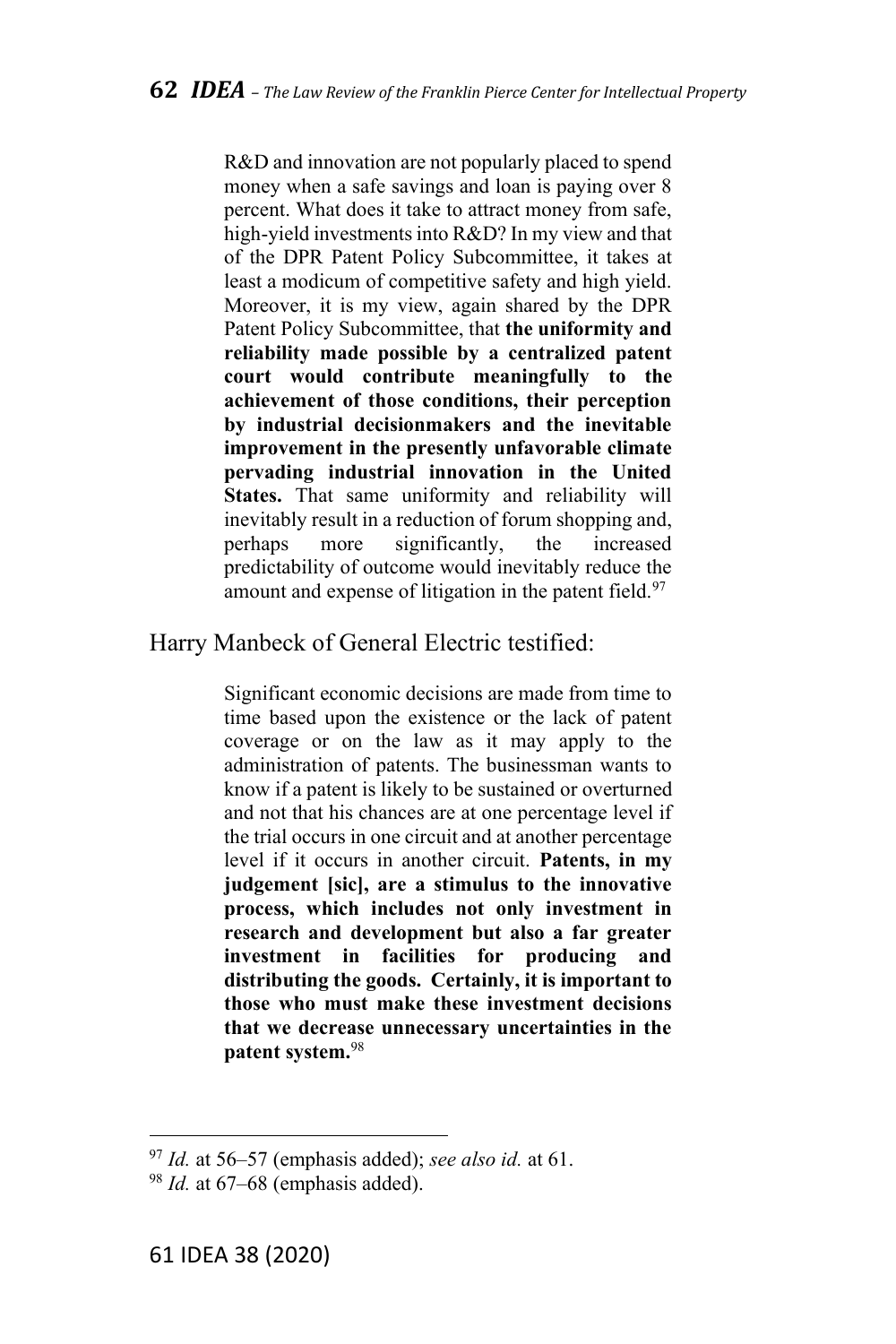Richard Witte of Procter & Gamble, speaking for the Industrial Research Institute, noted IRI's conclusion:

> "Continued industrial success of the U.S. requires the incentives of the patent system, not only to encourage the necessary investment of capital and effort in research and for the commercialization of inventions so that society can enjoy their benefits, but also to encourage the disclosure of inventive technology."

> [IRI] also identified several areas for improvement. Among these were the need for greater certainty, uniformity, and speed when patents are asserted in the U.S. court system. To achieve these objectives, the IRI supported the concept of a single court of patent appeals for all patent litigation.<sup>99</sup>

And Homer Blair of Itek Corporation testified:

My management wants to get opinions from me as to what is the value of these patents that we are prepared to pay money to get a license under with the knowhow involved. It isn't a very good answer to say, well, it depends on where somebody is going to file a patent suit $100$ 

Questions of "obviousness" or "invention" continued to serve as the witnesses' primary example of conflicted, and therefore uncertain, regional circuit application of patent law. Dunner testified, for example:

> [C]ontrary to the view of some that there exists no plethora of actual conflicts in the classical sense between the various Federal courts of appeal, there has been a wide variety of views among the circuits as to the nature of the test to be applied to determine whether patentable invention exists. **By way of example, some courts insist that "synergism" must**

<sup>99</sup> *Id.* at 71.

<sup>100</sup> *Id.* at 65.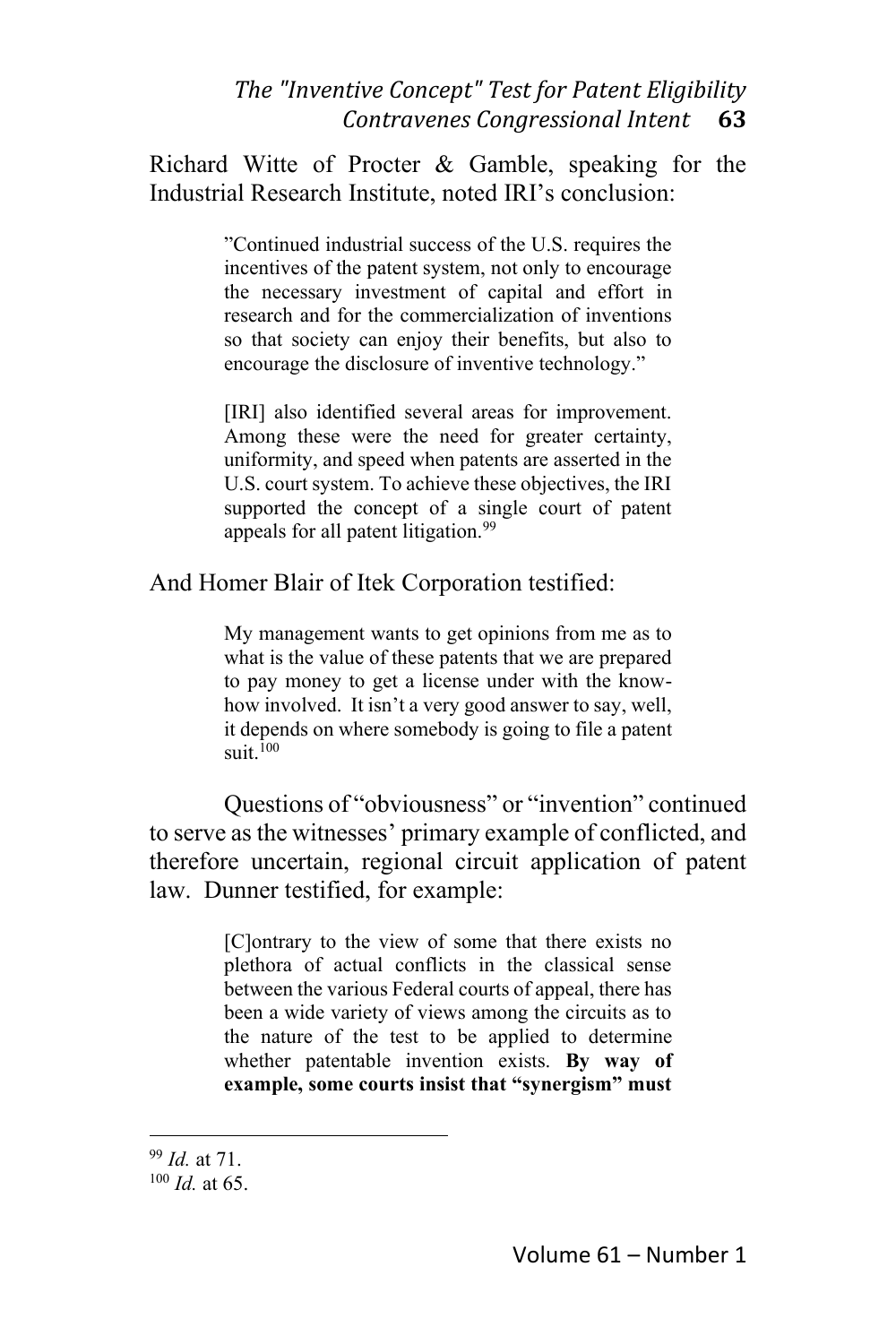**be present before an invention rises to the level of patentability; other courts reject this requirement. Some courts impose a special test of patentability applicable to so-called "combination" inventions; other courts recognize that all inventions are "combinations" of old elements and that there can, accordingly, be no such special test. And so on.**

The consequences of the foregoing are not susceptible to ready documentation. Certain consequences, however, are easily discernible without documentation and common to the experience of most practicing patent lawyers. With the inability of lawyers to advise their clients reliably in a given fact situation and with the courts under even the most favorable of reported surveys holding patents valid in no more than approximately 50 percent of the litigated cases, the necessary end result is that litigation-conventionally costing each side a quarter of a million dollars or more in a typical patent case—obtains in abundance. Moreover, businessmen of ordinarily high ethics dishonor patents (as the courts so often do) and indulge in the self-help of compulsory license by infringement-plus-a-long-drawn-out litigation, secure in the knowledge that courts hardly ever find infringement to be deliberate since they are deemed by most to be public-policy-favored tests of the validity of presumptively odious patent monopolies. 101

Even an opponent of the measure, patent practitioner George Whitney, acknowledged that, as of the time of the Hruska Commission, obviousness was not being adjudicated<br>consistently.<sup>102</sup> Dunner characterized these conflicts as Dunner characterized these conflicts as "primarily attitudinal" in nature, testifying, "there is no question that the attitudes of the court of appeals [toward patents] vary from circuit to circuit."<sup>103</sup>

<sup>101</sup> *Id.* at 56 (emphasis added); *see also id.* at 61; *id.* at 64, 66 (statement of Homer O. Blair).

<sup>102</sup> *Id.* at 78; *see also id.* at 92 (statement of John O. Tramonte) ("Only one instance of conflicting patent decisions has been identified."). <sup>103</sup> *Id.* at 61.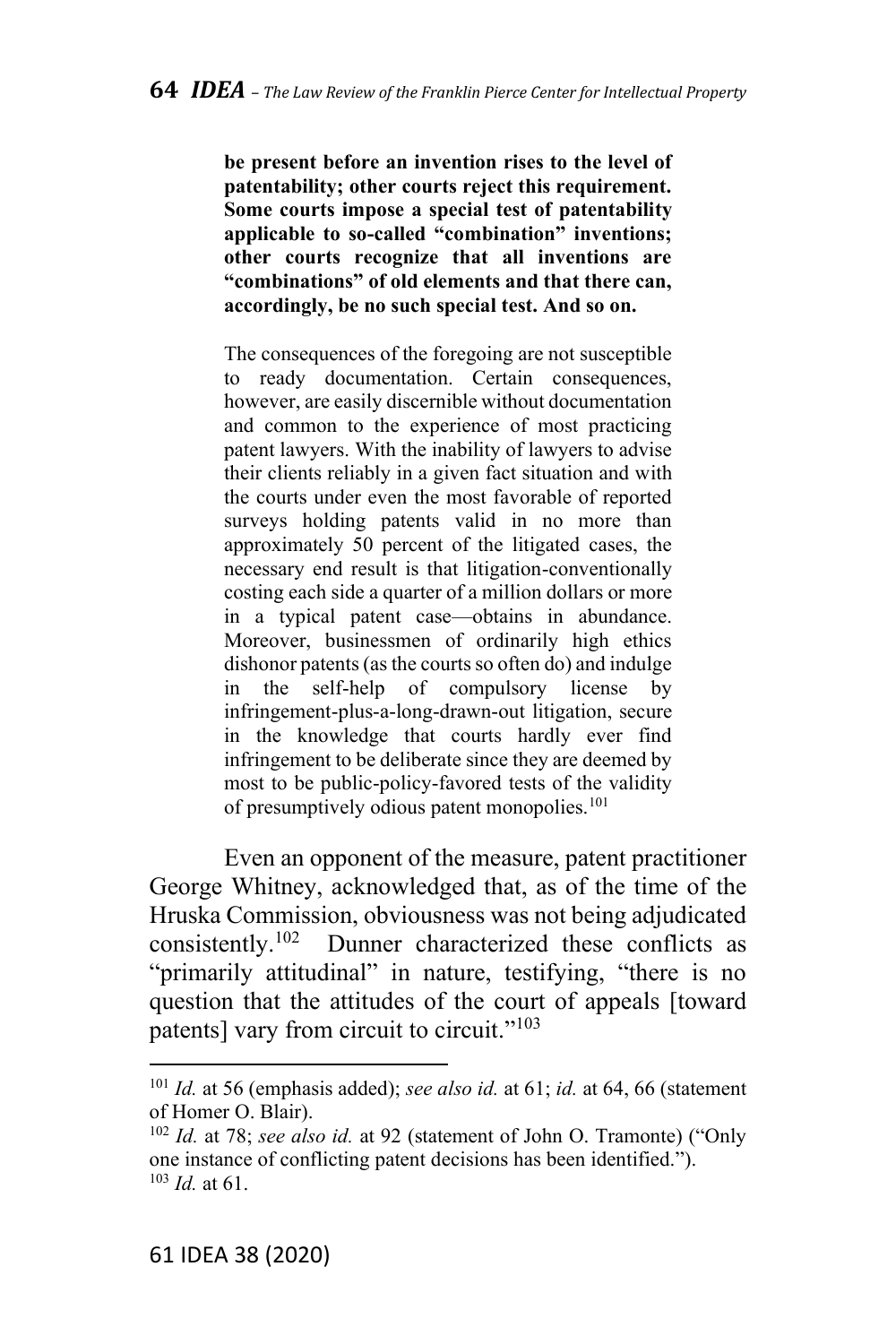Subcommittee witnesses generally assumed, it appears, that while the Supreme Court *could* review patent cases from the Federal Circuit if it chose,<sup>104</sup> it would follow past practice and not review many.<sup>105</sup> The Subcommittee also heard some criticism that the Court's past decisions had been inconsistent and fraught with "rhetorical flourishes" rather than offering meaningful guidance.<sup>106</sup> According to Dunner, "[t]he number of cases the Supreme Court deals with in the patent area is miniscule and, worst of all, in those few cases where the Supreme Court has granted certiorari it has spoken rhetorically, and, unfortunately, it has created more conflict than it has solved."<sup>107</sup> According to Dunner, "[i]n 1952, there was a general codification and revision of the patent laws. The drafters of that act felt that — or hoped that — that act would cure the many disparities in judicial approaches to patent problems. Unfortunately, it has not cured that problem."<sup>108</sup>

Effective June 21, 1979, the Judiciary Committee reported out a new bill, S. 1477, which effected modifications to the earlier bills' proposals, including eliminating appellate jurisdiction in environmental and trademark cases, <sup>109</sup> though preserving it in patent cases as well as tax cases.<sup>110</sup> The Committee report reflected broad acceptance of the "special need for national uniformity" in patent appeals $^{111}$  — not merely because its absence produced systemic inefficiencies due to forum shopping, and not merely because uncertain outcomes discouraged investment

<sup>104</sup> *Id.* at 56 (statement of Donald R. Dunner); *id.* at 64 (statement of Homer O. Blair).

<sup>&</sup>lt;sup>105</sup> *Id.* at 3 (statement of Erwin N. Griswold).

<sup>106</sup> *Id.* at 56, 58, 61 (statement of Donald R. Dunner).

<sup>107</sup> *Id.* at 61.

<sup>108</sup> *Id.*

<sup>109</sup> S. REP. NO. 96-304, at 10 (1979).

<sup>110</sup> Petrowitz, *supra* note 65, at 552; S. REP. NO. 96-304, at 2, 16 (1979).

 $111$  S. REP. No. 96-304, at 10 (1979).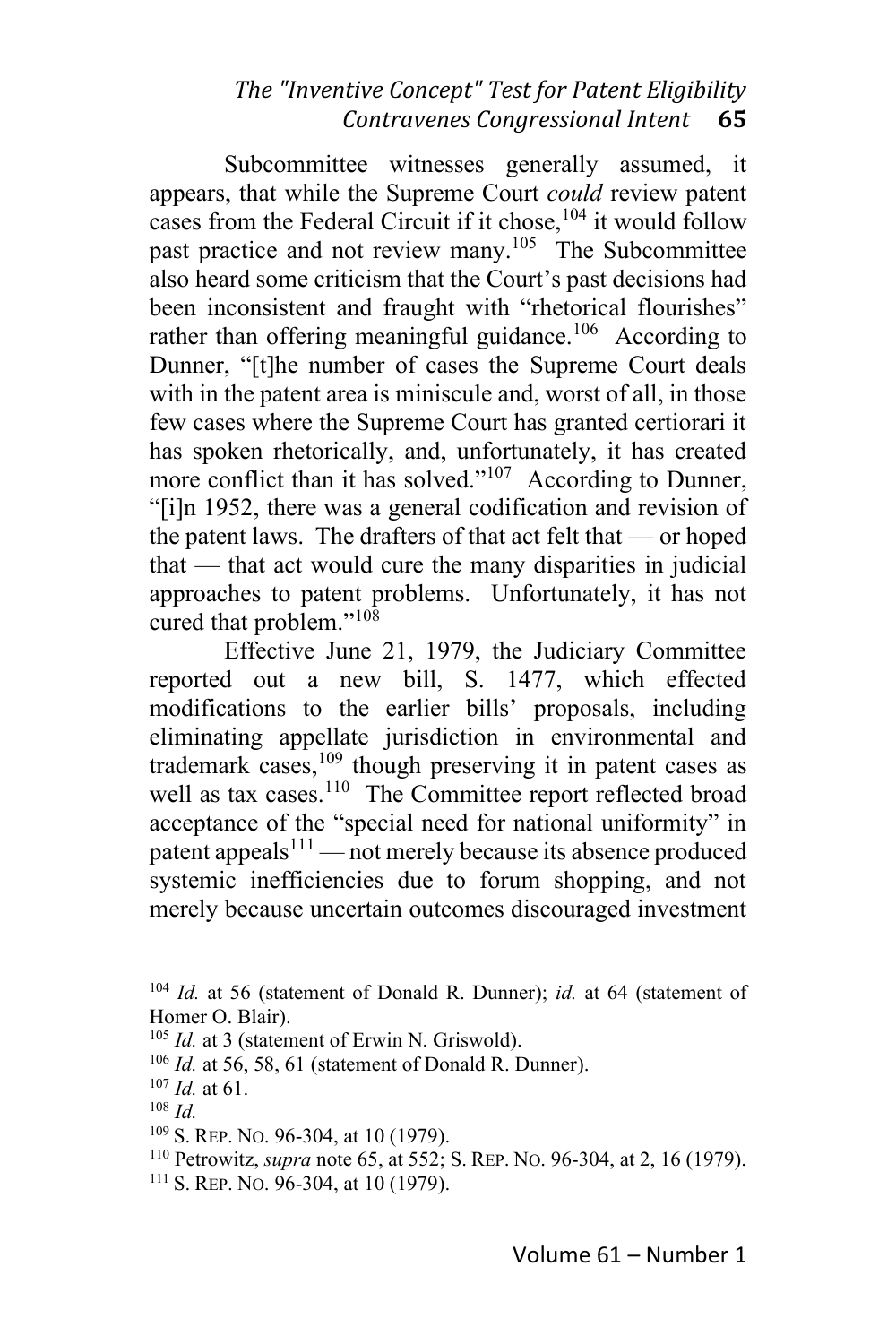in innovation, but also because the absence of predictable patent protection impaired national competitiveness:

> The establishment of the Court of Appeals for the Federal Circuit also provides a forum that will increase doctrinal stability in the field of patent law. Based on the evidence it had compiled, the Hruska Commission singled out patent law as an area in which the application of the law to the facts of a case often produces different outcomes in different courtrooms in substantially similar cases. Furthermore, in a Commission survey of practitioners, the patent bar indicated that uncertainty created by the lack of national law precedent was a significant problem, and the Commission singled out patent law as an area in which widespread forum-shopping is particularly acute.

> Although the proposal to centralize patent appeals in a single court is not without its critics, the issue was amply addressed in the hearings held earlier this year on S. 677 and S. 678. The great weight of the testimony, which included statements from distinguished jurists, patent practitioners, and representatives of major technologically-oriented business enterprises, confirmed the findings of the Hruska Commission that patent cases are inconsistently adjudicated. The testimony received by the committee also supported the basic objective of providing for uniformity of doctrinal development in the patent area. The committee found particularly persuasive the testimony of the users of the patent system. For example, Industrial Research Institute is a private, non-profit corporation with a membership of approximately 250 industrial companies that conduct a major portion of the industrial research and development carried on in the United States. It polled its membership and found them overwhelmingly in favor of centralizing patent appeals in a single court.

The creation of the Court of Appeals for the Federal Circuit will produce desirable uniformity in this area of the law. Such uniformity will reduce the forum-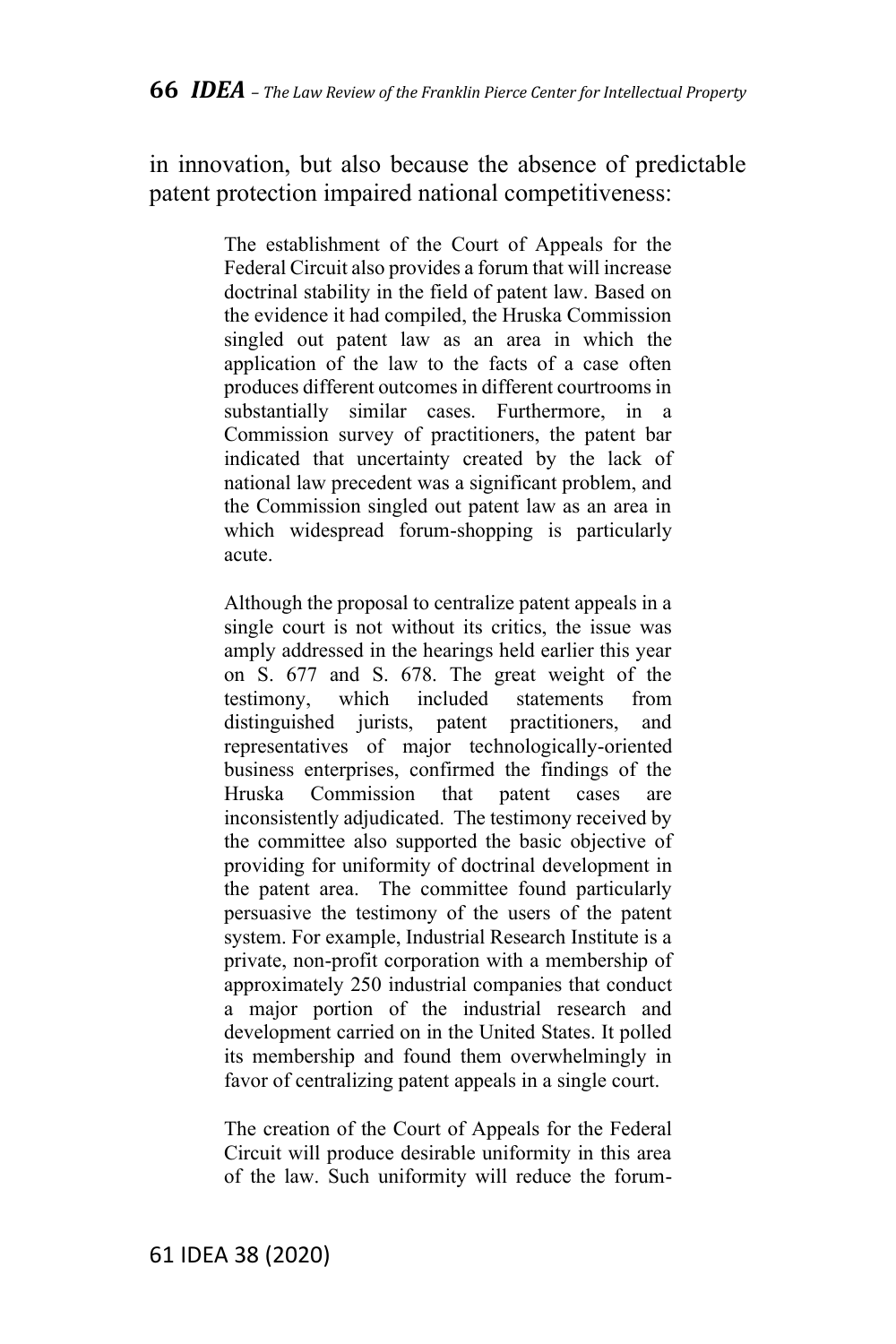shopping that is common to patent litigation. The Hruska Commission's patent law consultants, James B. Gambrell and Donald R. Dunner, concluded that forum-shopping on the scale that occurs in patent law increases the cost of litigation and "demeans the entire judicial process and the patent system as well." Removing the incentive to forum-shop thus will reduce costs to litigants and will also be a positive improvement from the standpoint of the judicial system. Moreover, as the new court brings uniformity to this field of law, the number of appeals resulting from attempts to obtain different rulings on disputed legal points can be expected to decrease.

Likewise, uniformity in the law will be a significant improvement from the standpoint of the businesses that rely on the patent system. Business planning will become easier as more stable and predictable law is introduced. This can have important ramifications upon our economy as a whole. $112$ 

The Committee went on to report Manbeck's testimony, above, in support of the general proposition that "stability in the patent law has an effect on technological innovation."<sup>113</sup>

A House counterpart, H.R. 3806, passed on September 15, 1980, and the House and Senate reached agreement on a compromise bill, H.R. 4482, in substantially the same form. $114$ 

The House Judiciary Committee's September 5, 1980 report on H.R. 3806 echoed the Senate Judiciary Committee's views on S. 1477 set forth above, but further emphasized the goal of fostering innovation as serving the national interest, as well as the centrality of uniformity and predictability in application of the patent law to achieving that goal. Noting, among other things, the views of the

<sup>112</sup> S. REP. NO. 96-304, at 11–12 (1979).

<sup>113</sup> *Id.* at 12.

<sup>114</sup> Petrowitz, *supra* note 65, at 552, 552 n.81.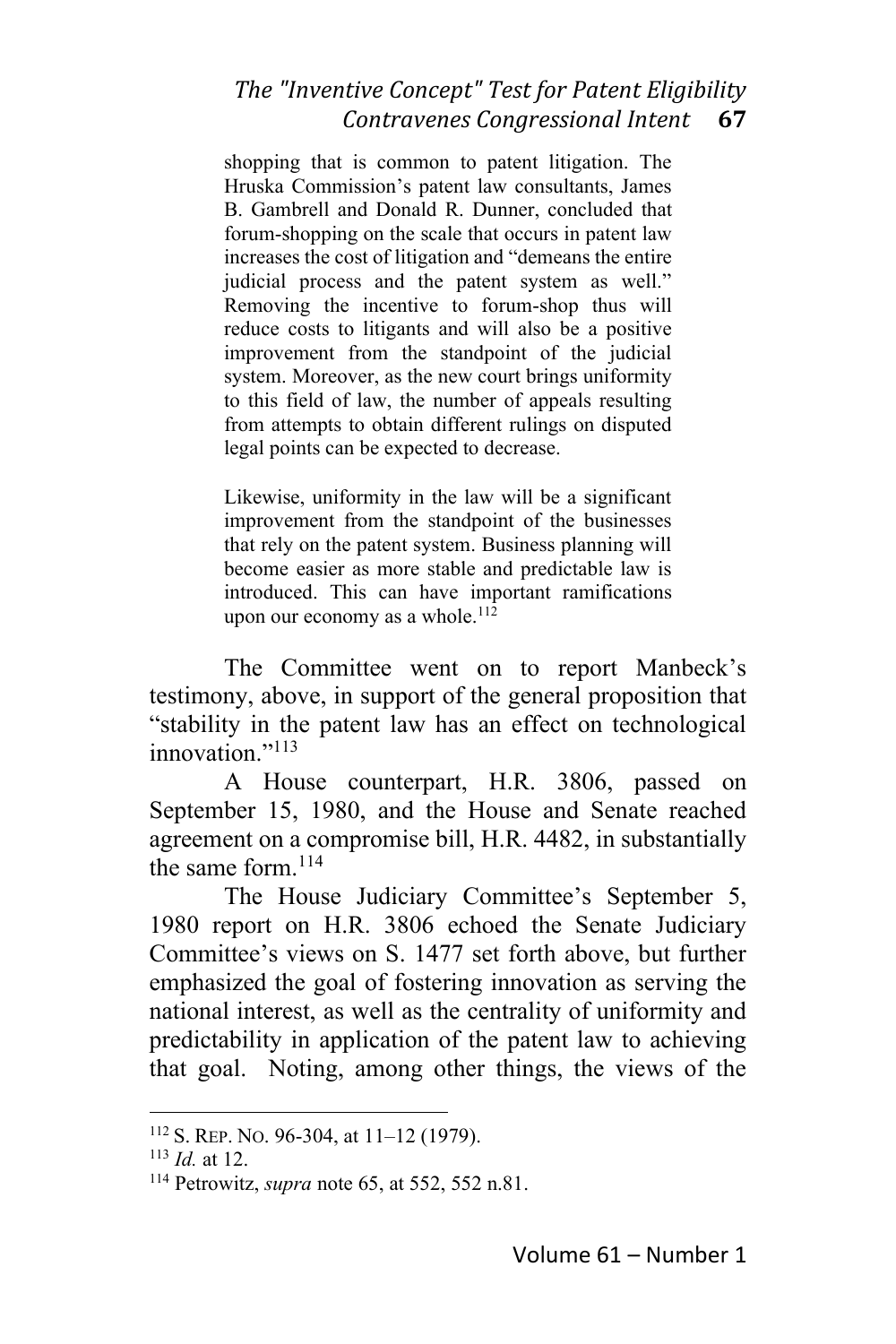Hruska Commission's patent law consultants<sup>115</sup> and the Industrial Research Institute in favor of the Federal Circuit's creation,<sup>116</sup> the Committee reported:

> Presently, there are three possible forums for patent litigation: the Court of Customs and Patent Appeals a federal district court, or the Court of Claims. Although these multiple avenues of review do result in some actual unresolved conflicts in patent law, **the primary problem in this area is uncertainty which results from inconsistent application of the law to the facts of an individual case. Even in circumstances in which there is no conflict as to the actual rule of law, the courts take such a great variety of approaches and attitudes toward the patent system that the application of the law to the facts of an individual case produces unevenness in the administration of the patent law**. . . . It is particularly difficult for small businesses to make useful and knowledgeable investment decisions where patents are involved when they fear a patent may be tied up for years in expensive litigation and when the standard of patentability varies from circuit to circuit. **A single court of appeals for patent cases will promote certainty where it is lacking to a significant degree . . . .**

> Similarly, the uniformity in the law that will result from the centralization of patent appeals in a single court will be a significant improvement from the standpoint of the industries and businesses that rely on the patent system. Business planning becomes easier as more stable and predictable patent law is introduced. Patents have thus serve[d] as a stimulus to

<sup>115</sup> H.R. REP. NO. 96-1300, at 19 (1980). <sup>116</sup> *Id.* at 20.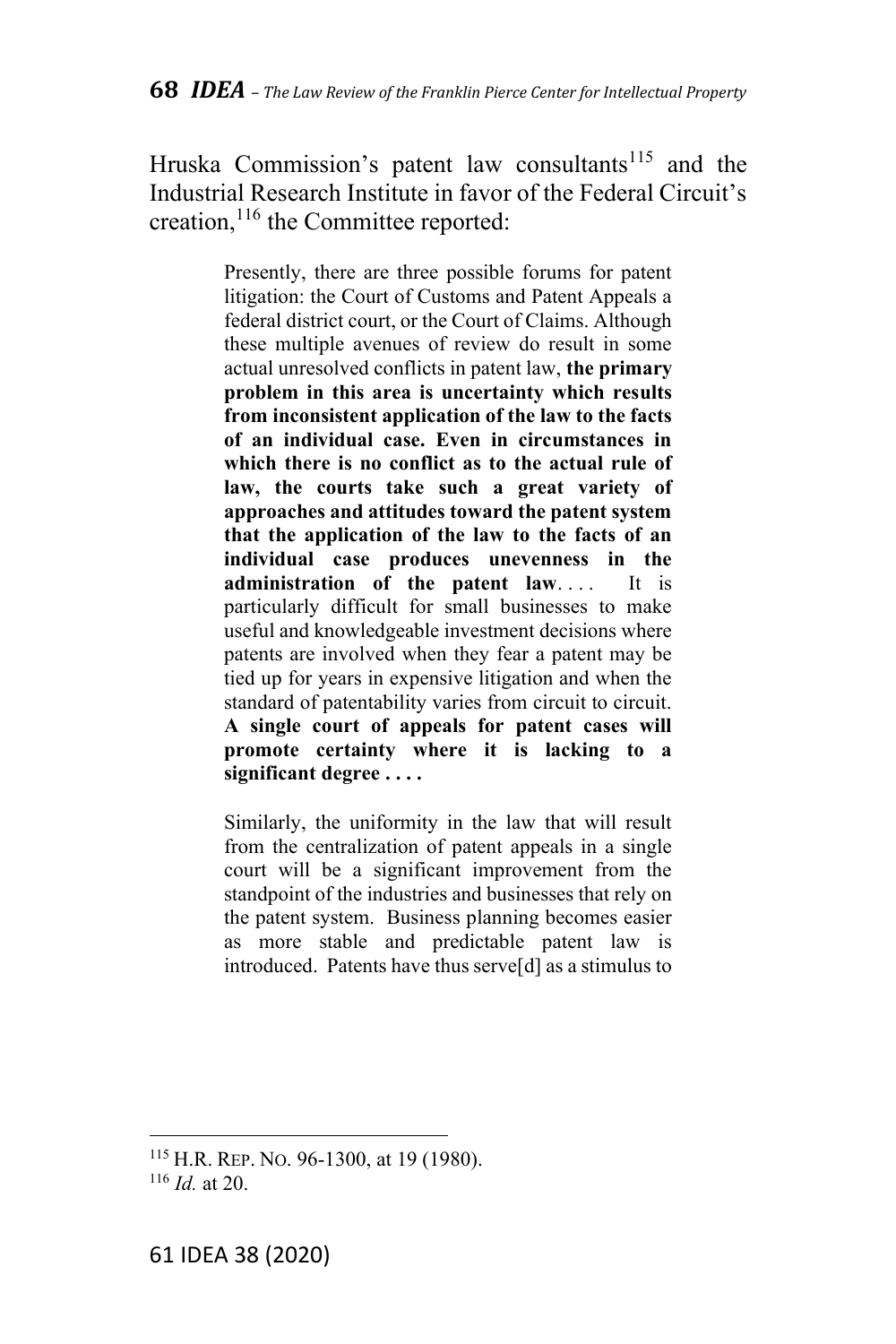the innovative process. This can have important positive ramifications for the nation's economy.<sup>117</sup>

The Committee, too, assumed that the Supreme Court would continue to handle patent cases infrequently.<sup>118</sup>

Due to an amendment unrelated to patent law, the bill was withdrawn, and no further action was taken before the Ninety-Sixth Congress concluded.<sup>119</sup>

# *E. The 1982 Federal Courts Improvement Act*

The White House changing hands with the 1980 presidential election, the Ninety-Seventh Congress continued to consider the Federal Circuit creation proposal in substantially the same form the Ninety-Sixth had left it. On January 5, 1981, the Federal Circuit legislation was reintroduced in the Senate as S. 21, and then, after "technical revisions and parliamentary maneuvering," as S. 1700 on October 5, 1981.<sup>120</sup>

Meanwhile, in the House, the legislation was reintroduced on March 10, 1981, as H.R.  $2405$ .<sup>121</sup> In April 1981 hearings before the House Judiciary Committee's Subcommittee on Courts, Civil Liberties, and the Administration of Justice, proponents of the House bill continued to press the adverse effects of uncertainty in application of the patent laws on American economic competitiveness, on top of the drag that uncertainty exerted

<sup>117</sup> *Id.* at 19–21 (emphasis added) (footnotes omitted); *see also id.* at 25 ("The second aspect of the subcommittee's inquiry was into industrial innovation as a key to increased productivity in the United States."). <sup>118</sup> *Id.* at 20.

<sup>119</sup> Petrowitz, *supra* note 65, at 552, 552 n.82; *see also May 1981 Senate Hearings*, *supra* note 81, at 2.

<sup>120</sup> Petrowitz, *supra* note 65, at 553.

<sup>&</sup>lt;sup>121</sup> Court of Appeals for the Federal Circuit Act of 1981, H.R. 2405, 97th Cong. (1981).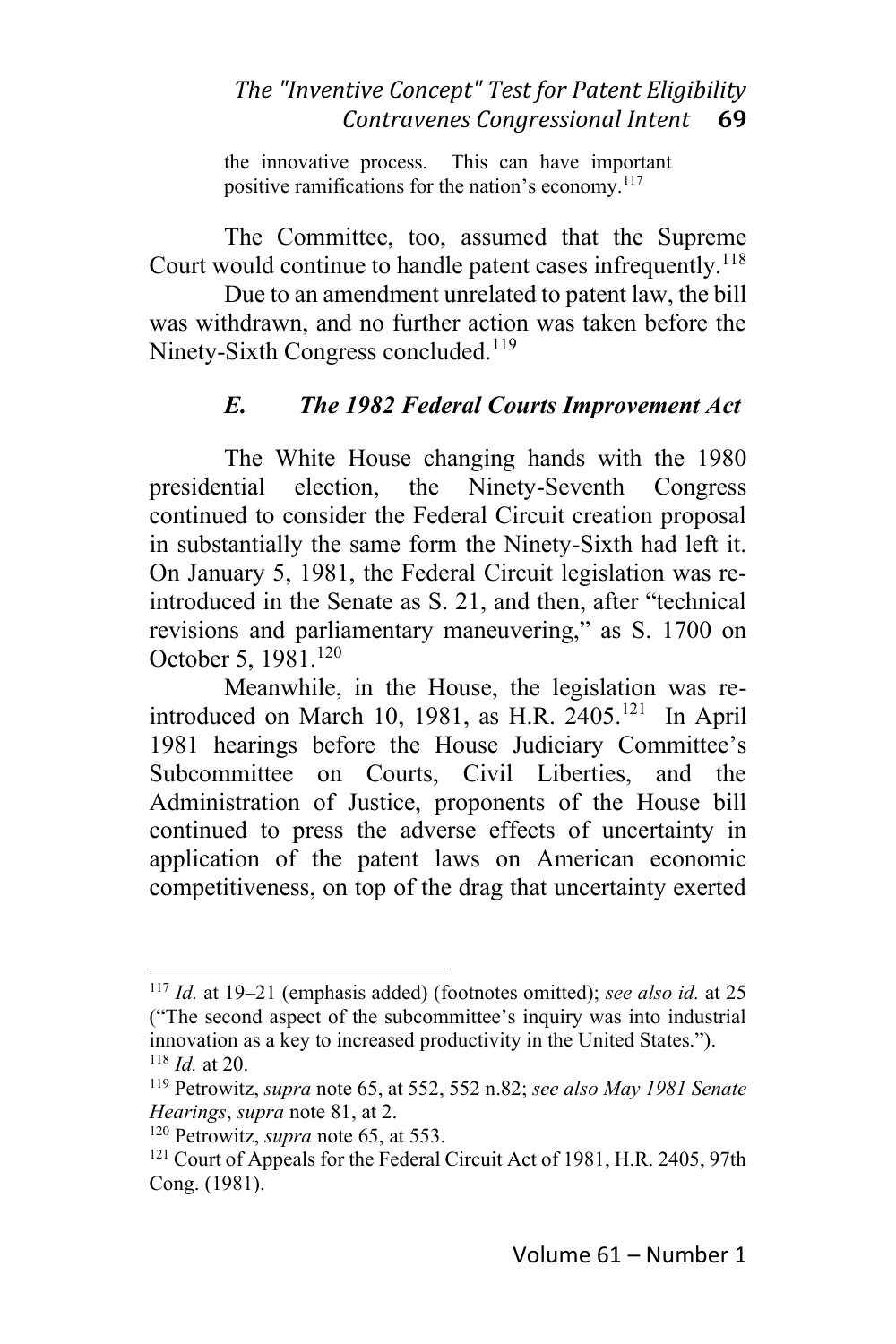on the functioning of the judicial system.<sup>122</sup> And they continued to cite "attitudinal differences" as a cause, <sup>123</sup> and the particular examples of obviousness and "synergism" as manifestations, of that uncertainty.

Chief Judge Howard Markey of the Court of Customs and Patent Appeals, for example, testified on April 2, 1981, to the Judiciary Committee's Subcommittee on Courts, Civil Liberties, and the Administration of Justice, invoking the H.R. 3806 House Report as identifying patent litigation as "a problem area, characterized by undue forum shopping and unsettling inconsistency in adjudications."<sup>124</sup> He continued:

> The crying need for definitive, uniform, judicial interpretation of the national law of patents, on which our citizens may rely and plan with some certainty, has been recognized and increasingly discussed for over 60 years. In 1952 Congress created a good statute in Title 35. Yet the problem is even greater in a nation of 220 million and after a quarter century of conflicting confusion in cumbersome court opinions. The need for a law of patents on which our people may rely is even greater when our nation is faced with a need to reindustrialize, to improve a productivity growth rate now approaching zero, to reverse a falling status in international trade, and to encourage the investment in innovative products and new technology so necessary to achieve those goals.<sup>125</sup>

<sup>122</sup> *Court of Appeals for the Federal Circuit—1981*: *Hearings on H.R. 2405 Before the Subcomm on Cts., C.L., & the Admin. of Just. of the H. Comm. on the Judiciary*, 97th Cong. 1 (1981) [hereinafter *April 1981 House Hearings*] (Chair Kastenmaier's introductory remarks); *see also id.* at 11 (Hon. H. Markey noting Judicial Conference of the United States' March 12, 1981 substantially identical proposal).

<sup>123</sup> *Id.* at 53.

<sup>124</sup> *Id.* at 128.

<sup>125</sup> *Id.* at 6–7; *see also id.* at 52 (statement of J. Jancin); *id.* at 56 (citing April 15, 1980, testimony to Subcommittee regarding reexamination legislation that "reexamination and the formation of a federal court with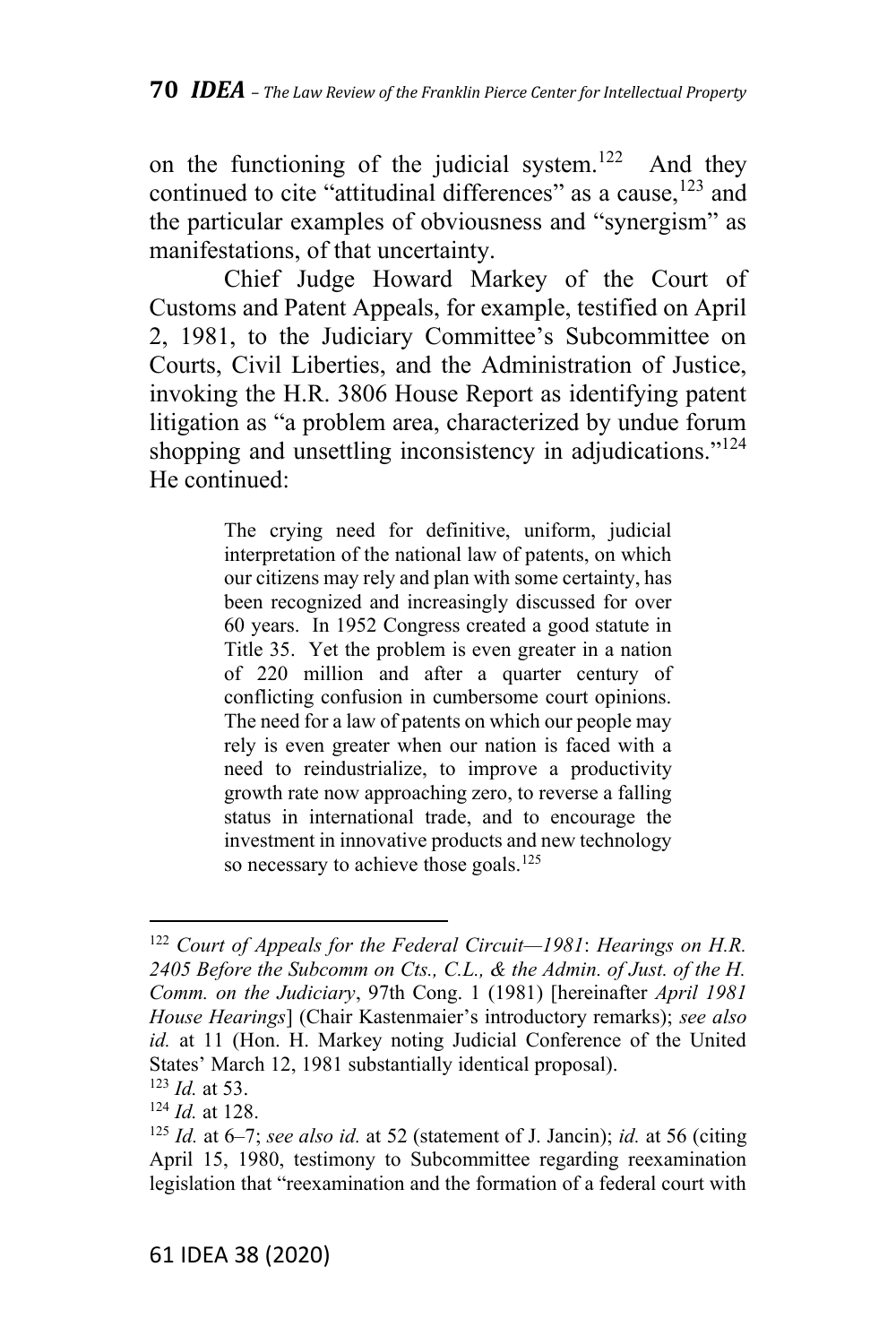Future Federal Circuit Judge Pauline Newman, testifying on behalf of an ad hoc group of industries supporting the legislation, advanced their

> belief that this court will have a definite impact on the industrial incentive toward technological growth.

> We are much concerned about the recovery of industrial productivity, as is essential to the resolution of our present economic ills. This is one of the reasons why we feel that this proposal is particularly timely.

. . . .

As an industrialist, let me say a word about the riskreturn calculation, with respect to patents, in business decisions. Technical advance, and especially our national goal of technological leadership, start with invention. They can't start without invention, without . . . research and development commitments . . . .

. . . .

[T]he successful research must carry the unsuccessful. Most advanced technology is much more expensive to invent and develop than to copy. Thus the businessman calculates the potential return on this R. & D. investment, with all of the uncertainties of such calculations.

. . . .

In my experience, and the experience of those of us in industry who view it from that insider perspective, the patent factor is an extraordinarily troublesome one in

exclusive appellate patent jurisdiction – would, I submit, have a greater positive impact on the future of industrial innovation than any patentoriented proposals considered by Congress during my 25-year professional career" and testifying "This statement is as valid today as it was approximately one year ago.").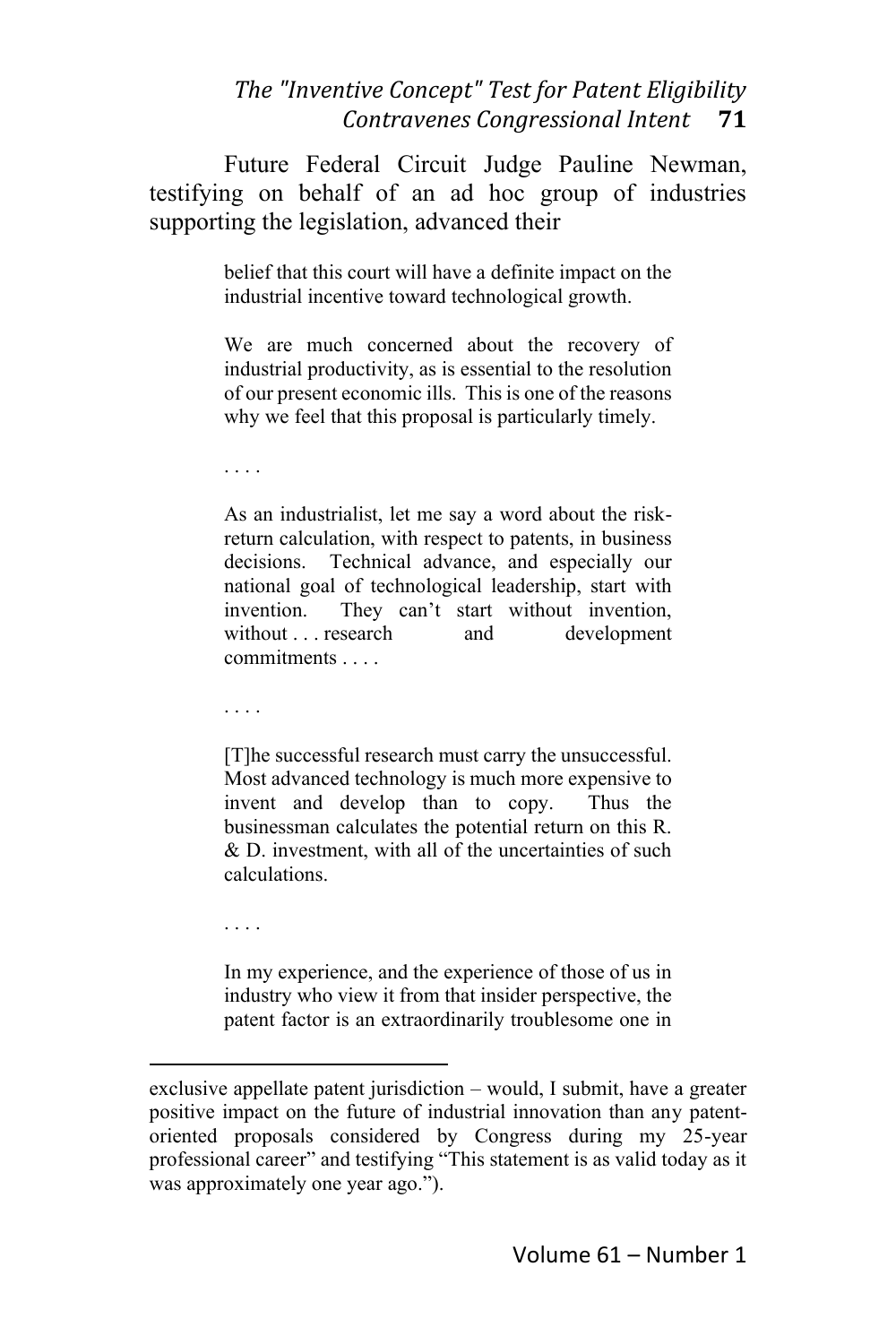these considerations because of its unpredictably defeasible nature: maybe you have an enforceable patent, or maybe you don't; maybe it will shield your investment to enable the calculated return, or it may suddenly fail to fulfill this purpose. An estimated percentage chance that your patent may survive attack, depending on the forum, gives indigestion to the computer that calculates risk ratios, and it gives worse indigestion to the businessman, the decisionmaker.

. . . .

The patent aspect is more a necessary underpinning to these commercial decisions than an acceptable variable risk factor. All that a patent does is convert your idea into your property. Who would build a house on land to which the title is in doubt, on land to which the title may vary with the court; and to complete the analogy, on land to which the title won't be clarified until after you have moved into the house?<sup>126</sup>

#### Chair Kastenmaier remarked:

Ms. Newman restated the case, which I think largely had been lost upon the subcommittee which has been looking at the technical aspects of the case that was stated in 1979 and 1980 for the creation of this Court; she reminded us that it is not merely for the patent lawyers themselves but for the industrial and research organizations of this country upon whom we depend for advances in technology and for economic competitiveness for the world that this was in the first place suggested.

Therefore, if it serves that end it has to be given great weight whether or not we approve this legislation.<sup>127</sup>

<sup>126</sup> *April 1981 House Hearings*, *supra* note 122, at 188–89, 195.  $127 \overrightarrow{Id}$  at 208.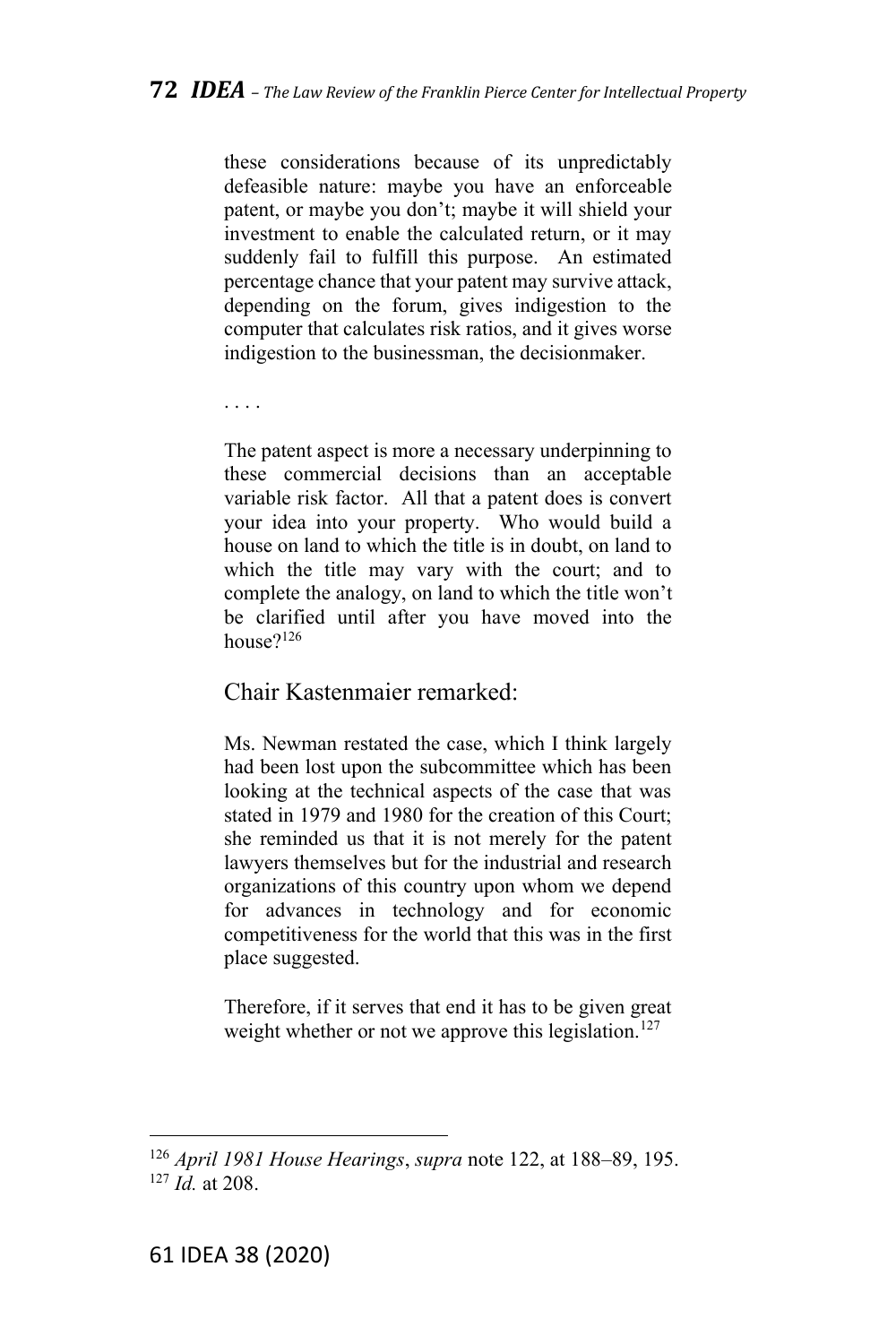Testifying against the legislation on behalf of the American Bar Association, James Geriak acknowledged that "unacceptabl[e] unpredictab[ility]" marked the most important argument advanced by the legislation's<br>proponents.<sup>128</sup> Geriak singled out obviousness as the Geriak singled out obviousness as the primary source of disquiet among those urging adoption.<sup>129</sup> Opposing the legislation, private attorney Sidney Neuman testified that "the issue of 'obviousness' under 35 U.S.C. § 103 and only that issue" supplied the basis for complaints about "'widespread lack of uniformity and uncertainty"<sup>130</sup> and disagreed that the "alleged 'synergism' conflict is either significant or serious."<sup>131</sup> Geriak argued that uniformity for its own sake was not desirable, and that inter-circuit differences "reap[ed] the reward that various ideas are able . . . to 'compete for acceptance in the marketplace."<sup>132</sup>

Testifying as a proponent of the proposed legislation, former Commissioner of Patents and Trademarks Donald Banner disagreed that "obviousness is really the only important issue," but concurred that obviousness was a "serious" issue, some "circuits . . . clearly today say that you

<sup>128</sup> *Id.* at 74.

<sup>129</sup> *Id.* at 128; *see also May 1981 Senate Hearings*, *supra* note 81, at 126– 27.

<sup>130</sup> *April 1981 House Hearings*, *supra* note 122, at 128 (citing H.R. REP. NO. 96-1300 at 18); *see also id.* at 145 ("[T]he proponents of the new court are only complaining about the manner in which the regional courts handle the 'obviousness' issue under 35 U.S.C. § 103."); *id.* at 150; *id.* at 131–34 (discussing *Graham*, *Anderson's Black Rock*, and *Sakraida*); *May 1981 Senate Hearings*, *supra* note 81, at 86 (statement of Sidney Neuman) ("As to alleged lack of stability in patent decisions, so far as I have been able to ascertain this ground relates principally to the decisions of the courts dealing with the obviousness issue under section 103 of the Patent Code.").

<sup>131</sup> *April 1981 House Hearings*, *supra* note 122, at 128, 133 (see comment addressed in footnote); *see also id.* at 151–52.

<sup>132</sup> *April 1981 House Hearings*, *supra* note 122, at 85 (quoting O.W. Holmes); *May 1981 Senate Hearings*, *supra* note 81, at 136 (quoting O.W. Holmes).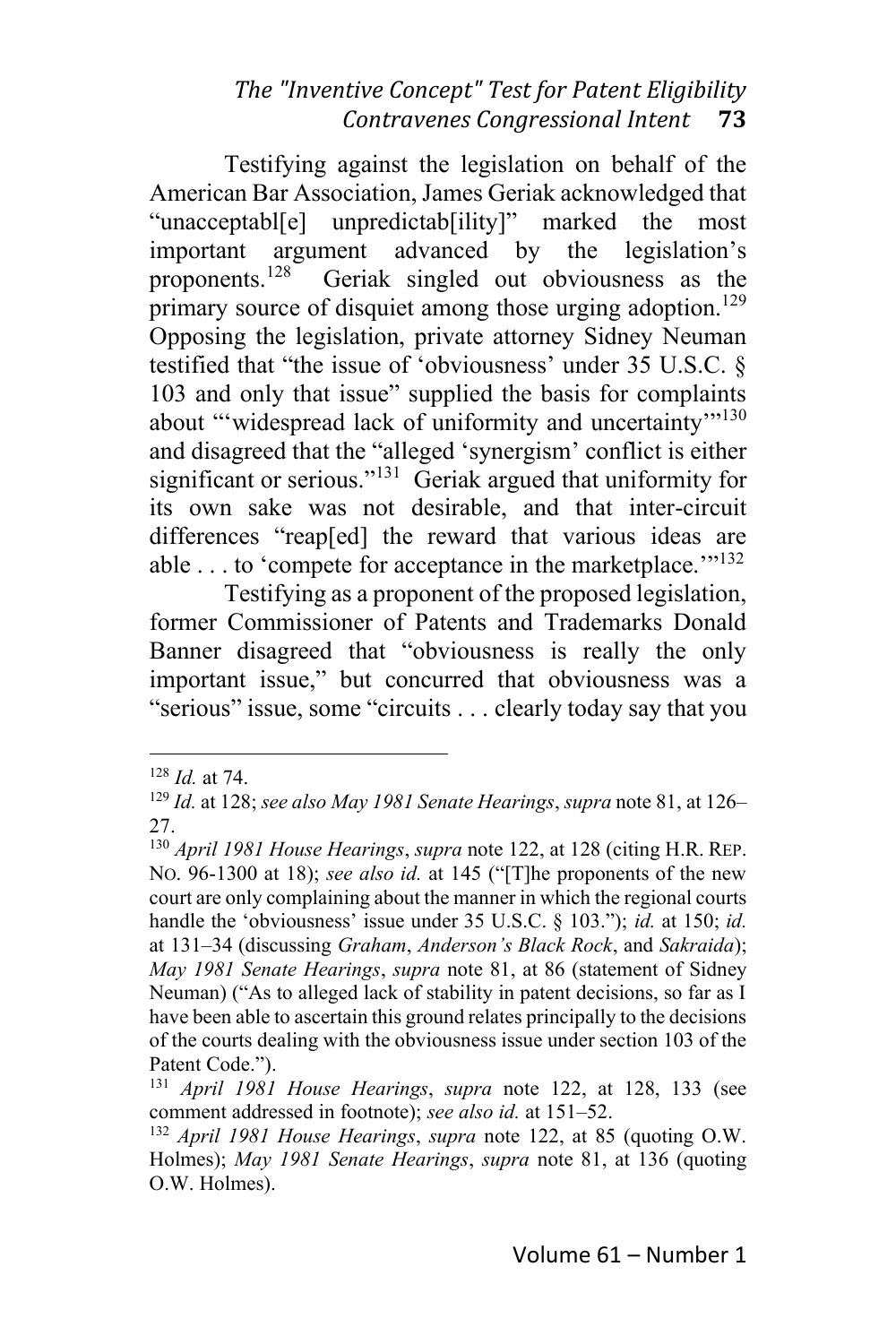have to have in addition to obviousness this magical something called synergism."<sup>133</sup>

Witnesses also appeared to assume, as before, that the Supreme Court would continue to take relatively few patent cases.<sup>134</sup> They also disclaimed that the new appellate court would effectuate substantive change in the law.<sup>135</sup>

The Senate Judiciary Committee heard additional testimony, to the same general effect, at hearings held during April and May 1981.<sup>136</sup> Chief Judge Markey testified, for example:

> **The fundamental problem in patent law in this country lies in the approach to decision** illustrated in appellate court opinions, **wherein nonstatutory slogans are employed and grow into mindless decisional rules for all cases.** Time and space precluding a full list, I will mention just two: (1) "A combination of old elements is unpatentable and certainly suspect." The fact is that **every invention of man is necessarily made of old elements and the slogan as a standard decisional rule would totally destroy the patent system**; (2) **"Absent a new function, the invention is unpatentable."** The fact is that 99% or more of all inventions are improvements, the statute specifically provides for patenting improvements, and every improved device necessarily performs the old function of the thing improved. **Again, universal application of a nonstatutory**

<sup>133</sup> *April 1981 House Hearings*, *supra* note 122, at 174–75.

<sup>&</sup>lt;sup>134</sup> *Id.* at 50 (statement of J. Jancin, President Elect of Am. Pat. L. Ass'n); *id.* at 56 (statement of Jancin); *id.* at 63 (statement of Jancin); Beighley, *supra* note 85, at 701.

<sup>&</sup>lt;sup>135</sup> *Id.* at 206 (statement of Newman, responding to Kastenmeier).

<sup>136</sup> *Additional Judicial Positions: Hearing on Additional Judicial Positions for the Courts of Appeals and District Courts of the United States Before the Subcomm. on Cts. of the S. Comm. on the Judiciary*, 97th Cong. 115–16, at 121 (1981) [hereinafter *April 1981 Senate Hearings*].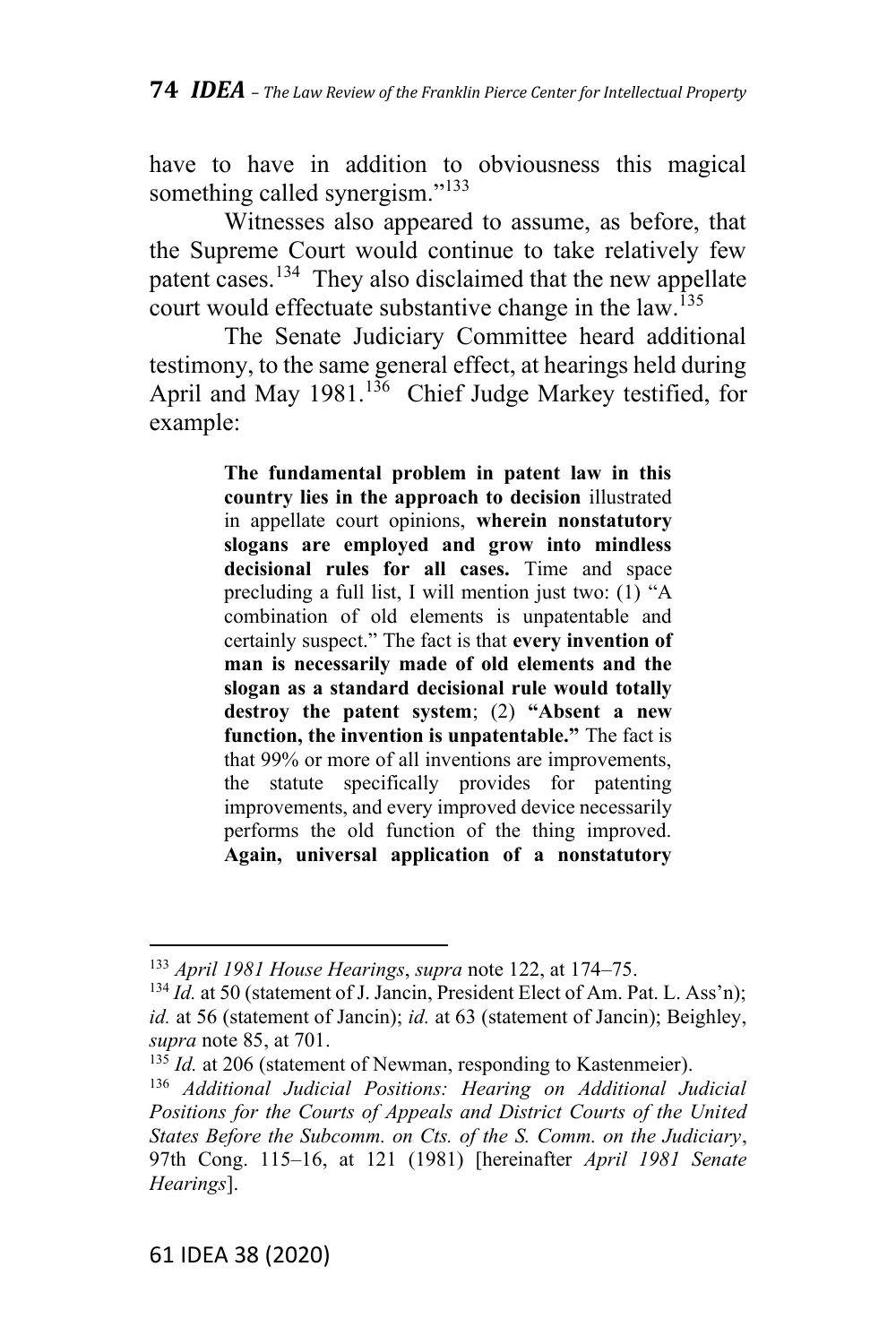#### **demand for a new function would totally destroy the patent system.** 137

The pertinent House and Senate reports of November 1981 reflected the same animating spirit embodying the "almost" Federal Circuit legislation that had passed both houses of Congress late the preceding year.<sup>138</sup> Reiterating that "[p]atents have served as a stimulus to the innovative process . . . [which] can have important positive ramifications for the nation's economy," $139$  as well as the earlier House report's observations regarding

- the lessons that "emerged" from the Freund Committee, the Hruska Commission, and other study groups;
- the emphasis on "industrial innovation as a key to increased productivity in the United States" that had joined appellate operational concerns as a focal point of testimony on the proposed legislation before the Ninety-Sixth Congress;
- support for creation of a single patent appellate court by President Carter's Domestic Policy Review, as an "indispensable part" of the President's "industrial innovation program";
- the continuing absence of certainty in patent law's application, and corresponding adverse impact on business investment in innovation; and
- the support of American industry for the legislation,

the House Judiciary Committee report of November 4, 1981, observed that

> [t]he establishment of a single court to hear patent appeals was repeatedly singled out by the witnesses

<sup>137</sup> *Id.* (emphasis added).

<sup>138</sup> *See supra* text accompanying notes 114–119.

<sup>139</sup> H.R. REP. NO. 97-312, at 23 (1981).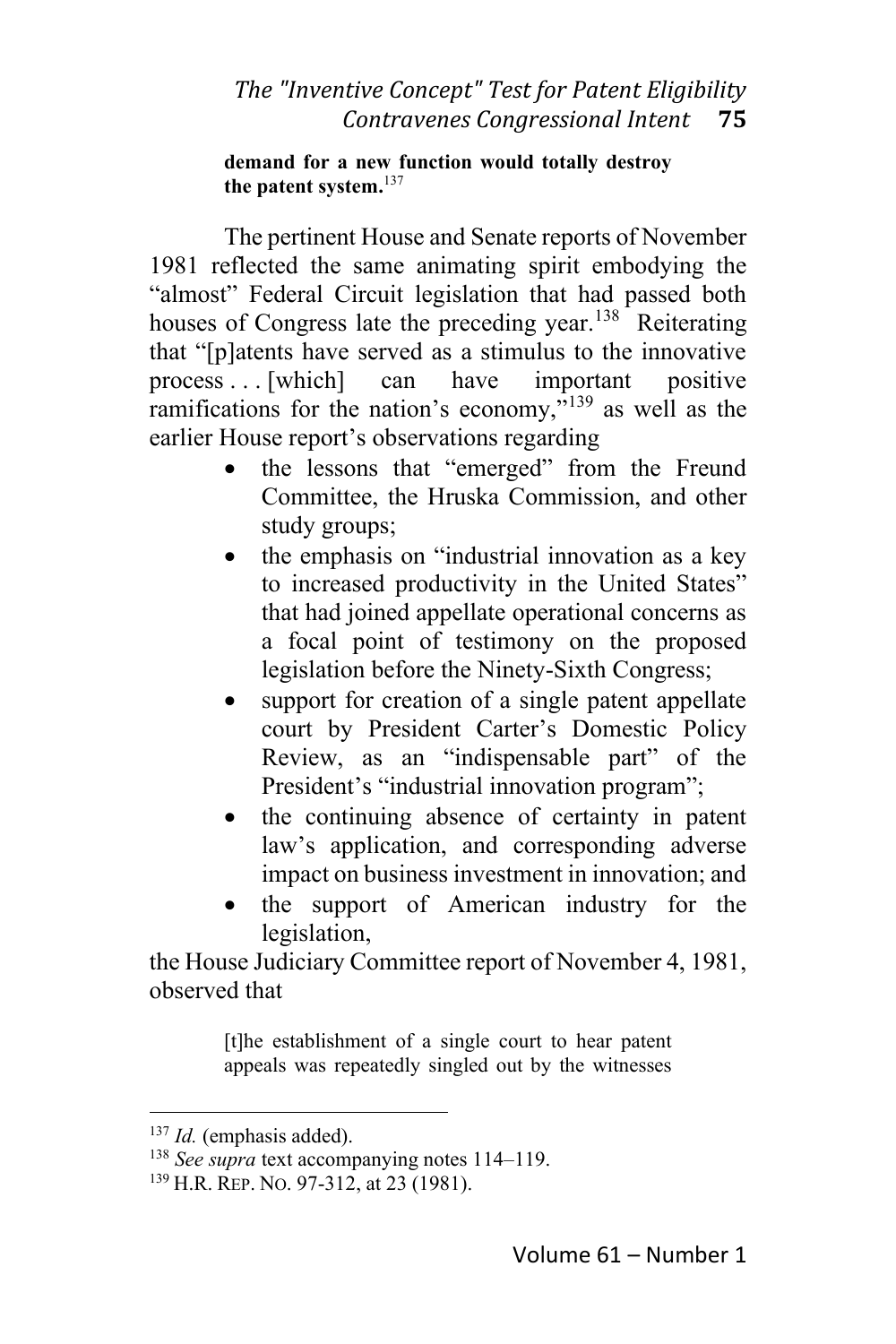who appeared before the Committee as **one of the most far-reaching reforms that could be made to strengthen the United States patent system in such a way as to foster technological growth and industrial innovation. The new Court of Appeals for the Federal Circuit will provide nationwide uniformity in patent law, will make the rules applied in patent litigation more predictable** and will eliminate the expensive, time-consuming and unseemly forum-shopping that characterizes litigation in the field. 140

The Senate Judiciary Committee report reiterated its conclusions from the previous year.<sup>141</sup> And both the House and the Senate reports reflected the continuing assumption that the Supreme Court would take few patent cases.<sup>142</sup>

After "minor amendments" to H.R. 2405, the House Judiciary Committee reported out a "clean bill," H.R. 4482, on November 4,  $1981$ .<sup>143</sup> The House amended its bill and passed the measure on November 18, 1981.<sup>144</sup> On March 22, 1982, the Senate passed the House bill, which became law as the Federal Courts Improvement Act of 1982 on April 2, 1982,<sup>145</sup> upon President Reagan's signature.<sup>146</sup>

<sup>143</sup> H.R. REP. No. 97-312 at 1, 29.

<sup>140</sup> *Id.* at 19–20, 22, 28 (emphasis added).

<sup>141</sup> S. REP. NO. 97-275 at 1–2 (1981).

<sup>142</sup> H.R. REP. 97-312 at 22; S. REP. NO. 97-275 at 3 ("[O]ur Federal judicial system lacks the capacity, short of the Supreme Court, to provide reasonably quick and definitive answers to legal questions of nationwide significance. The Supreme Court now appears to be operating at—or close to—full capacity; therefore, in the future the Court cannot be expected to provide much more guidance in legal issues than it now does."); *id.* at 2 (noting the legislation's purpose "to fill a void in the judicial system by creating an appellate forum capable of exercising nationwide jurisdiction over appeals").

<sup>144</sup> *See* Petrowitz, *supra* note 65, at 553 n.90.

<sup>145</sup> *Id.* at 553 n.91.

<sup>146</sup> Meador, *Origin of the Federal Circuit*, *supra* note 84, at 618.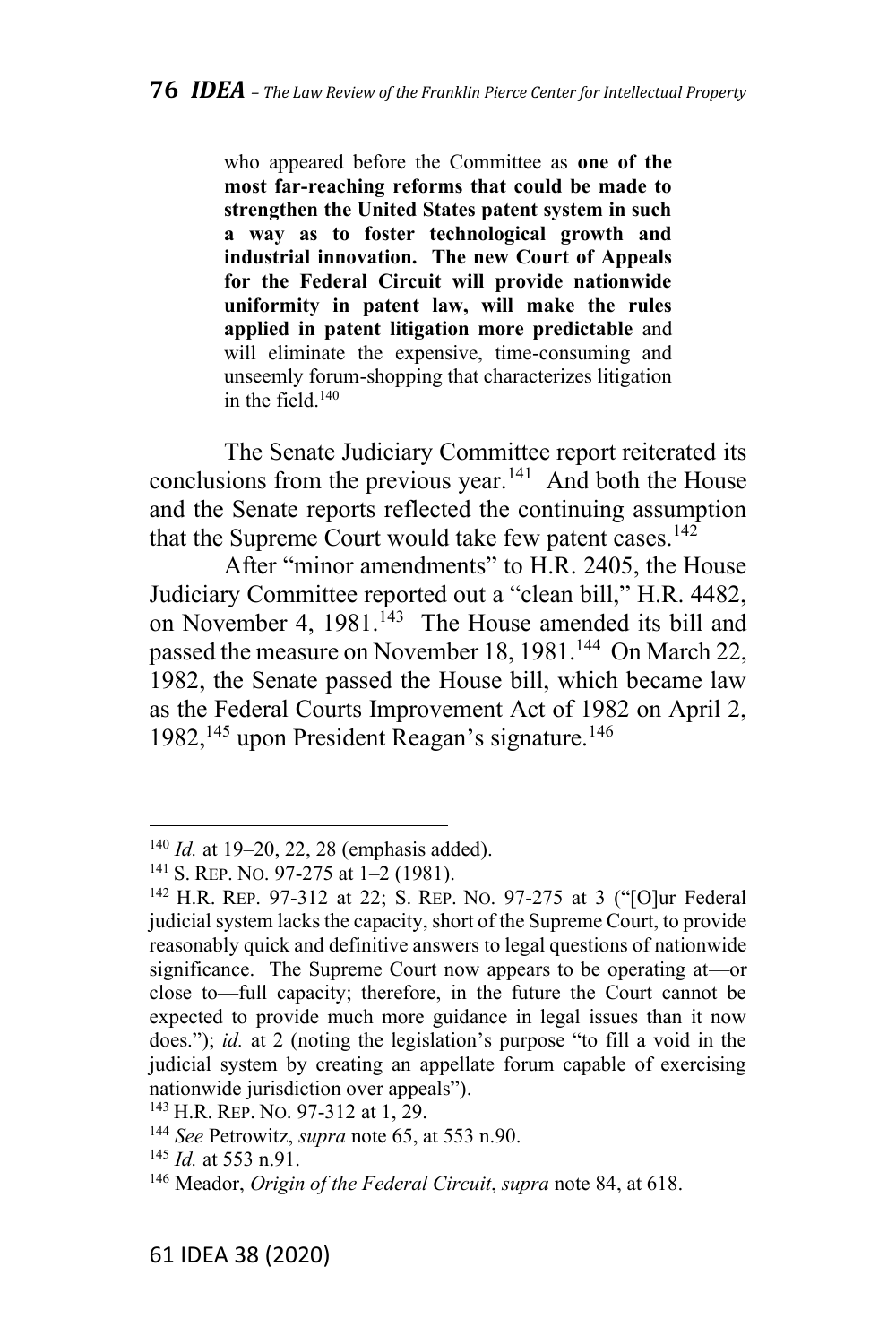### **III. THE STATE OF THE LAW ON "SOMETHING MORE" AS OF THE FEDERAL CIRCUIT'S CREATION IN 1982**

# *A. Congressional Expectations: "Invention" Dead, Uncertainty to Be Avoided, Supreme Court Intervention Expected to Continue to Be Limited.*

As of 1982, at least this much was known about Congress's intentions with regard to how much of "something more," beyond what came before, an inventor had to show in order to claim a valid patent right.

One, broadly, Congress viewed patents as special. The mere fact that Congress considered, but ultimately rejected, the addition of other subject matter besides patents — tax, environmental, and trademark matters — to the Federal Circuit's jurisdiction, suggests as much.<sup>147</sup>

Two, relatedly, any non-statutory judicial construct that created undue uncertainty as to the ambit of protectable subject matter was disfavored, as undermining the national economic interest. Congress had identified that kind of uncertainty as a particular problem stifling industrial advancement and technological innovation.<sup>148</sup> As practitioner George C. Beighley, Jr., put it:

> Ultimately a consensus seems to emerge from examining the statements of judges and the legislative history that the purpose of Congress in creating the Federal Circuit was to create a court with subject matter jurisdiction over national issues that would promote uniformity of patent law, eliminate forum

<sup>147</sup> *See, e.g.*, *May 1981 Senate Hearings*, *supra* note 81, at 248 (statement of Howard T. Markey) ("Tax, environmental, and trademark matters were originally included. Congress in its wisdom eliminated those three items."); *see generally supra* Part II.D.

<sup>148</sup> *E.g.*, Lee Petherbridge, *Patent Law Uniformity?*, 22 HARV. J.L. & TECH. 421, 422–23 (2009); Beighley, *supra* note 85, at 673–74; *see generally supra* Part II.E.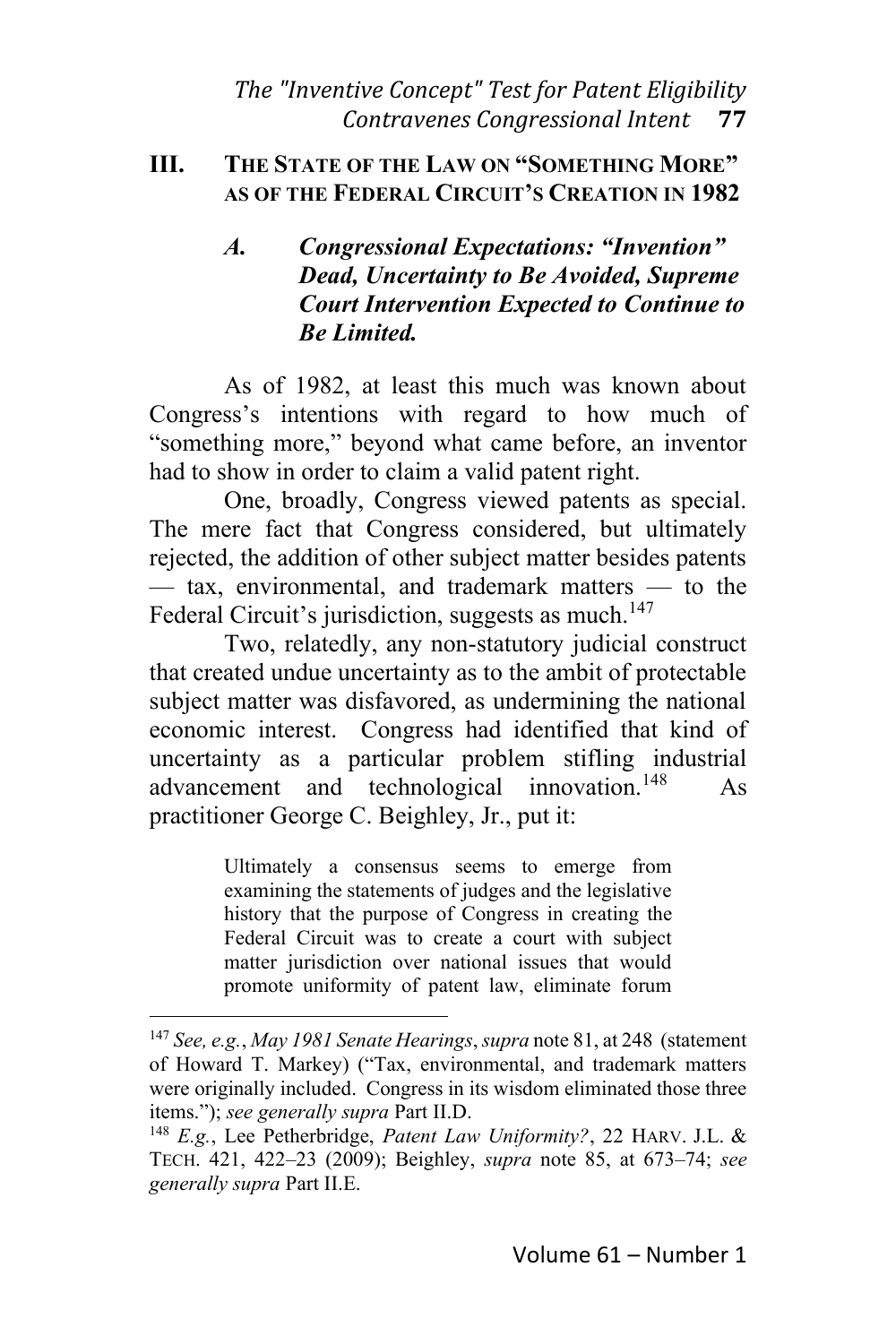shopping in patent cases, and thereby increase and promote technological innovation in the United States.<sup>149</sup>

The concept of "synergy," in particular, had developed enough during the course of the legislative process to arise as a particular subject of debate between proponents and opponents of legislative reform, and to be roundly criticized by the winners of that debate.<sup>150</sup>

Three, the judicial construct of "invention" was dead, or at least, it was supposed to be. It was widely understood that Congress had adopted section 103's obviousness requirement as part of the Patent Act of 1952 in order to dispose of that construct.<sup>151</sup>

Finally, Congress had reason to expect that the Supreme Court would continue to intervene only infrequently in patent matters. While there is no indication Congress expected the Supreme Court to formally surrender its constitutional authority to interpret the patent laws, the new Federal Circuit could be expected to carry the lion's share of that interpretive workload — and to do so consistent with the foregoing Congressional objectives.<sup>152</sup>

<sup>149</sup> Beighley, *supra* note 85, at 705; *see also id.*at 736 ("The congressional objective in creating the Federal Circuit was to provide uniformity to the law and thereby to promote innovation.").

<sup>150</sup> *See supra* text accompanying notes 101–103 and 123–33*.*

<sup>151</sup> *See, e.g.*, *Ghost*, *supra* note 2, at 14 ("The first policy decision underlying § 103 was to cut loose altogether from the century-old term 'invention.' It really *was* a term impossible to define, so we knew that any effort to define it would come to naught."); *see also, e.g.*, *id.* at 15 ("As compared to finding or not finding 'invention,' § 103 was a whole new way of thinking and a clear *directive* to the courts to think that way."); *id.* at 17 ("Whatever you call it, the purpose was to substitute § 103 for the requirement of 'invention' . . . . It was to be statutory, not case law in the future."); *see generally supra* Part II.A.2.

<sup>152</sup> *See supra* text accompanying notes 138–141*.*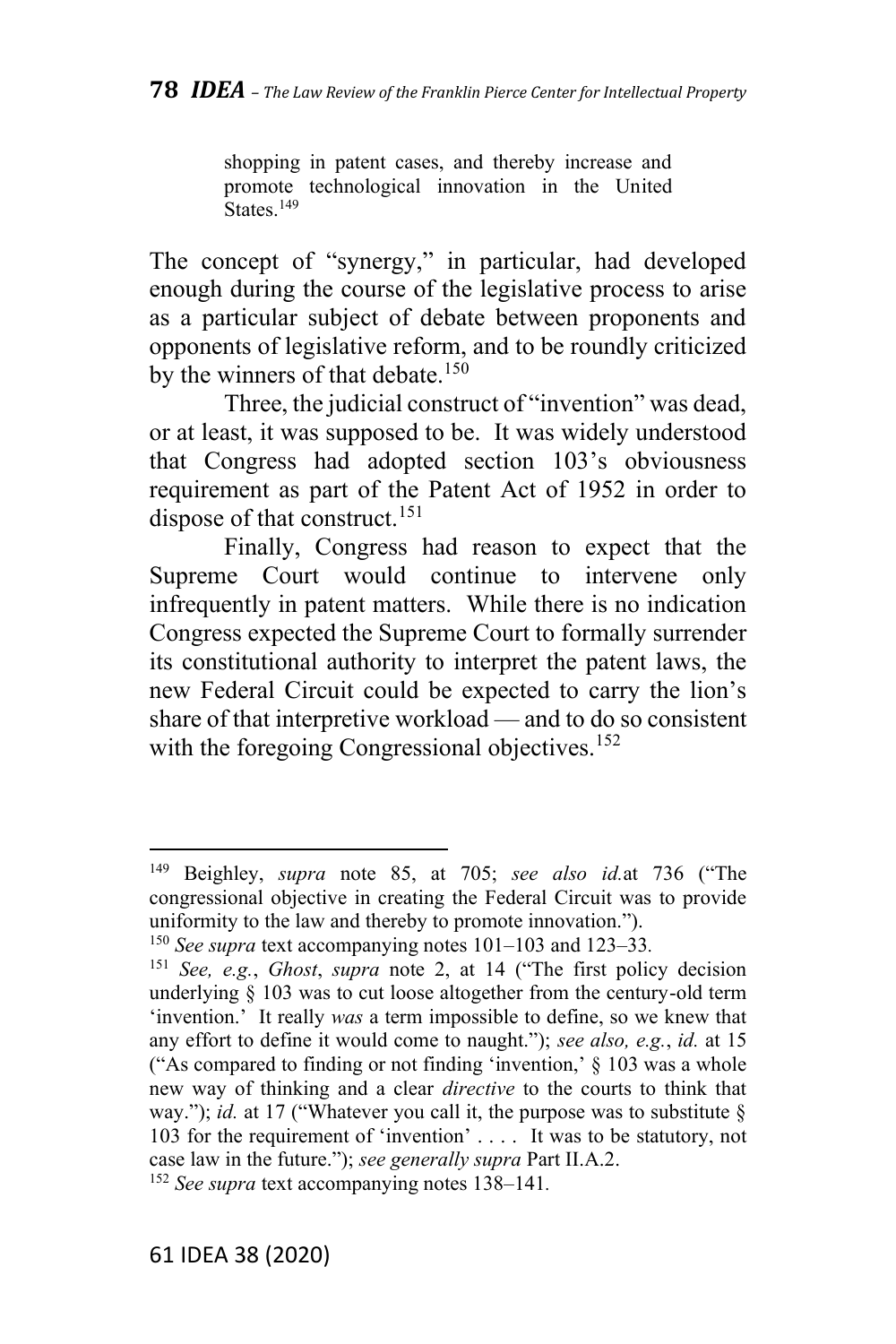# *B. Potential Sources of Future Judicial Deviation.*

Admittedly, there existed nubs of uncertainty. These have been commented on extensively.<sup>153</sup> It bears noting here simply that any effort to discern Congressional intent in enacting the FCIA must acknowledge the existence of some murk.

### **1. "Something More"**

First, as shown above, the Supreme Court's section 103 decisions in *Graham* in 1966 and *Anderson's-Black Rock* in 1969 had continued to inject some uncertainty as to the degree to which a judicial requirement of "something more" — in the form of "synergy" — had been laid to rest by section 103's adoption. The Court's 1976 decision in *Sakraida v. Ag-Pro*, <sup>154</sup> which had elliptically alluded to that same construct, had exacerbated this uncertainty,  $155$ particularly after the Court's decision thatsame year in *Dann v. Johnston* had held a claimed invention of a computerized "machine system for automatic record-keeping of bank checks and deposits" obvious under section 103 without resort to the "synergy" concept while, like *Sakraida*, acknowledging that Congress had replaced the old "invention" requirement with the statutory obviousness inquiry.<sup>156</sup> Much as one might like to think Congress expected the uncertainty would be resolved through future

<sup>153</sup> *See, e.g. Ghost*, *supra* note 2, passim.; *Tyranny*, *supra* note 12, passim.; *Then & Now*, *supra* note 36, at 435–37.

<sup>154</sup> Sakraida v. Ag Pro, Inc., 425 U.S. 273, 81 (1976).

<sup>155</sup> *See* Edwards, *supra* note 45, at 12 (arguing from *Sakraida* in 1978 that "the requirement of invention for patentability is alive and well in the Supreme Court of the United States, and as a consequence, in all of the federal courts—and the Patent Office").

<sup>156</sup> Dann v. Johnston, 425 U.S. 219, 225–26 (1976); *see generally Tyranny*, *supra* note 12, at 210 (discussing synergy concept as referenced in *Anderson's-Blackrock* and *Sakraida*).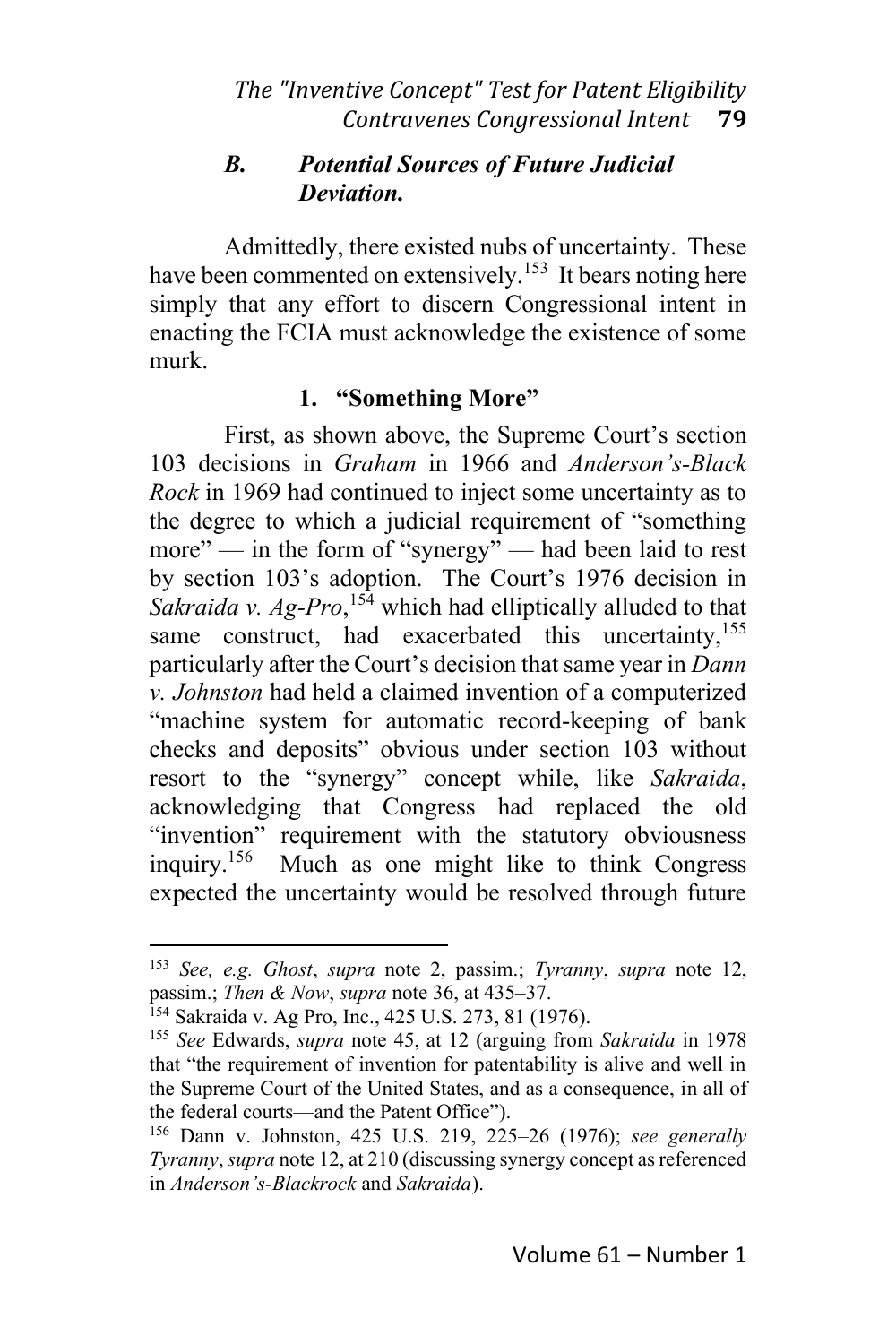decisions of the new Federal Circuit, consistent with Congress's objectives as well as *Graham*, there is no material indication in the FCIA's legislative history that Congress focused in particular on these decisions as the Act marched toward passage.

### **2. Section 101 Cases**

Second, there were the Supreme Court's roughlycontemporaneous decisions on patentable subject matter under section 101: *Gottschalk v. Benson*, <sup>157</sup> *Parker v. Flook*, <sup>158</sup> *Diamond v. Chakrabarty*, <sup>159</sup> and *Diamond v. Diehr*. 160

In a unanimous (six-justice) 1972 opinion authored by Justice Douglas, *Benson* held a computer program for converting binary-coded decimal numerals into binary numerals unpatentable as a mere mathematical formula or abstraction.<sup>161</sup> *Benson* has been roundly criticized. <sup>162</sup> For purposes here, it suffices to note that the opinion made scant reference to section 101, and focused on whether the claimed process fell into judicial exceptions to subject matter eligibility, rather than whether the process contributed enough of "something more" to qualify for patent protection.

In a 1978, 6-3 decision authored by Justice Stevens, *Flook* had used the term "inventive concept" in refusing to

<sup>157</sup> Gottschalk v. Benson*,* 409 U.S. 63 (1972).

<sup>158</sup> Parker v. Flook 437 U.S. 584 (1978).

<sup>159</sup> Diamond v. Chakrabarty, 447 U.S. 303 (1980).

<sup>160</sup> Diamond v. Diehr, 450 U.S. 175 (1981).

<sup>161</sup> *See Benson*, 409 U.S. at 71–72.

<sup>162</sup> *See, e.g.*, Merges, *supra* note 57, at 2229 ("The problem was that the decision was conceptually flawed, if not plain wrong. Great volumes of legal scholarship have documented over the intervening years what common experience also tells us: software is engineered, not discovered. . . . [P]erhaps Justice Douglas was simply searching for a way to keep this new subject matter out of the clutches of the patent system of which he was so suspicious. Whatever the reason, he made a major mistake.").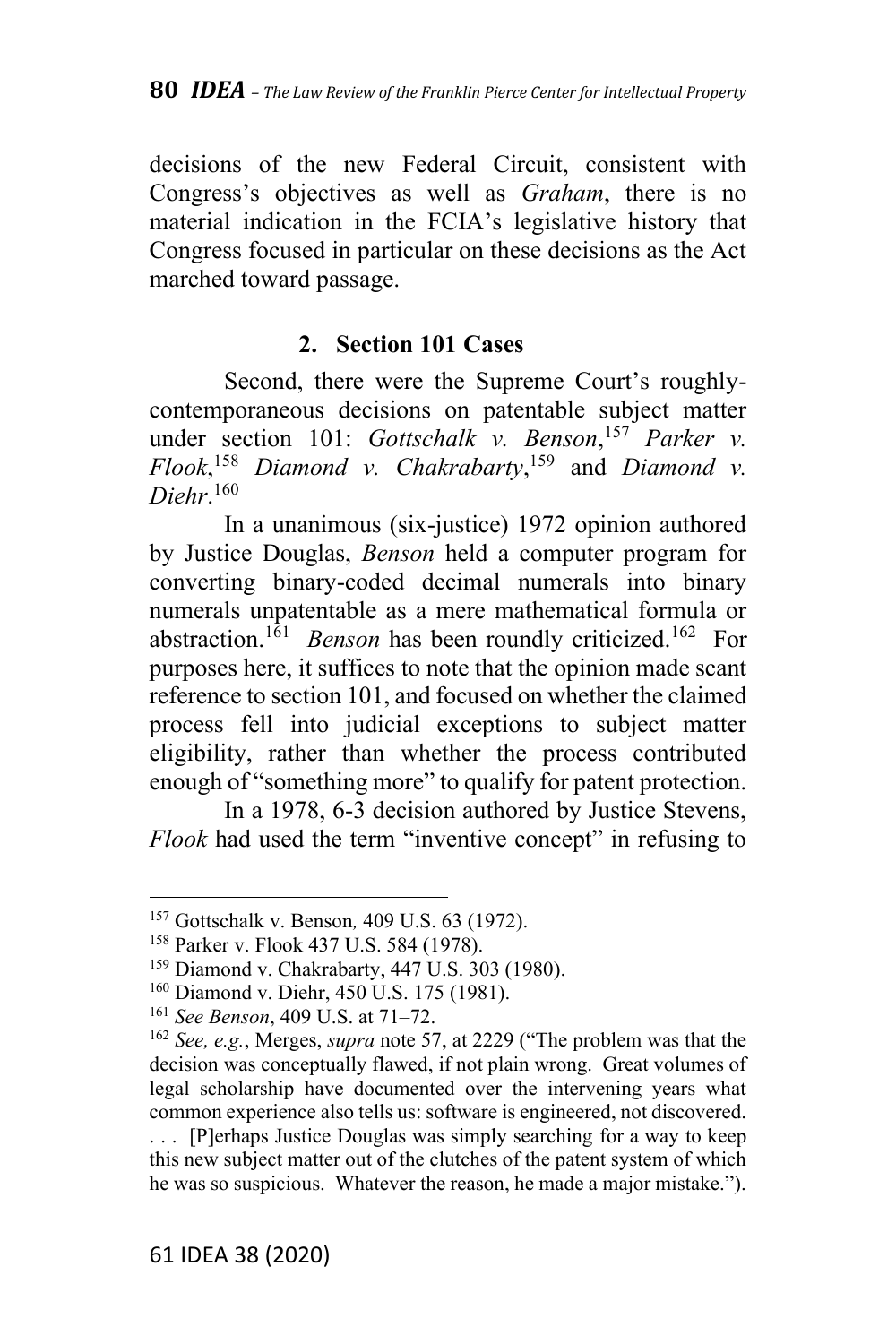distinguish the claimed application of an algorithm for "updating alarm limits" from the unpatentable algorithm itself.<sup>163</sup> *Flook* followed *Dann*, in which, two years earlier, the Court had ducked subject matter eligibility in favor of deciding the case on obviousness grounds.<sup>164</sup> *Flook* itself drew little scholarly commentary.

In a 1980, 5-4 decision authored by Chief Justice Burger, *Chakrabarty*, the Court had held a human-made microorganism patentable, with no reference to "inventive concept."

And in a March 1981, 5-4 decision authored by Justice Rehnquist, *Diehr*, the Court held that a claimed rubber product molding process including an algorithm was patent-eligible subject matter, without any reference to "inventive concept."

Here too, one might wish for more clarity as to Congress's intentions regarding the substance of these decisions as the FCIA journeyed toward passage. Perhaps the absence of breadcrumbs is unsurprising; the trail was winding, and the decisions' significance looms larger in hindsight than it probably did in real time. In any event, none of these decisions, nor the issue of statutory patentable subject matter generally, had commanded the attention of the Freund Committee, the Hruska Commission, or the legislators and witnesses whose work during the Ninety-Sixth and Ninety-Seventh Congresses had culminated in the FCIA. 165

<sup>163</sup> Parker v. Flook, 437 U.S. 584 (1978).

<sup>164</sup> Dann v. Johnston, 425 U.S. 219, 225–26 (1976).

<sup>165</sup> *See supra* Parts II.B through II.E.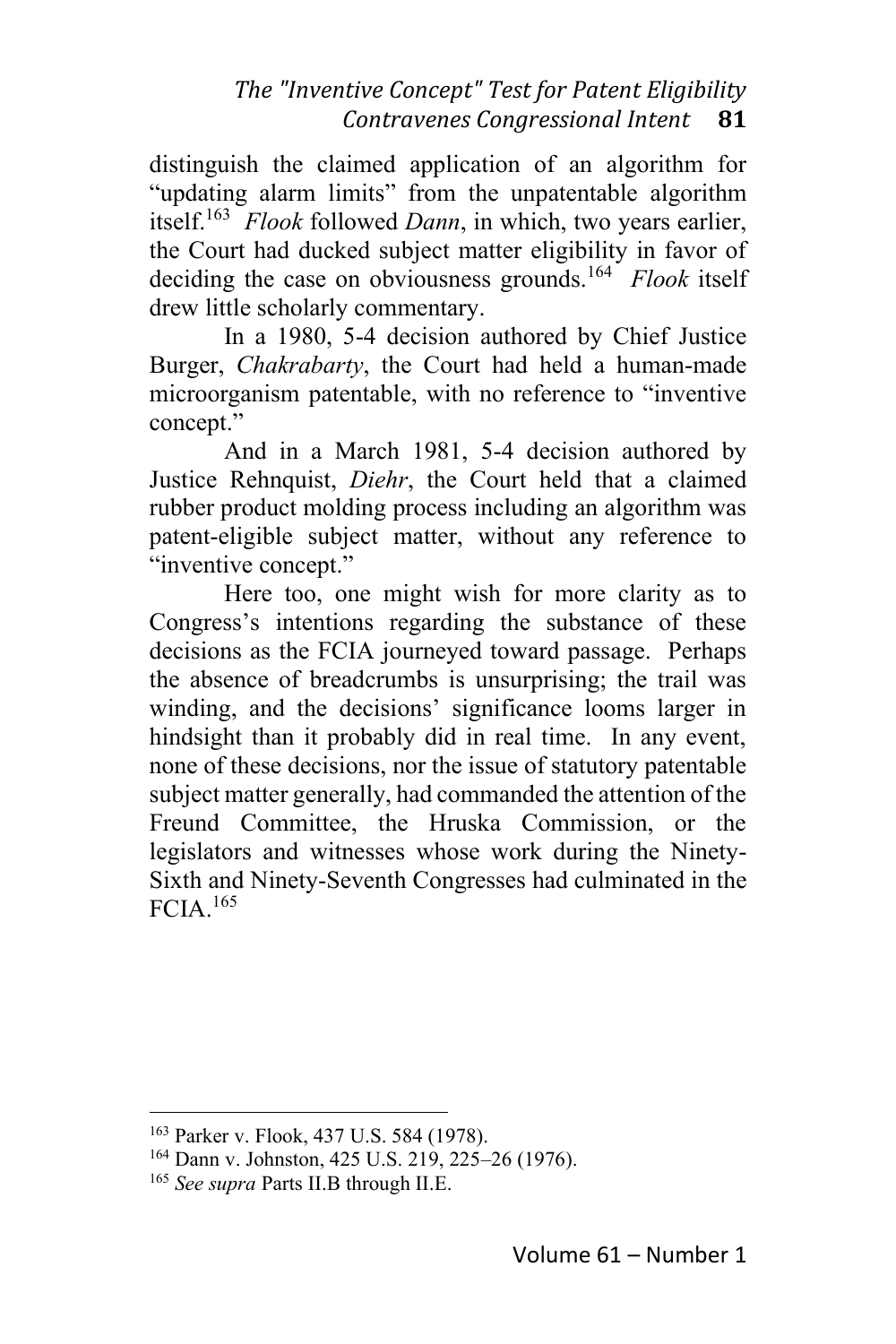# **3. The (Roughly Contemporaneous) Computer Software Copyright Act of 1980.**

Third, Congress had enacted the Computer Software Copyright Act of  $1980$ ,<sup>166</sup> adopting "wholesale" the recommendations of the National Commission on New Technological Uses of Copyrighted Works ("CONTU") that software be protected under copyright law. CONTU's final report, cited as a strong indicator of Congress's intent in passing the Act,  $^{167}$  had observed:

> It is still unclear whether a patent may ever be obtained for a computer program. On three occasions the Supreme Court has considered cases involving program patents. In each it has found the programs before it to be ineligible for such protection. However, the Court has never addressed the broader question whether programs are patentable subject matter. The holdings of those three cases, although carefully limited in scope, make it appear that it would be difficult for any applicant to secure a patent in a program, since novel and useful mathematical formulas may not be patented and since useful 'postsolution applications' of them meet the same fate.<sup>168</sup>

The FCIA and the 1980 Act both journeyed to passage during the 1970s. Interestingly, the final report of

<sup>166</sup> Computer Software Copyright Act of 1980, Pub. L. No. 96–517, § 10, 94 Stat. 3015, 3028 (1980).

<sup>167</sup> Ralph Oman, *Computer Software As Copyrightable Subject Matter: Oracle v. Google, Legislative Intent, and the Scope of Rights in Digital Works*, 31 HARV.J. L. & TECH. 639, 642 n.11 (2018) (citing Sega Enters. v. Accolade, Inc., 977 F.2d 1510, 1519 n.5 (1992) ("Congress adopted all of the statutory changes recommended by CONTU verbatim. Subsequent Congresses, the courts, and commentators have regarded the CONTU Report as the authoritative guide to congressional intent.").

<sup>168</sup> CONTU, FINAL REPORT OF THE COMMISSION ON NEW TECHNOLOGICAL USES OF COPYRIGHTED WORKS, at 17 (1978) (citing *Benson*, *Dann*, and *Flook*).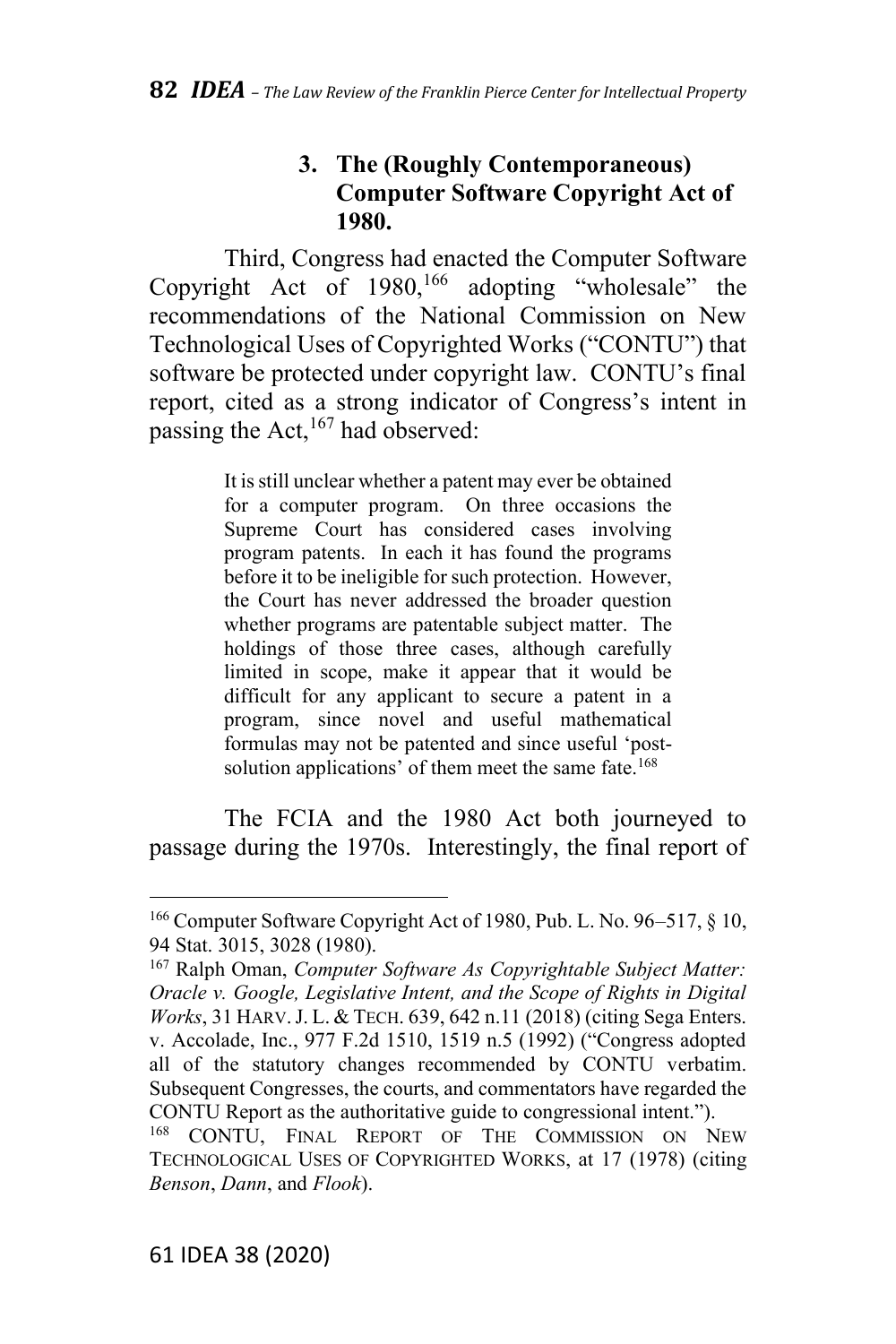CONTU, which largely was delegated the "thinking work" on the 1980 Act, issued its final report on July 31, 1978.<sup>169</sup> Meanwhile, the Meador Proposal, which served as the fulcrum between the Freund Commission's and Hruska Committee's earlier work and the legislative efforts of the Ninety-Sixth and Ninety-Seventh Congresses culminating in the FCIA, issued just 10 days earlier, on July 21,  $1978$ .<sup>170</sup> Judging exclusively by these two reports—a full exposition of the legislative history of the two acts being beyond this article's space constraints—a fair synthesis of Congress's attitude appears to be, "We need not decide computer programs' patentability; we decide such programs are copyrightable."<sup>171</sup> The legislative history of both statutes, however, evinces Congressional intent to reward innovation with exclusivity. As CONTU put it, "Computer programs are the product of great intellectual effort and their utility is unquestionable. The Commission is, therefore, satisfied that some form of protection is necessary to encourage the creation and broad distribution of computer programs in a competitive market."172

### **IV. THE SUPREME COURT RESUSCITATES "SOMETHING MORE" UNDER SECTION 101**

### *A. The Federal Circuit Waves Away Extant Versions of "Something More"*

On "synergy," the Federal Circuit wasted little time. In its July 1983 opinion affirming the invalidity

<sup>169</sup> *Id.*

<sup>170</sup> *Meador Proposal*, *supra* note 86.

<sup>171</sup> *See* CONTU, FINAL REPORT OF THE COMMISSION ON NEW TECHNOLOGICAL USES OF COPYRIGHTED WORKS, at 17 (1978).

<sup>172</sup> *See id.* at 11, 17 (citing *Benson*, *Dann*, and *Flook*).; *see also* Timothy K. Armstrong, *Symbols, Systems, & Software as Intellectual Property: Time for CONTU, Part II?*, 24 MICH. TELECOMM. & TECH. L. REV. 131, 141 (2018).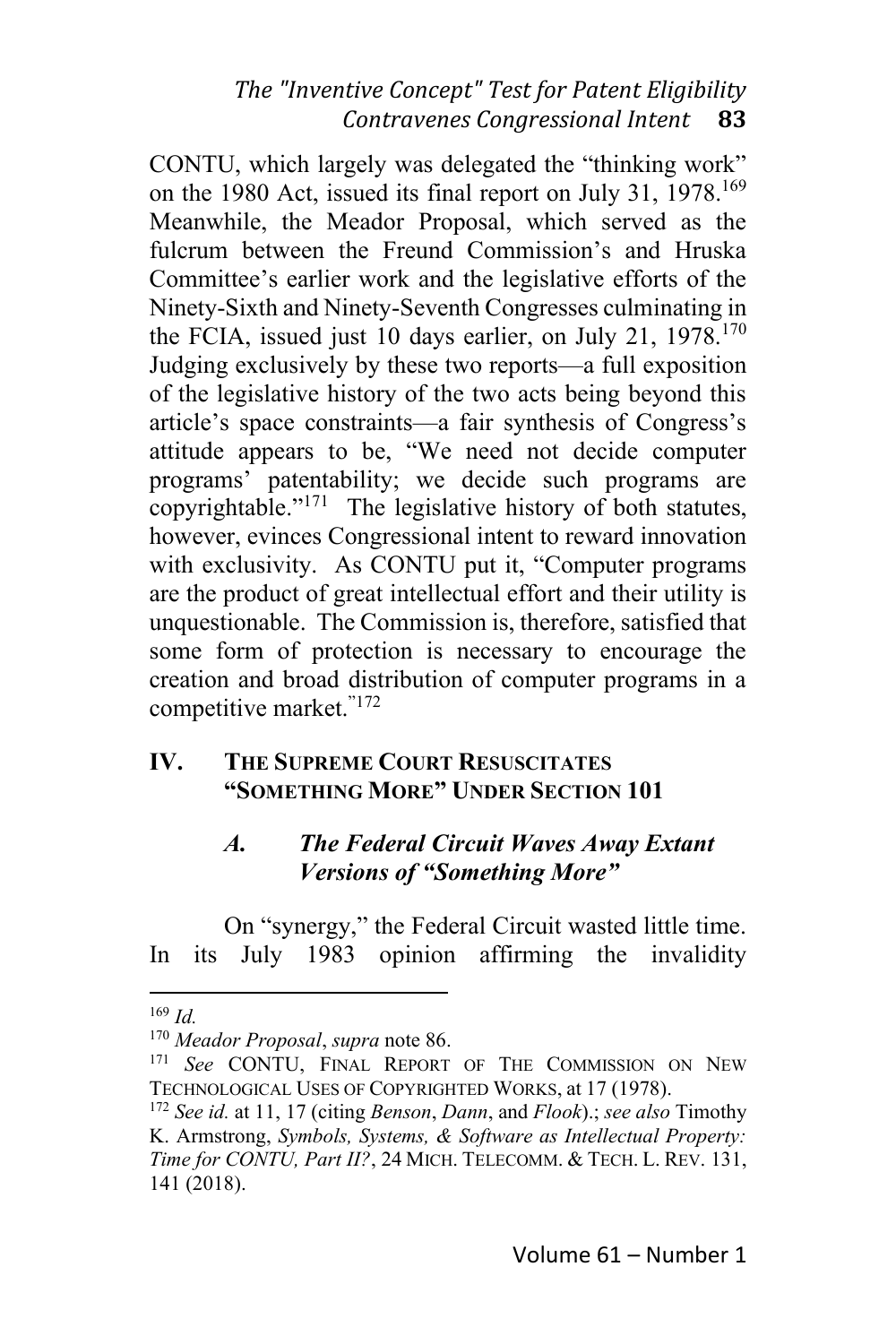determination in *Chore-Time Equip. v. Cumberland Corp.*, <sup>173</sup> the Federal Circuit criticized the trial court's reference to "synergistic result":

> In determining patentability, we are guided, as we must be guided, by the statute. A requirement that an invention reflect "synergism" or achieve a "synergistic result," before it may be held patentable appears nowhere in the statute, 35 U.S.C. The test of obviousness under 35 U.S.C. § 103, as the statute makes plain, is whether the invention as a whole would have been obvious at the time it was made to one of ordinary skill in the art. References to synergism as a patentability requirement are, therefore, unnecessary and confusing.<sup>174</sup>

That same month, affirming the invalidity determination in *Stratoflex v. Aeroquip Corp.*, <sup>175</sup> the Federal Circuit similarly criticized the trial court's reference to "synergism" as "a symbolic reminder of what constitutes nonobviousness when a combination patent is at issue": "A requirement for 'synergism' or a 'synergistic effect' is nowhere found in the statute, 35 U.S.C. When present, for example in a chemical case, synergism may point toward nonobviousness, but its absence has no place in evaluating the evidence on obviousness."<sup>176</sup>

<sup>173</sup> Chore-Time Equip. v. Cumberland Corp., 713 F.2d 774, 781 (Fed. Cir. 1983).

<sup>174</sup> *Id.* at 782; O'Hearn, *supra* note 32, at 464 ("[P]atent law practitioners and commentators expected the new Federal Circuit to discard the synergism requirement. That expectation has been met."); *see also* Desmond, *supra* note 41, at 473 ("[O]ne of the CAFC's primary tasks was to create a uniform interpretation of patent law. In an effort to accomplish this goal, the CAFC held that a number of district courts had erred in requiring proof of synergistic effects in order for combination patents to be nonobvious.").

<sup>175</sup> Stratoflex v. Aeroquip Corp., 713 F.2d 1530, 1541 (Fed. Cir. 1983). <sup>176</sup> *Id.* at 1540.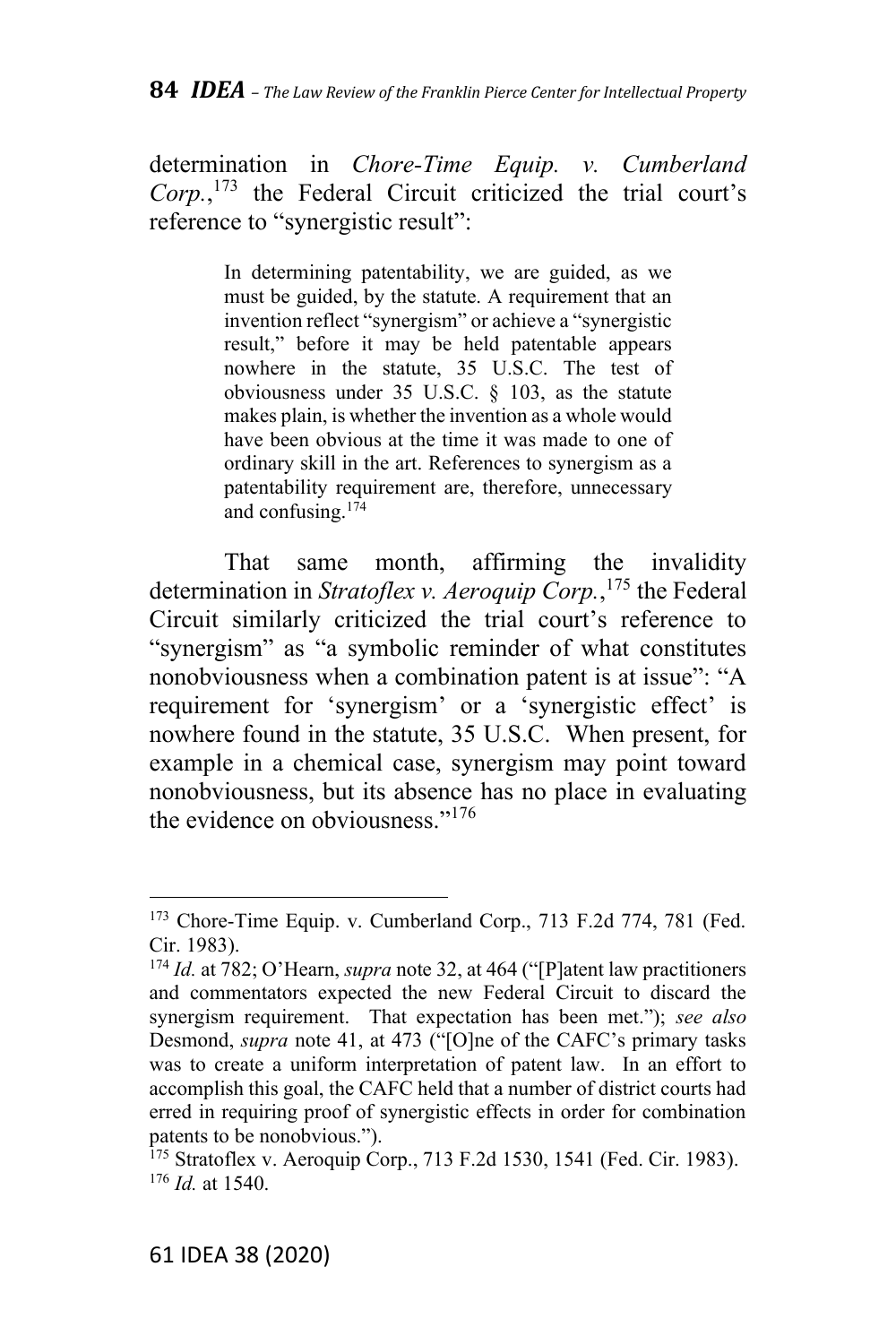As for "inventive concept," the Federal Circuit's pre-*Bilski* era decisions contain little or no indication that the court viewed, or would countenance, this as an expression of "something more" required for patentability. It took almost two decades for the court even to cite *Parker v. Flook* for its "inventive concept" reference. $177$  Before that, the court came far closer to dismissing the concept, than to accepting it. As early as November 1983, reversing certain of the trial court's invalidity determinations, the court observed:

> Because it permeated so much of the district court's analysis, we note more fully its frequent restriction of its consideration to 10% per second of stretching, which it called the "thrust of the invention." That approach is repeated throughout Garlock's briefs, which refer repeatedly to the "thrust of the invention," to "the inventive concept," and to the claims "shorn of their extraneous limitations." That facile focusing on the "thrust," concept," and "shorn" claims, resulted in treating the claims at many points as though they read differently from those actually allowed and in suit. . . . In determining obviousness, there is "no legally recognizable or protected 'essential,' 'gist,' or 'heart' of the invention." 178

### *B. The Supreme Court's Recent Section 101 Jurisprudence*

More recent decisions from the Court, meanwhile, led "something more" to manifest itself under section 101's subject matter eligibility regime, rather than the obviousness

<sup>177</sup> *See* EMI Grp. N. Am. v. Cypress Semiconductor Corp., 268 F.3d 1342, 1549 (Fed. Cir. 2001).

<sup>178</sup> W.L. Gore & Associates. v. Garlock, Inc., 721 F.2d 1540, 1547 (Fed. Cir. 1983) (quoting Aro Mfg. Co. v. Convertible Top Replacement, 365 U.S. 336, 345 (1961)); *see also* In re Morris, 127 F.3d 1048, 1056 (Fed. Cir. 1997) (rejecting applicant's invocation of "their 'inventive concept,' whatever that means" in arguing examiner erred in rejecting claim in view of prior art).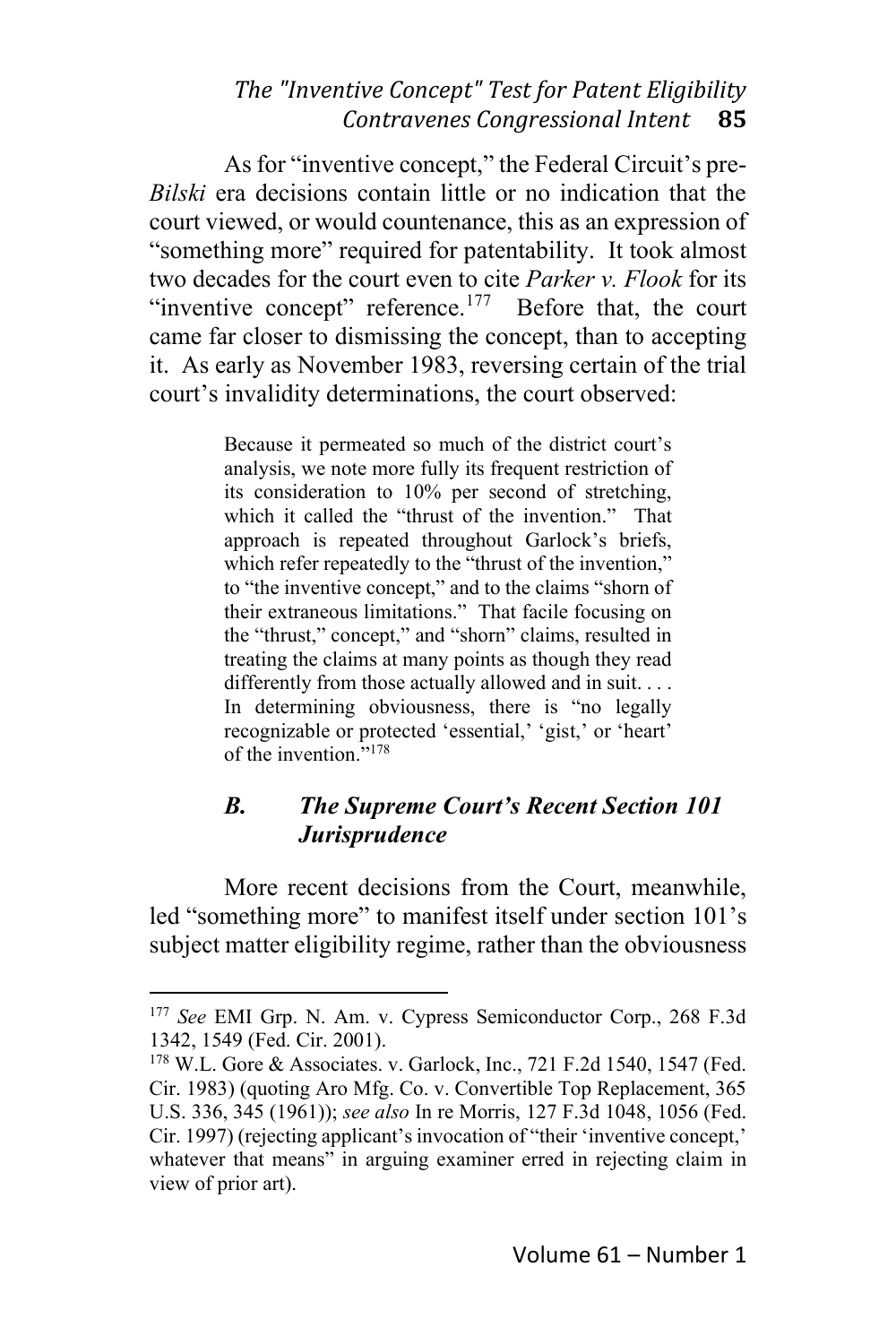regime established by Congress under section 103. This, notwithstanding that, in passing substantial patent reform legislation in the form of the Smith-Leahy America Invents Act of 2011, Congress had said and done nothing suggesting it contemplated a change in the general substantive law of patent subject matter eligibility.<sup>179</sup> Perhaps unsurprisingly, none of the following decisions made any reference to the AIA or, for that matter, the FCIA.

As a prelude, in his 2006 dissent from the Supreme Court's dismissal following grant of cert in *Lab'y Corp. v. Metabolite*, <sup>180</sup> Justice Breyer invoked the judge-made exceptions to patentable subject matter. Breyer argued that one of the petitioner's claims, "A method for detecting a deficiency of cobalamin or folate in warm-blooded animals comprising the steps of: assaying a body flued for an elevated level of total homocysteine; and correlating an elevated level of total homocysteine in said body flued with a deficiency of cobalamin or folate," claimed an unpatentable law of nature inconsistent with 35 U.S.C. § 101.<sup>181</sup>

 $179$  In the AIA, Congress made no change to the language of § 101. It considered doing so with respect to tax strategies, but ultimately relegated that issue to treatment under  $\S$ § 102–03. AIA § 14, available at uspto.gov/web/offices/pac/mpep/consolidated\_laws.pdf; *see* Gene Quinn, *AIA Oddities: Tax Strategy Patents and Human Organisms*, IPWATCHDOG (Sept. 12, 2013), ipwatchdog.com/2013/09/12/aiaoddities-tax-strategy-patents-and-human-organisms/id=45113/#\_ftnref [https://perma.cc/SB4R-EKGG]. Congress also enacted a separate statute providing, "Notwithstanding any other provision of law, no patent may issue on a claim directed to or encompassing a human organism." AIA § 33, available at uspto.gov/web/offices/pac/mpep/ consolidated\_laws.pdf; *see also* Quinn, *supra* note 151; *see generally* Patrick A. Doody, *Comprehensive Legislative History of the Leahy-Smith America Invents Act*, PILLSBURY LAW (Sept. 26, 2012), https://www.pillsburylaw.com/images/content/4/0/v2/4067/AIA-LegislativeHistory-final.pdf [https://perma.cc/L3E2-85MZ]. <sup>180</sup> Lab'y Corp. v. Metabolite, 548 U.S. 124, 127 (2006). <sup>181</sup> *Id.*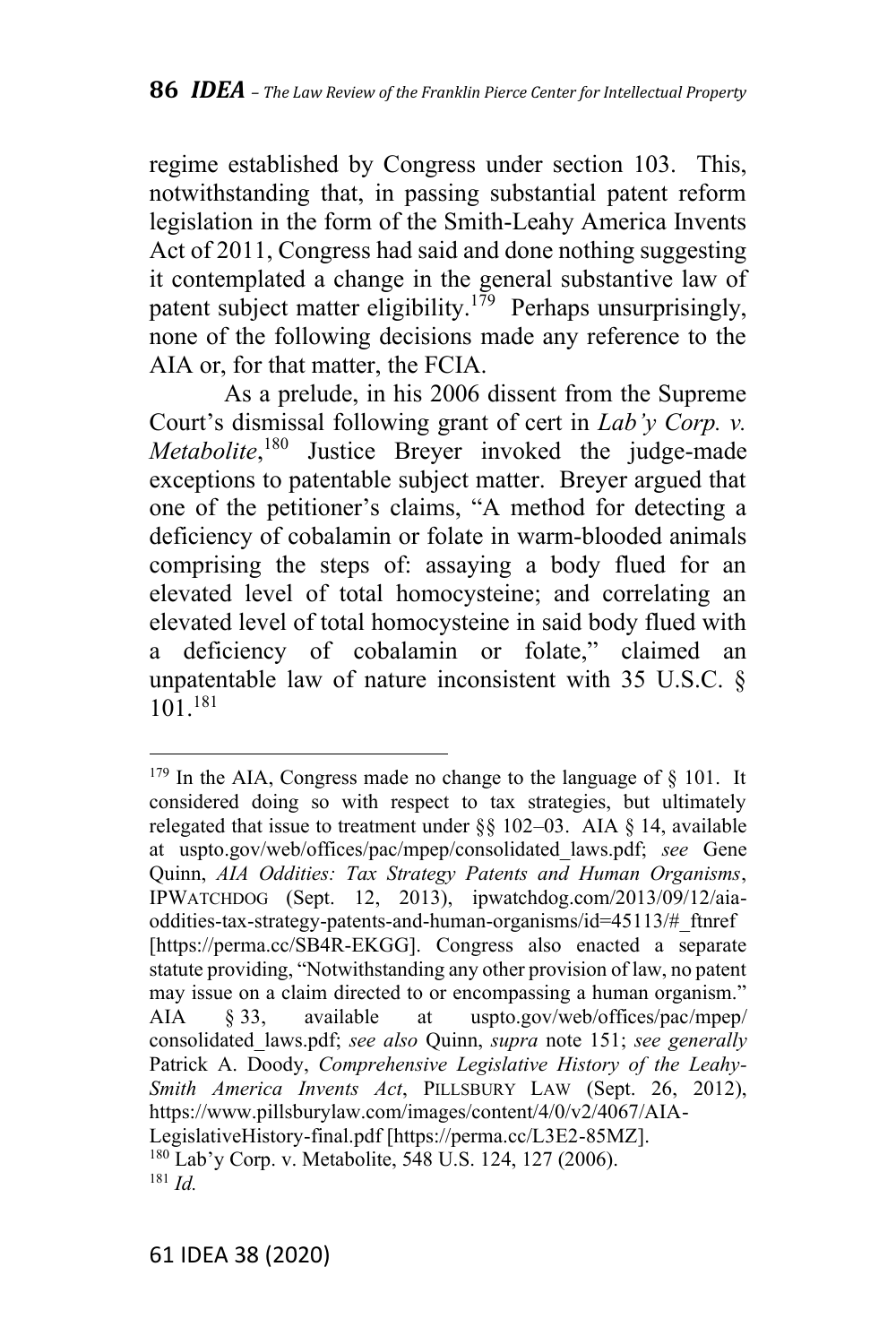In its 2010 decision in *Bilski v. Kappos*, <sup>182</sup> citing *Benson*, *Flook*, and *Diehr*, the Court held invalid under section 101, as claiming an "abstract idea," a process for hedging risk. Claim 1 consisted of

> (a) initiating a series of transactions between said commodity provider and consumers of said commodity wherein said consumers purchase said commodity at a fixed rate based upon historical averages, said fixed rate corresponding to a risk position of said consumers;

> (b) identifying market participants for said commodity having a counter-risk position to said consumers; and

> (c) initiating a series of transactions between said commodity provider and said market participants at a second fixed rate such that said series of market participant transactions balances the risk position of said series of consumer transactions. 183

Claim 4, according to the Court, "put[] the concept articulated in claim 1 into a simple mathematical formula."<sup>184</sup> And the remaining claims, according to the Court, "attempt[ed] to patent the use of the abstract idea of hedging risk in the energy market and then instruct the use of well-known random analysis techniques to help establish some of the inputs into the equation."<sup>185</sup>

In 2012's *Mayo Collaborative Services v. Prometheus Laboratories*, <sup>186</sup> the Court held invalid under section 101 a claimed process for ascertaining the appropriate dosage of thiopurine drugs by reference to the

<sup>182</sup> Bilski v. Kappos, 561 U.S. 593, 609 (2010).

<sup>183</sup> *Id.* at 599.

<sup>184</sup> *Id.* Nowhere, though, did the Court recite Claim 4's actual language. <sup>185</sup> *Id.* at 612.

<sup>186</sup> Mayo Collaborative Servs. v. Prometheus Lab'ys., Inc., 566 U.S. 66, 74–75 (2012).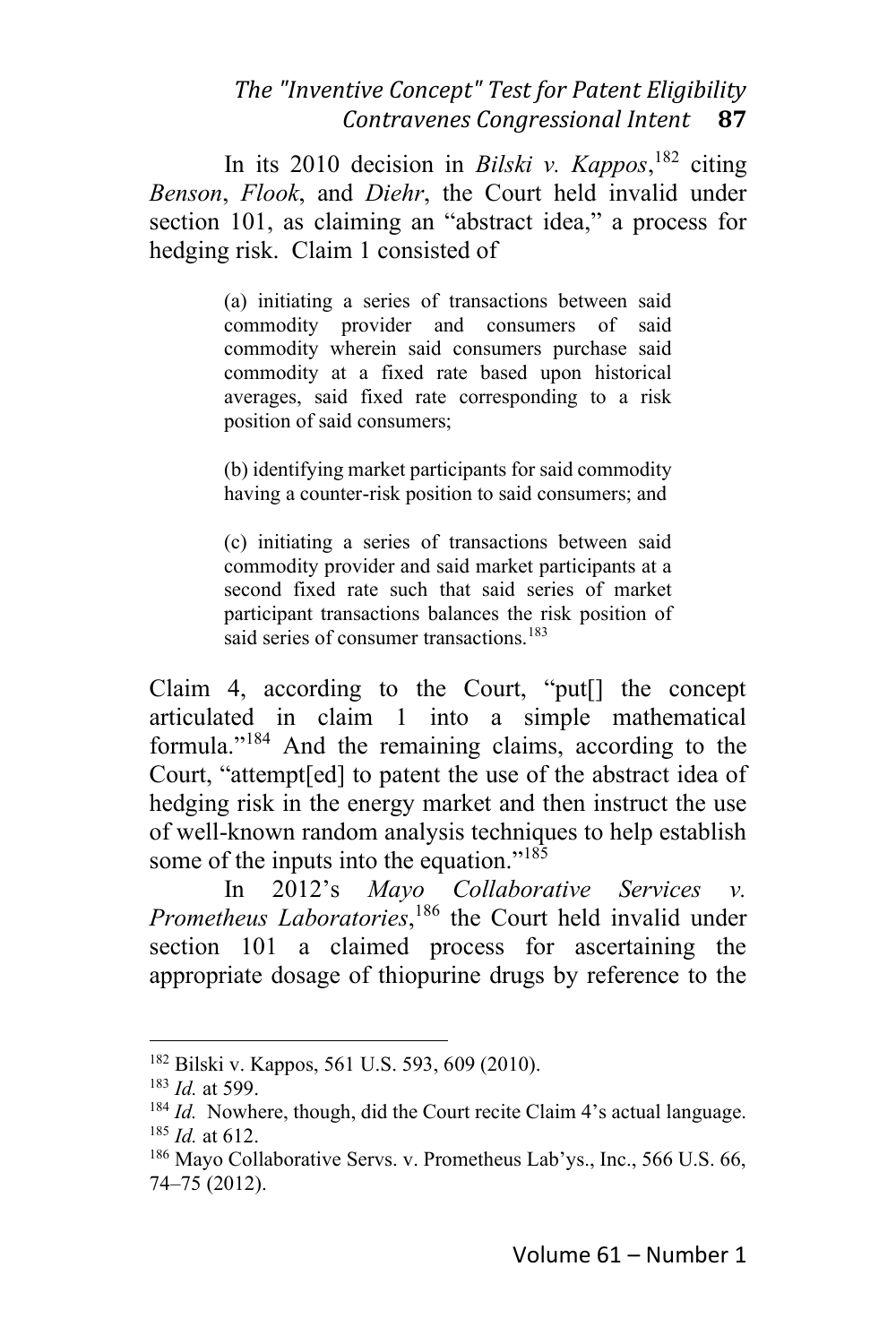level of thiopurine metabolites in the blood. The Court recited as typical the following claim:

> A method of optimizing therapeutic efficacy for treatment of an immune-mediated gastrointestinal disorder, comprising:

> (a) administering a drug providing 6–thioguanine to a subject having said immune-mediated gastrointestinal disorder; and

> (b) determining the level of 6–thioguanine in said subject having said immune-mediated gastrointestinal disorder,

> wherein the level of 6–thioguanine less than about 230 pmol per 8x10<sup>8</sup> red blood cells indicates a need to increase the amount of said drug subsequently administered to said subject and

> wherein the level of 6–thioguanine greater than about 400 pmol per 8x10<sup>8</sup> red blood cells indicates a need to decrease the amount of said drug subsequently administered to said subject.<sup>187</sup>

The Court held the "relationships between concentrations of certain metabolites in the blood and the likelihood that a dosage of a thiopurine drug will prove ineffective or cause harm" as unpatentable "laws of nature."<sup>188</sup> And, since the patents claimed a process rather than the law itself, the Court adopted the *Flook* term "inventive concept" — which it had not mentioned at all in *Bilski* — as the means to ensure "that a [patent on a] process that focuses upon the use of a natural law also contain other elements or a combination of elements

<sup>187</sup> *Id.* at 74–75.

<sup>188</sup> *Id.* at 77.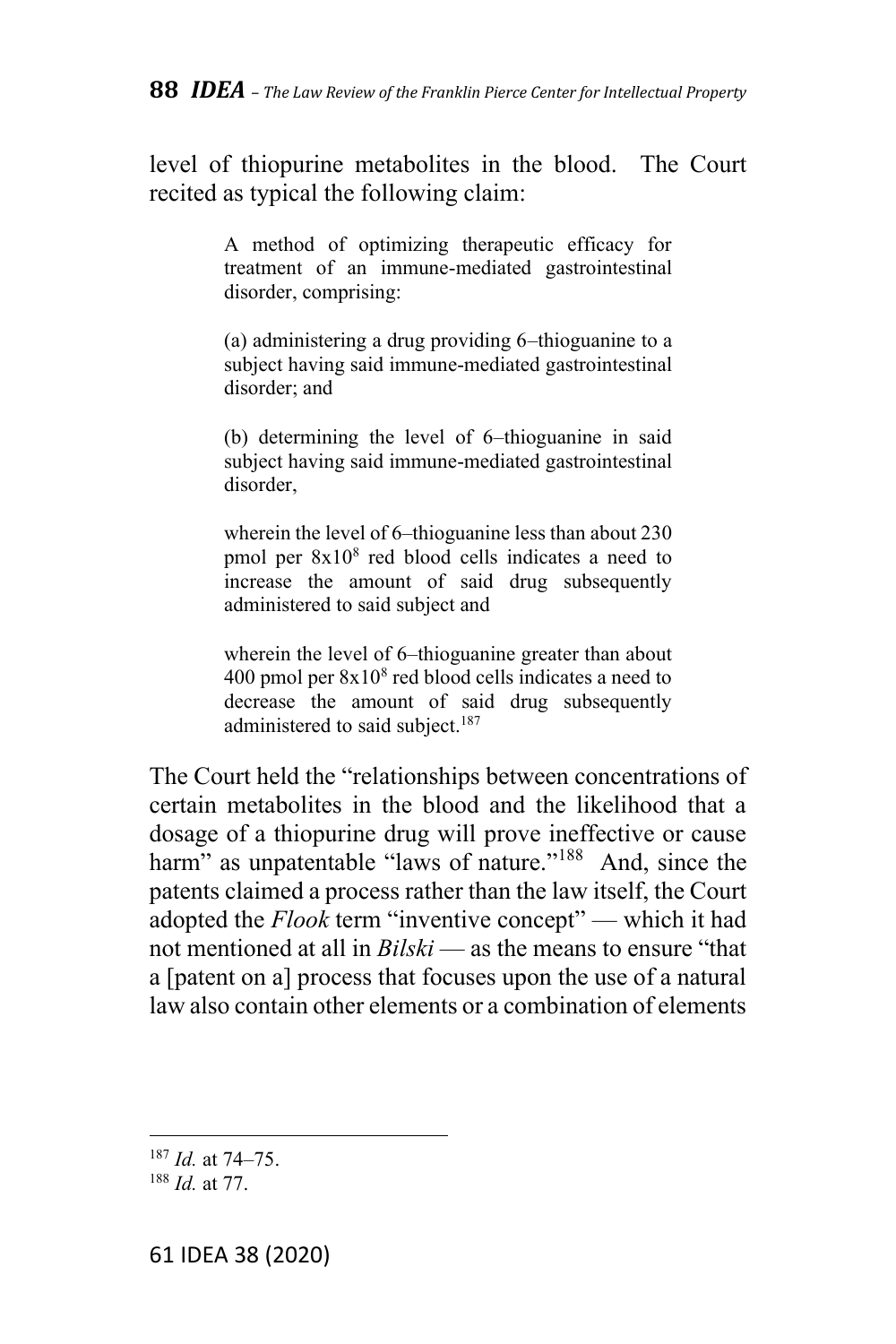. . . amount[] to significantly more than a patent upon the natural law itself." $189$ 

In 2013's *Association for Molecular Pathology v. Myriad Genetics*,<sup>190</sup> the Court held that naturally-occurring DNA, even if isolated, is not a "new . . . composition of matter" under section 101, but that the claimed synthetic DNA was patent-eligible.

Finally, the following year, the Court in *Alice Corp. v. CLS Bank*<sup>191</sup> held invalid as "drawn to" the "abstract idea of intermediated settlement" method, system, and media claims "relat[ing] to a computerized scheme for mitigating 'settlement risk'—*i.e.*, the risk that only one party to an agreed-upon financial exchange will satisfy its obligation."<sup>192</sup> The following claim, according to the Court, was a representative method claim:

> A method of exchanging obligations as between parties, each party holding a credit record and a debit record with an exchange institution, the credit records and debit records for exchange of predetermined obligations, the method comprising the steps of:

> (a) creating a shadow credit record and a shadow debit record for each stakeholder party to be held independently by a supervisory institution from the exchange institutions;

> (b) obtaining from each exchange institution a start-ofday balance for each shadow credit record and shadow debit record;

<sup>189</sup> *Id.* at 72–73; *see also id.* at 82 (describing patent claim in *Flook* as one in which, "putting the formula to the side, there was no 'inventive concept' in the claimed application of the formula").

 $190$  Ass'n for Molecular Pathology v. Myriad Genetics, 569 U.S. 576, 589, 594–95 (2013).

<sup>&</sup>lt;sup>191</sup> Alice Corp. v. CLS Bank, 573 U.S. 208 (2014).

<sup>192</sup> *Id.* at 213–14, 216.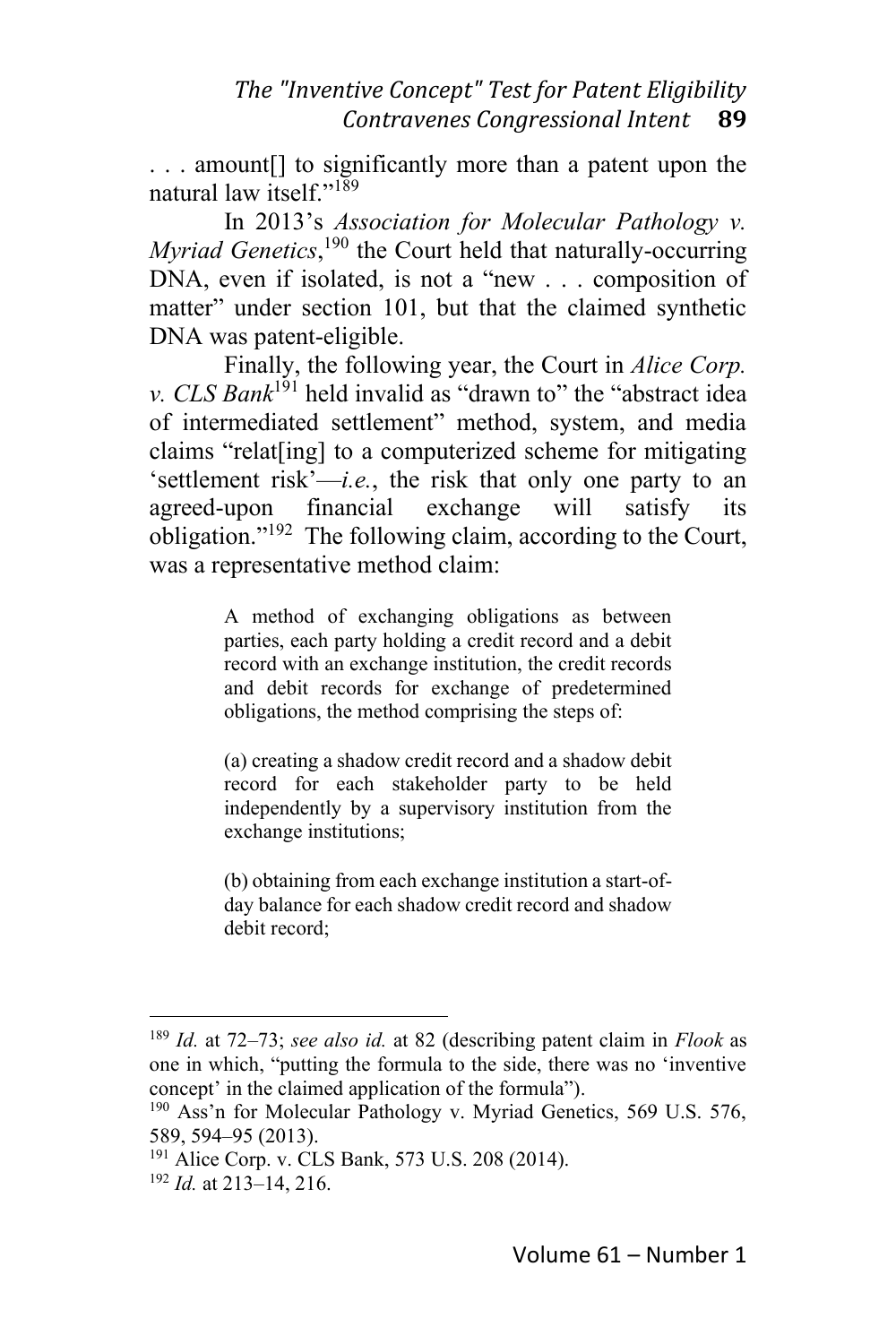(c) for every transaction resulting in an exchange obligation, the supervisory institution adjusting each respective party's shadow credit record or shadow debit record, allowing only these transactions that do not result in the value of the shadow debit record being less than the value of the shadow credit record at any time, each said adjustment taking place in chronological order, and

(d) at the end-of-day, the supervisory institution instructing on[e] of the exchange institutions to exchange credits or debits to the credit record and debit record of the respective parties in accordance with the adjustments of the said permitted transactions, the credits and debits being irrevocable, time invariant obligations placed on the exchange institutions. 193

The Court in *Alice* refined *Mayo* into an analytical subject matter eligibility "framework."<sup>194</sup>

First, notwithstanding that "all inventions . . . embody, use, reflect, rest upon, or apply laws of nature, natural phenomena, or abstract ideas, $\frac{1}{2}$  the court is to "determine whether the claims at issue are *directed to* one of those patent-ineligible concepts."<sup>196</sup> Though the Court cited *Mayo*, that decision had used neither the "directed to" construct nor the "drawn to" alternative appearing elsewhere in *Alice*. 197

Second, based on the Court's assertion that "something more" besides those "building blocks of human ingenuity" is required for subject matter eligibility,<sup>198</sup> the court is to search for an "inventive concept," i.e., "an

<sup>193</sup> *Id.* at 213 n.2.

<sup>194</sup> *Id.* at 217.

<sup>195</sup> *Id.* (quoting *Mayo*, 566 U.S. at 70).

<sup>196</sup> *Id.* (emphasis added).

<sup>197</sup> *See* Mayo Collaborative Servs. v. Prometheus Lab'ys., Inc., 566 U.S. 66 (2012).

<sup>198</sup> Alice Corp. v. CLS Bank, 573 U.S. 208, 216–17 (2014).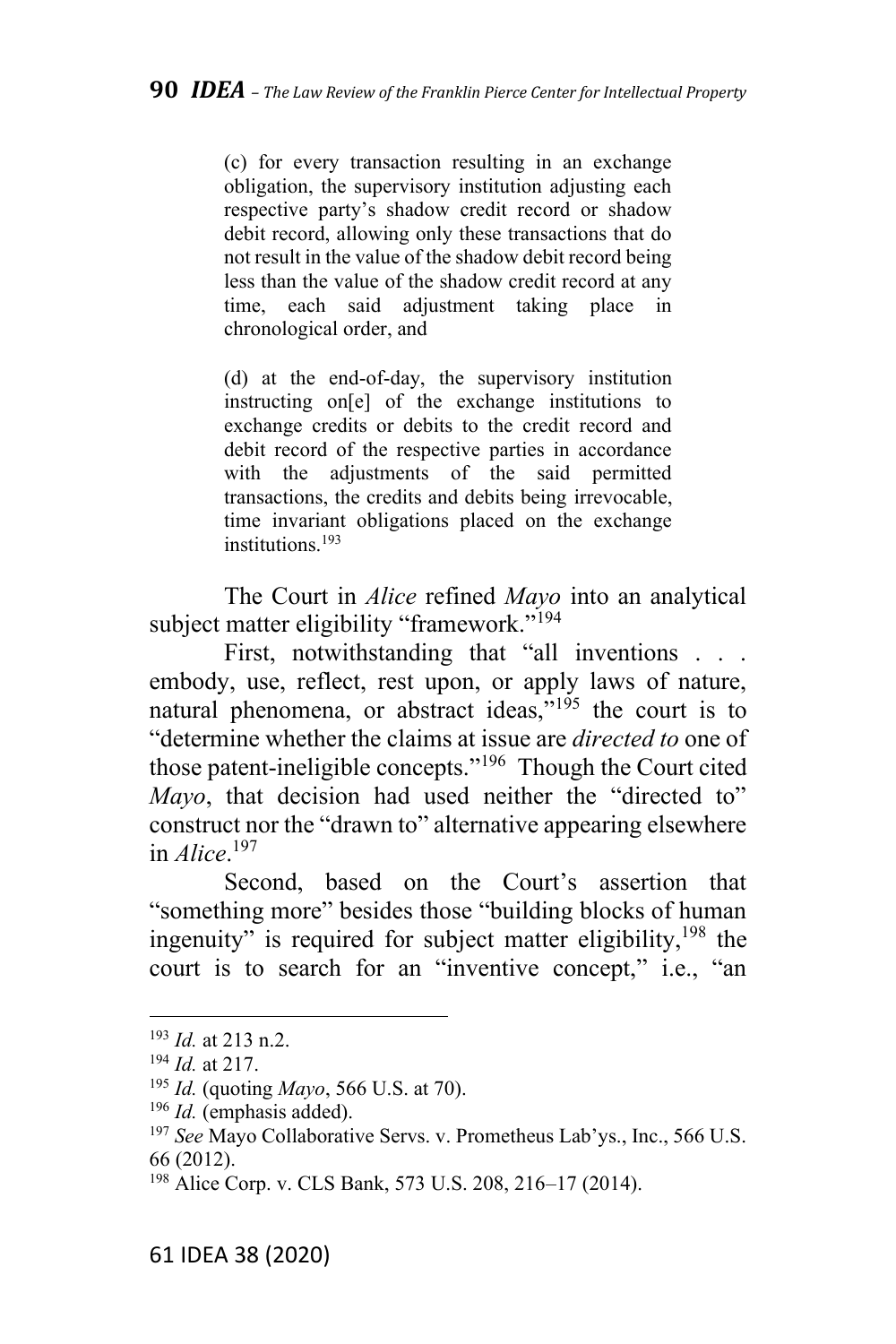element or combination of elements that is 'sufficient to ensure that the patent in practice amounts to significantly more than a patent upon the [ineligible concept] itself.""<sup>199</sup>

Applying this framework, the Court first focused on the claimed methods.<sup>200</sup> Primarily in reliance on *Bilski*, the Court held them "directed to the abstract idea of intermediated settlement," with "mere[] . . . generic computer implementation" insufficient to satisfy the second, "something more" requirement of an "inventive concept."<sup>201</sup> That disposed of the petitioner's media and system claims as well—the former because petitioner conceded they "r[o]se or f[e]ll" with the method claims, and the latter because "the system claims [we]re no different from the method claims in substance."<sup>202</sup>

### *C. The Supreme Court Rebuffs Invitations to Revisit Mayo/Alice.*

The Supreme Court has not taken up a subject matter eligibility case since *Alice*. As noted in the introduction, in 2019 the United States took the position, in connection with cert petitions filed in *HP v. Berkheimer*, *Hikma v. Vanda*, and *Athena v. Mayo*, that the judge-made exceptions of laws of nature, natural phenomena, and abstract ideas actually reflected the text and legislative history of section  $101.^{203}$ The Court denied cert in all those cases and has denied cert on every section 101-based cert petition since. <sup>204</sup> The uncertainty, and corresponding adverse impacts on innovation and investment in same wrought by the

<sup>199</sup> *Id.* at 217–18 (quoting *Mayo*, 566 U.S. at 71); *see also id.* at 221.

<sup>200</sup> *Id.* at 219–20.

<sup>201</sup> *Id.* at 225–26.

<sup>202</sup> *Id.* at 226.

<sup>203</sup> *See, e.g., Hikma Amicus Brief, supra* note 6; *see also, Berkheimer Amicus Brief, supra* note 7.

<sup>204</sup> *See supra* note 9.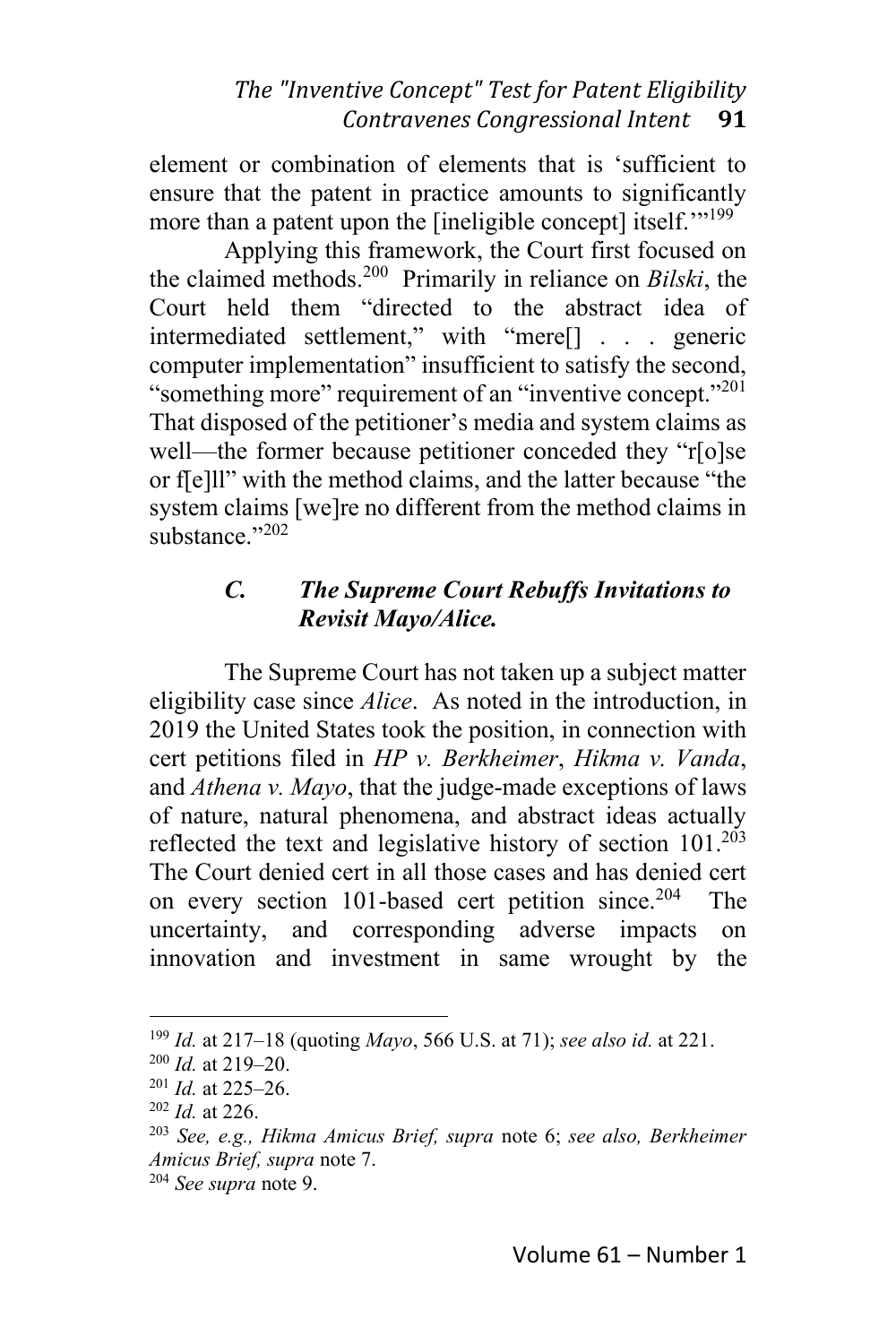*Mayo/Alice* test for subject matter eligibility, continue to vex clients, practitioners, and others.

# **V. ANALYSIS: THE LATEST ITERATION OF "SOMETHING MORE" JUDICIALLY IMPOSED BY THE COURT IS INCONSISTENT WITH CONGRESSIONAL INTENT.**

This article leaves to others the question of whether the Court's latest incarnation of "something more" — the "inventive concept" of *Mayo/Alice* — is consistent with the Court's own precedents.<sup>205</sup> The question here is whether that test is consistent with Congressional intent. The answer, as should by now be clear, is "no."

Start with the judicial construct of "invention," used by courts for decades to try to determine whether a claimed invention added enough to the prior art to justify patenting.<sup>206</sup> With the 1952 Patent Act, Congress adopted section 103's obviousness inquiry in order to dispose of "invention" as a requirement for patentability.<sup>207</sup> That the Supreme Court would later adopt an "inventive concept" test to determine whether claims "drawn to" certain subject matter add enough to justify patenting seems, self-evidently, inconsistent with what Congress had in mind.<sup>208</sup> The mere passage of time cannot change that reality.

<sup>205</sup> *See Investment*, *supra* note 4, at 6 (citing Ariosa Diags. v. Sequenom, Inc., 788 F.3d 1371 (Fed. Cir. 2015) (Linn, J., concurring)).

<sup>206</sup> *See Tyranny*, *supra* note 12, at 285–86 (recounting history of "requirement of invention"); *see also supra* Part II.A.1.

<sup>207</sup> *See supra* Part II.A.2.

<sup>208</sup> *See, e.g.*, John M. Golden, *Flook Says One Thing, Diehr Says Another: A Need for Housecleaning in the Law of Patentable Subject Matter*, 82 GEO. WASH. L. REV. 1765, 1790 (2014) ("For certain patent law practitioners and academics, the language of this fourth paragraph [in *Mayo*] undoubtedly sounds gratingly resonant of concerns with 'synergy' in the context of analyzing a claim for nonobviousness . . ."); *Confusing*, *supra* note 4, at 180–81 ("To say that the Supreme Court's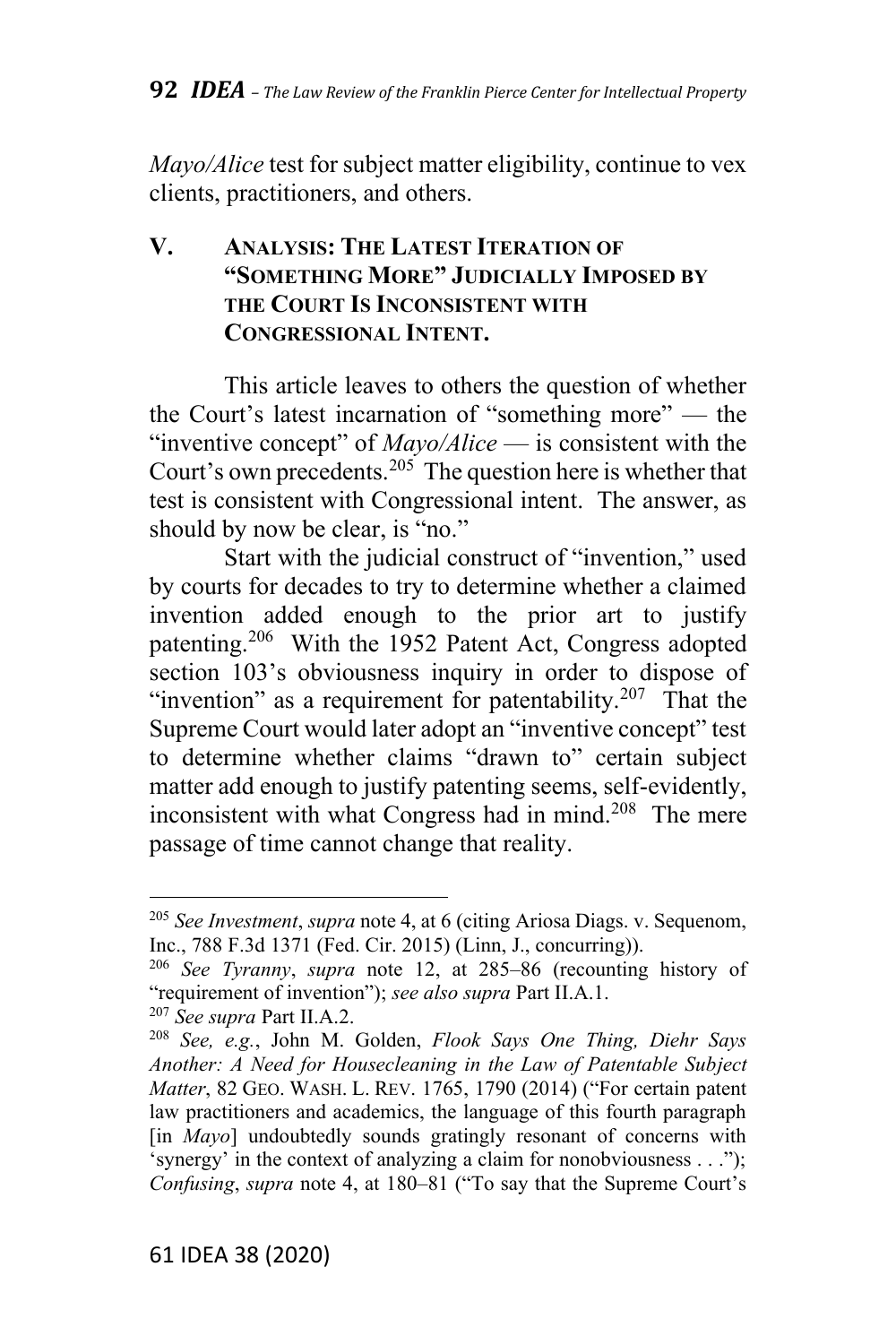Beyond the change itself, there is the reason Congress supplanted the judicial "invention" construct with section 103 nonobviousness. Though expressed delicately — that "invention" had been "expressed in a large variety of ways in decisions of the courts and in writings" and that new section 103 would "have a stabilizing effect and minimize great departures" — the legislative history's upshot is that Congress viewed the "invention" standard as vague, subjective, and unworkable, and intended for that reason to eliminate it entirely.<sup>209</sup> The new "inventive concept" test under section 101 is comparably vague, subjective, and unworkable. $210$  It is difficult to imagine that, when Congress enacted section 103, it did so with the intention to leave open the door to the same or a substantially similar concept, functioning substantially the same way, reemerging under another section of the patent code.

Fast forward to Congress's creation of the Federal Circuit.

As seen, though the genesis of that creative enterprise lay in federal appellate reform efforts,<sup>211</sup> those efforts found footing with the addition of the policy goals of promoting industry and technology innovation, and thereby

<sup>211</sup> *See supra* Part II.C.

understanding of patent eligibility in *Mayo* was shocking to patent law professors and practitioners would be a gross understatement . . . [T]he Court, when it invoked a search for an inventive concept, showed its failure to understand that Congress eliminated any search for inventiveness in favor of a requirement of non-obviousness articulated in § 103.").

<sup>209</sup> *See supra* Part II.A.2.

<sup>210</sup> *See Confusing*, *supra* note 4, at 182 ("[T]he test the Supreme Court articulated provides no guidance. Instead it incorporates a purely subjective standard, the correct application of which cannot be predicted with any certainty."); *see also, e.g.*, Peter Hecker, *How an Old Non-Statutory Doctrine Got Worked Into the § 101 Test for Patent Eligibility*, 99 J. PAT. & TRADEMARK OFF. SOC'Y 4 (2017) (comparing *Alice*'s inventiveness requirement to pre-1952 Patent Act subject matter eligibility standards).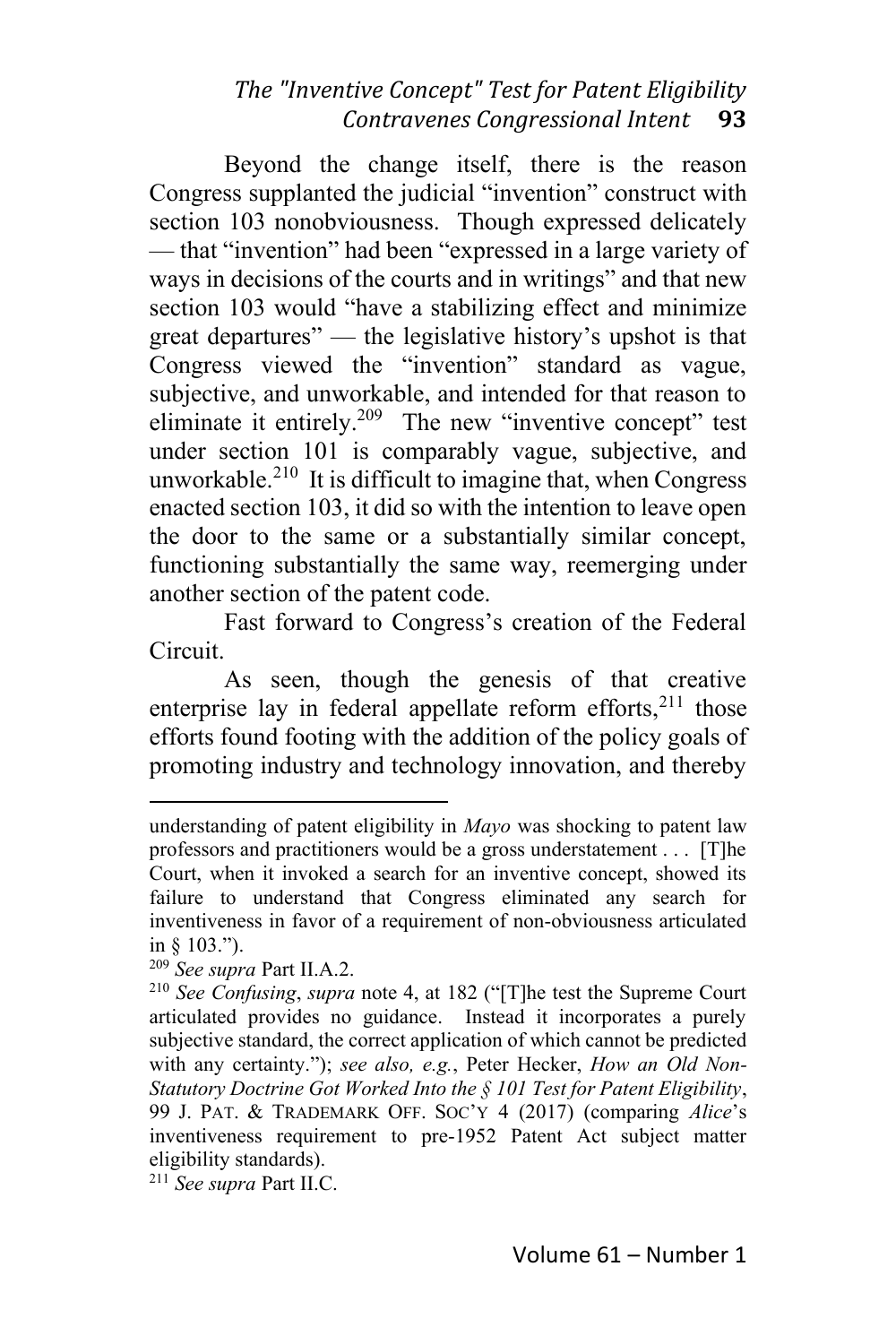enhancing national economic competitiveness.<sup>212</sup> Congress viewed patent rights as important to achieving those goals. In particular, Congress viewed certainty and predictability in application of the patent law as essential.<sup>213</sup> It also heard substantial testimony criticizing the "synergy" embodiment of "something more," added by judicial fiat in the wake of the 1952 Patent Act to the statutory requirements for patentability, as paradigmatic judicial subversion of the desired certainty and predictability<sup>214</sup> Here too, it beggars belief that Congress could have imagined, having created the Federal Circuit to help make patent law more certain and more predictable in furtherance of promoting industry and innovation, that someday the Supreme Court would promulgate a "something more" requirement that operates so sharply to the contrary. $^{215}$ 

And there can be little doubt that the results wrought by the *Alice/Mayo* test run contrary to what Congress had in mind when it enacted the FCIA. The first step ascertaining whether the purported invention is "drawn to" or "directed to" laws of nature, natural phenomena, or abstract ideas — has analytical problems aplenty of its

<sup>212</sup> *See supra* Part II.D.

<sup>213</sup> *See supra* Part II.D–E.

<sup>214</sup> *See supra* notes 101–103, 123–133, and accompanying text.

<sup>215</sup> *Cf.* Jason Rantanen & Lee Petherbridge, *Disuniformity*, 66 FLA. L. REV. 2007, 2040 (2014) ("A larger picture that might be emerging from the analysis of this data is one in which the Supreme Court and the Executive Branch have been cooperating to undermine Congress's goal for the Federal Circuit-that is, a uniform patent law, reasonably predictable in application. To begin with, when we say 'undermine Congress's goal for the Federal Circuit,' we are not announcing a conspiracy theory or some sort of centrally-managed artifice or scheme. We have something much more descriptive and mundane in mind: That actors capable of influencing the development of patent law-in particular, the Supreme Court and the Executive Branch (outside of the patent office) are working on patent law and may have goals that do not emphasize doctrinal uniformity.").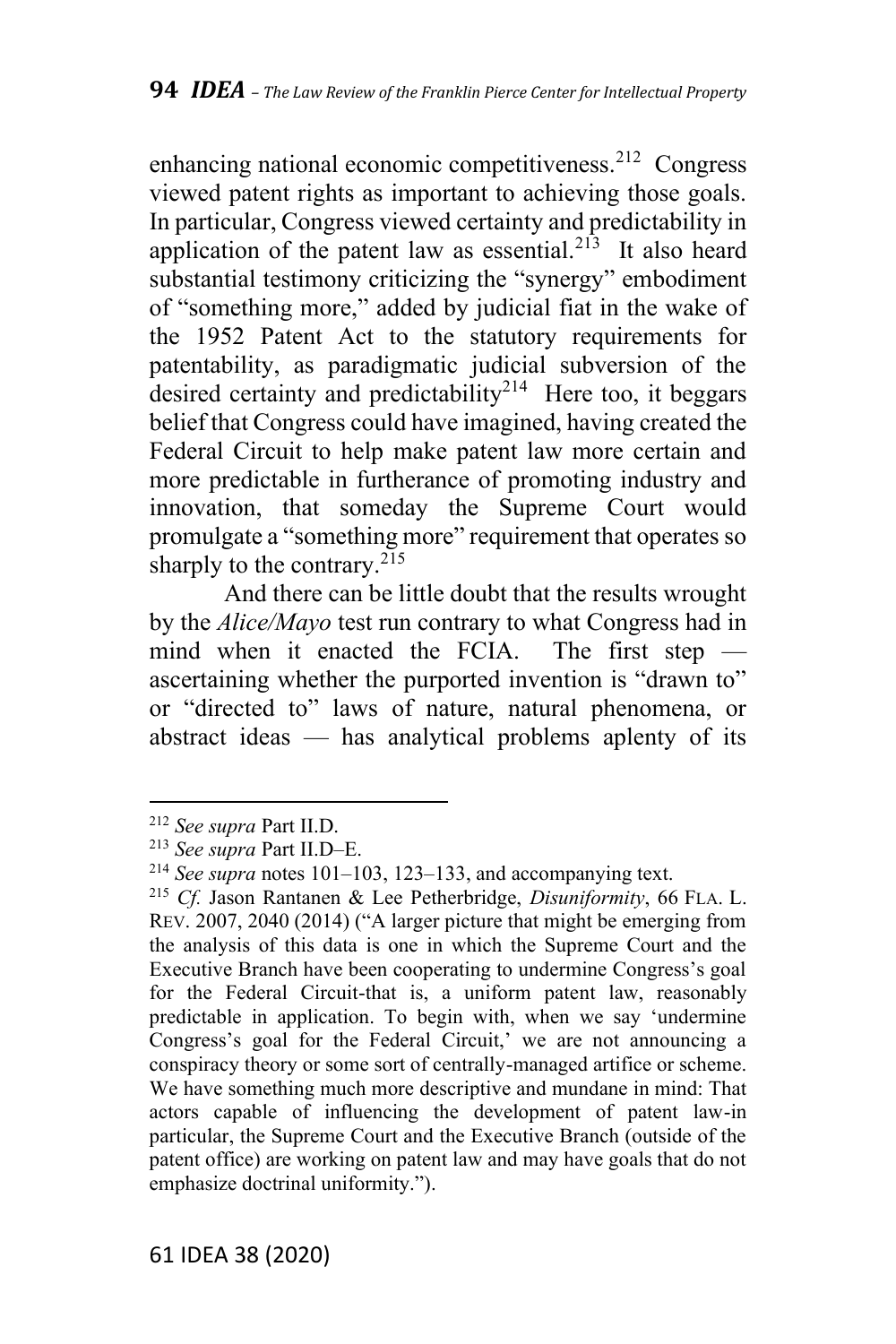own.<sup>216</sup> At their root, of course, most or all inventions draw upon such things.  $2^{17}$  And beyond that, the expressions "drawn to" or "directed to" are themselves vague. When "inventive concept" is added to complete the *Mayo/Alice* framework, the end result is an "environment [that] substantially reduces incentives to invest in research and development, particularly in the biotechnology and software technology areas. If the prevailing perception is that, because of the eligibility requirement, patents will not be available to protect inventions, individuals and companies may not invest efficiently in research and development. And this is the prevailing perception."<sup>218</sup> Empirical research by Professor David Taylor indicates that the erosion in certainty wrought by the Court's recent section 101 jurisprudence has reduced investment in innovation<sup>219</sup> — precisely the opposite result from that Congress wanted. $^{220}$ 

There are contrary arguments, but upon scrutiny, they do not hold up.

One argument is that proponents pitched the Federal Circuit to Congress less to remedy — let alone ordain — any particular substantive law outcome, than to harmonize judicial outcomes whatever those outcomes might manifest in substantive law terms. To be sure, the legislative history

<sup>216</sup> Michael Borella, *Stupid § 101 Tricks*, JDSUPRA (Nov. 2, 2020), [https://perma.cc/W3JY-KQY7] ("What does it mean to be 'directed to' an abstract idea? There is no clear answer, but all too often it involves a process that resembles a self-fulfilling prophecy.").

<sup>217</sup> *See, e.g.*, *Ghost*, *supra* note 2, at 4.

<sup>218</sup> *Confusing*, *supra* note 4, at 240; Xuan-Thao Nguyen & Jeffrey A. Maine, *Attacking Innovation*, 99 B.U.L. REV. 1687, 1722–23 (2019); David Kappos, *Over-Reliance on Section 101 Puts Innovation at Risk*, LAW.COM (May 7, 2015), [https://perma.cc/6SDC-2UL6] ("When courts and the USPTO take the 'I know it when I see it' approach to Section 101 jurisprudence, businesspeople, investors and innovators will allocate resources away from innovation in those industries that are perceived to fall on the wrong side of the fence.").

<sup>219</sup> *See Investment*, *supra* note 4, at 12, 59.

<sup>220</sup> *See supra* Parts II.D and II.E.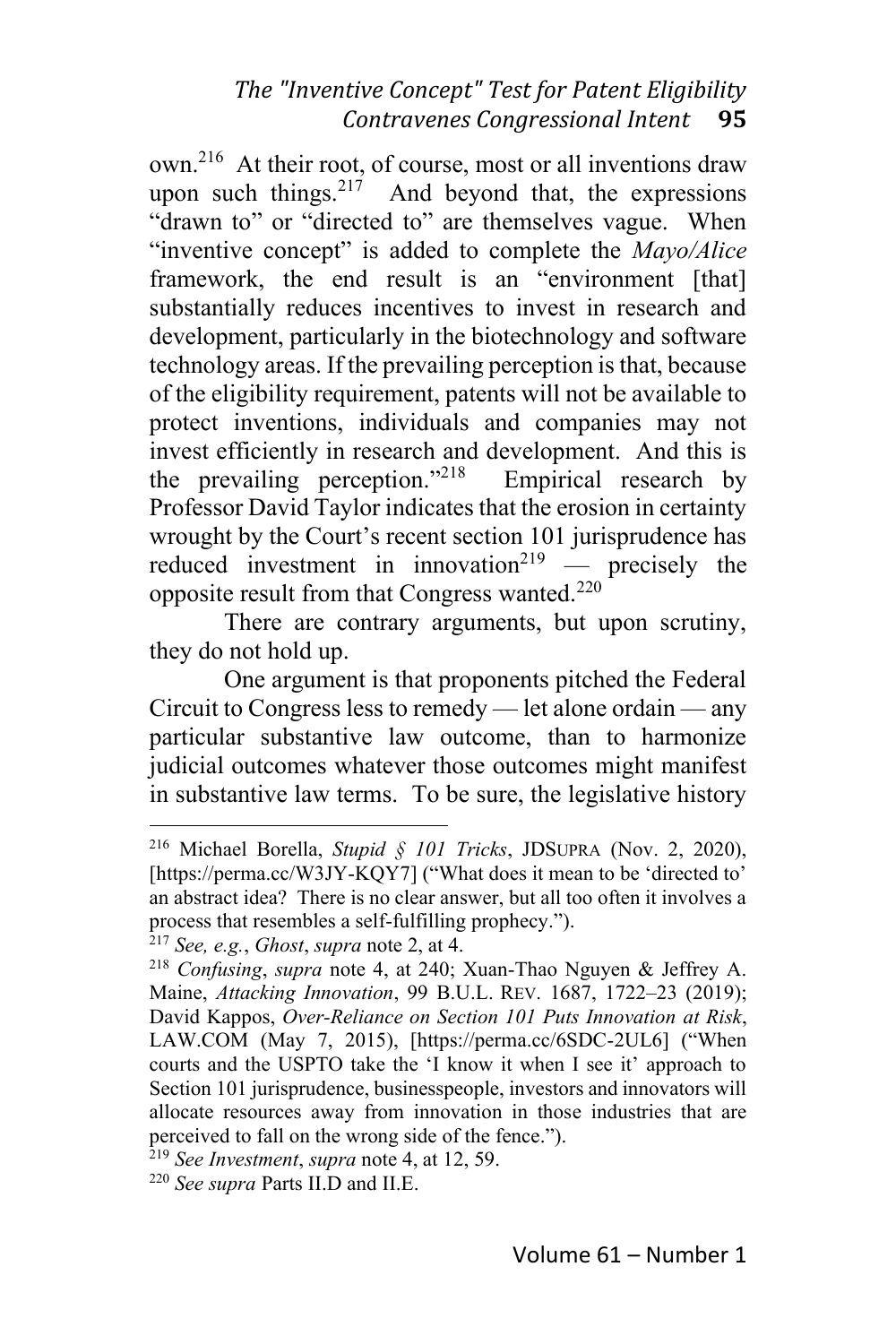contains elements supporting this characterization.<sup>221</sup> On the other hand, Congress *had* determined *the* substantive patent law outcome pertinent here — abrogation of the judicial "invention" requirement  $-30$  years before, with the 1952 Patent Act.<sup>222</sup> It would be farfetched to expect Congress to pass another statute saying, "We really meant it." Intervening events, including the Supreme Court's general reticence to take patent cases, the emergence of the judicial "synergy" construct, and the opportunity afforded by the regional intermediate appellate court system to amplify that construct's departure from Congress's intentions in enacting section 103, made Congress's solution of creating a single intermediate appellate court to harmonize the substantive law an eminently practical one.

A more specific manifestation of this same argument is that the Supreme Court *had* made pronouncements including, for example, 1969's *Anderson's-Black Rock*'s rehashing of "invention" and reference to "synergy" as well as 1978's reference in *Parker v. Flook* to "inventive concept" — before the Federal Circuit was created, yet the legislative history of the Federal Circuit's creation evinces no explicit intention to upset these decisions.<sup>223</sup> The same answers apply. Moreover, *Anderson's-Black Rock* still had to be reconciled with the precedent set by *Graham v. John Deere* as an expression of the judicial branch's attitude toward "something more."<sup>224</sup> And the "inventive concept" reference in *Flook* had not, as of 1982, achieved the significance later attributed to it by the Court. Indeed, in

<sup>224</sup> *See Tyranny*, *supra* note 12, at 294–95.

<sup>221</sup> *See Investment*, *supra* note 4, at 12.

<sup>222</sup> *See supra* Part II.A.2.

<sup>223</sup> *April 1981 Hearings*, *supra* note 122, at 207 (statement of Kastenmeier, Subcommittee Chair) ("the desirability or not of this legislation will not depend on their understanding of obviousness, synergism, or *Graham v. Deere*, because I am afraid that we may not be able to quite reduce all of those things to a sufficient understanding to necessarily base our view on this legislation this morning.").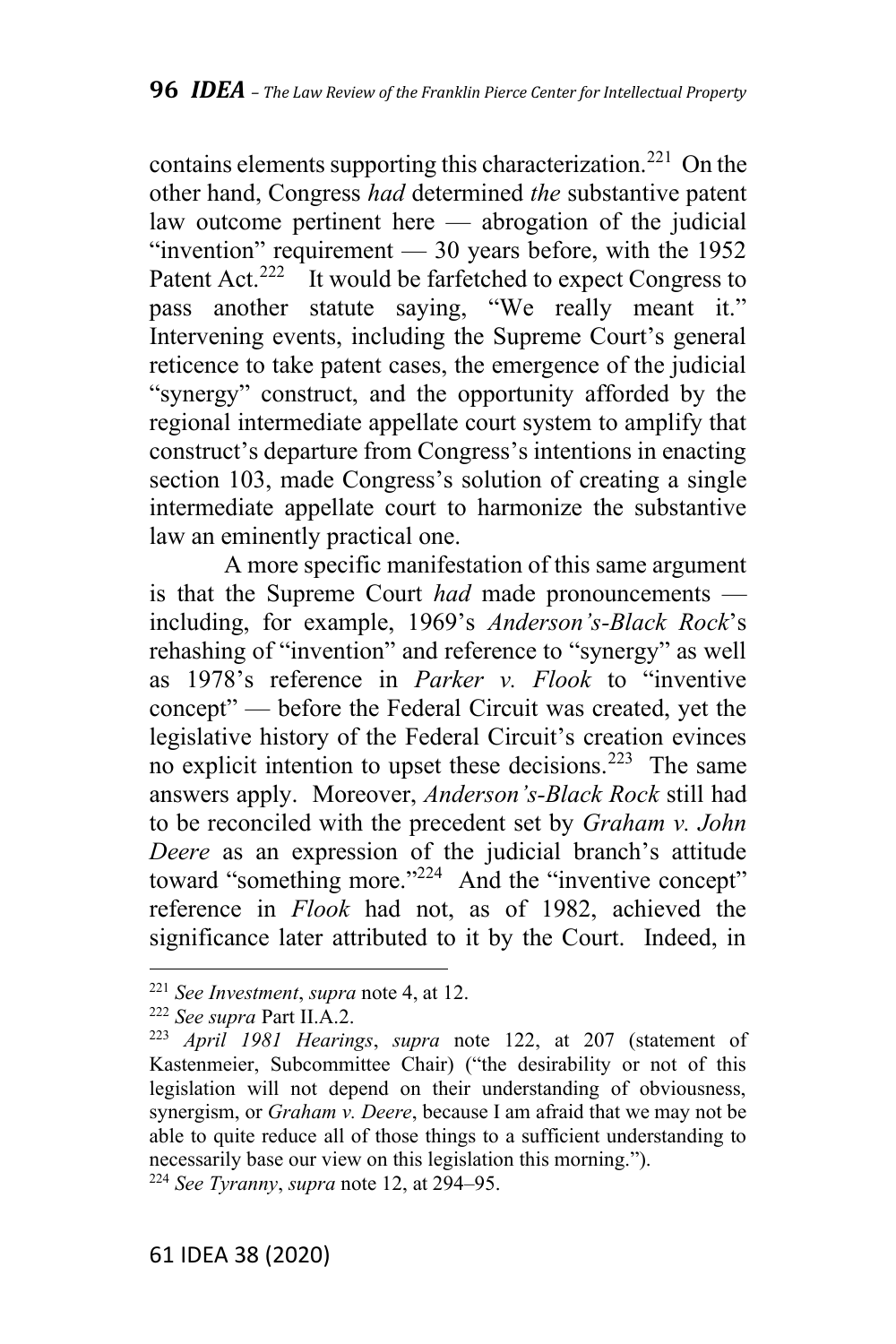*Diamond v. Chakrabarty* just two years after *Flook*, the Court had made no reference to "inventive concept" at all.<sup>225</sup>

Another argument is that Congress's 1980 passage of the Computer Software Copyright Act signaled Congressional ambivalence, or perhaps indifference, toward the patentability of software inventions.<sup>226</sup> Here too, there is support in the legislative history  $-$  albeit, the legislative history of the CSCA — for this argument.<sup>227</sup> Yet, even beyond the fact that the CSCA is specific to software, nothing in the legislative history of the FCIA bespeaks ambivalence (or indifference) to patentability outcomes in any particular industry or field. To the contrary, the legislative history bespeaks the general view that patents are both important and good in achieving Congress's policy goals.<sup>228</sup> Finally, though the legislative history of the CSCA and FCIA developed approximately contemporaneously, the FCIA did in fact pass later,  $229$  creating a plausible argument that, to the extent of any inconsistency, the FCIA's legislative intent trumps.

Finally, as noted at the outset, nothing in the legislative history of either the 1952 Patent Act or the FCIA indicates any intention to deprive the Supreme Court of any of its authority to interpret the law, whether in connection with patents or anything else. Congress appeared to understand and intend that the new Federal Circuit would operate as an inferior court to, and be subject to the pronouncements of, the Supreme Court. That said, the FCIA's legislative history suggests Congress anticipated that the Court would continue to take a relatively inactive role in interpreting the patent laws.<sup>230</sup> And, unsurprisingly,

<sup>225</sup> *See supra* Part III.B.2.

<sup>226</sup> *See supra* Part III.B.3.

<sup>227</sup> *See supra* Part III.B.3.

<sup>228</sup> *See supra* Parts II.D and II.E.

<sup>229</sup> The FCIA passed in 1982; the CSCA passed in 1980.

<sup>230</sup> *See supra* Parts II.D and II.E.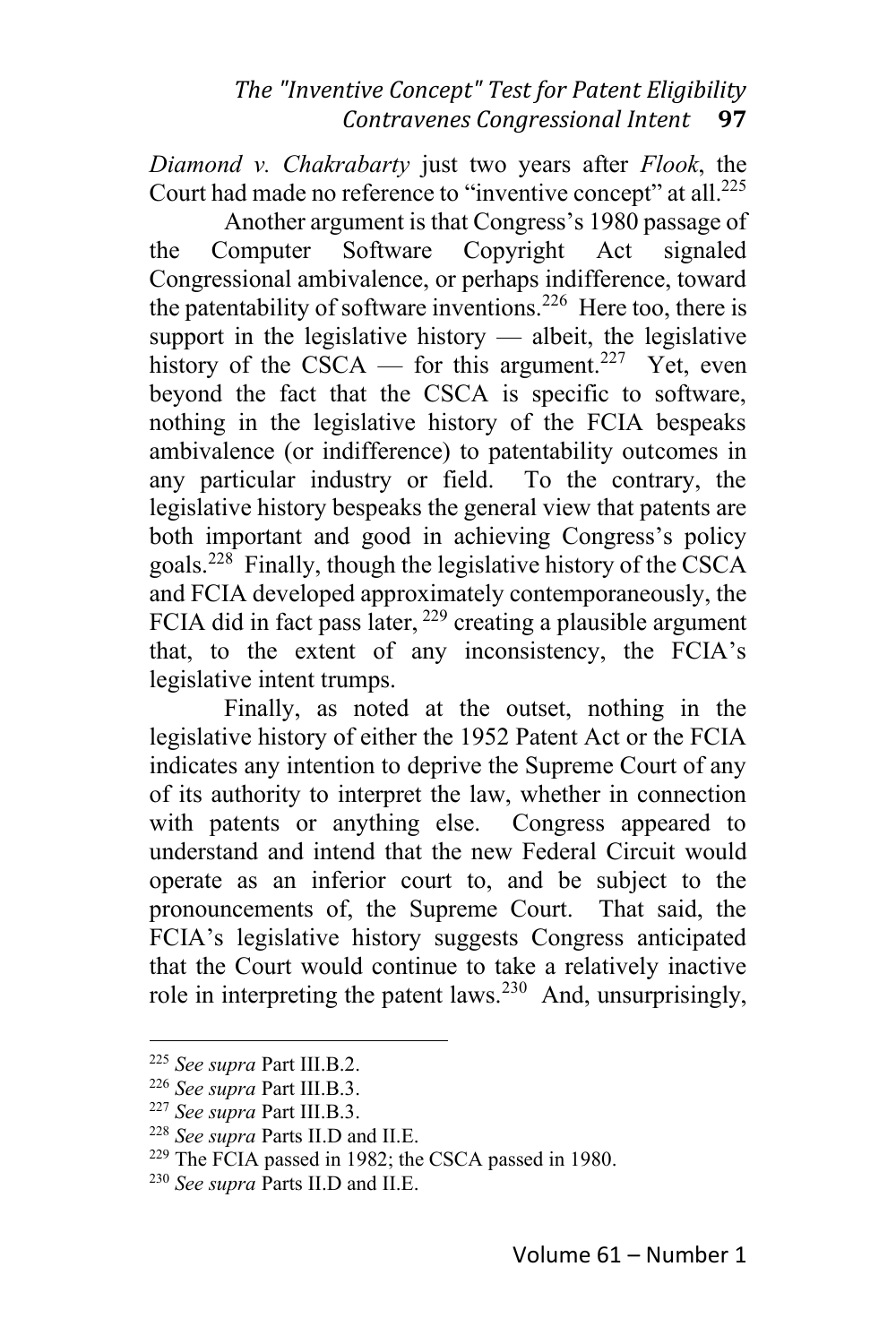nothing in the FCIA's legislative history suggests Congress intended to surrender its own lawmaking authority to the Court.

# **VI. CONCLUSION**

With the 1952 Patent Act, and specifically the enactment of 35 U.S.C. § 103's nonobviousness requirement, Congress established the substantive law governing how much of "something more" is required, beyond the prior art, to justify issuance of a patent. As the Supreme Court and inferior appellate courts began to stray from — and more precisely, to add to — that requirement, Congress responded in 1982 by creating the Federal Circuit.

The legislative history accompanying passage of the Federal Courts Improvement Act strongly suggests that Congress viewed patents in general, and patents with predictable enforceable reach in particular, as uniquely important to the national economic interest.

One can say with considerable confidence that the Supreme Court's "inventive concept" test is at odds with what Congress had mind, particularly when viewed against the backdrop of the 1952 Patent Act. No other legislative enactment, including the roughly contemporaneous Computer Software Copyright Act of 1980, or the 2011 America Invents Act, supplies any substantial reason to question this repeated expression of Congressional will.

The point here is narrow: What the Supreme Court has done, Congress would not have wanted. Whether that truth makes any difference turns on other questions left to others, including whether anything in the Constitution justifies the Court in simply ignoring Congressional will. Judging by current events — including but by no means limited to the Covid-19 pandemic<sup>231</sup> — the objective of

<sup>231</sup> *See, e.g.*, Paul Michel & John Battaglia, *Pandemics & the Need for U.S. Patent Laws That 'Promote … Progress' and Invention: The*